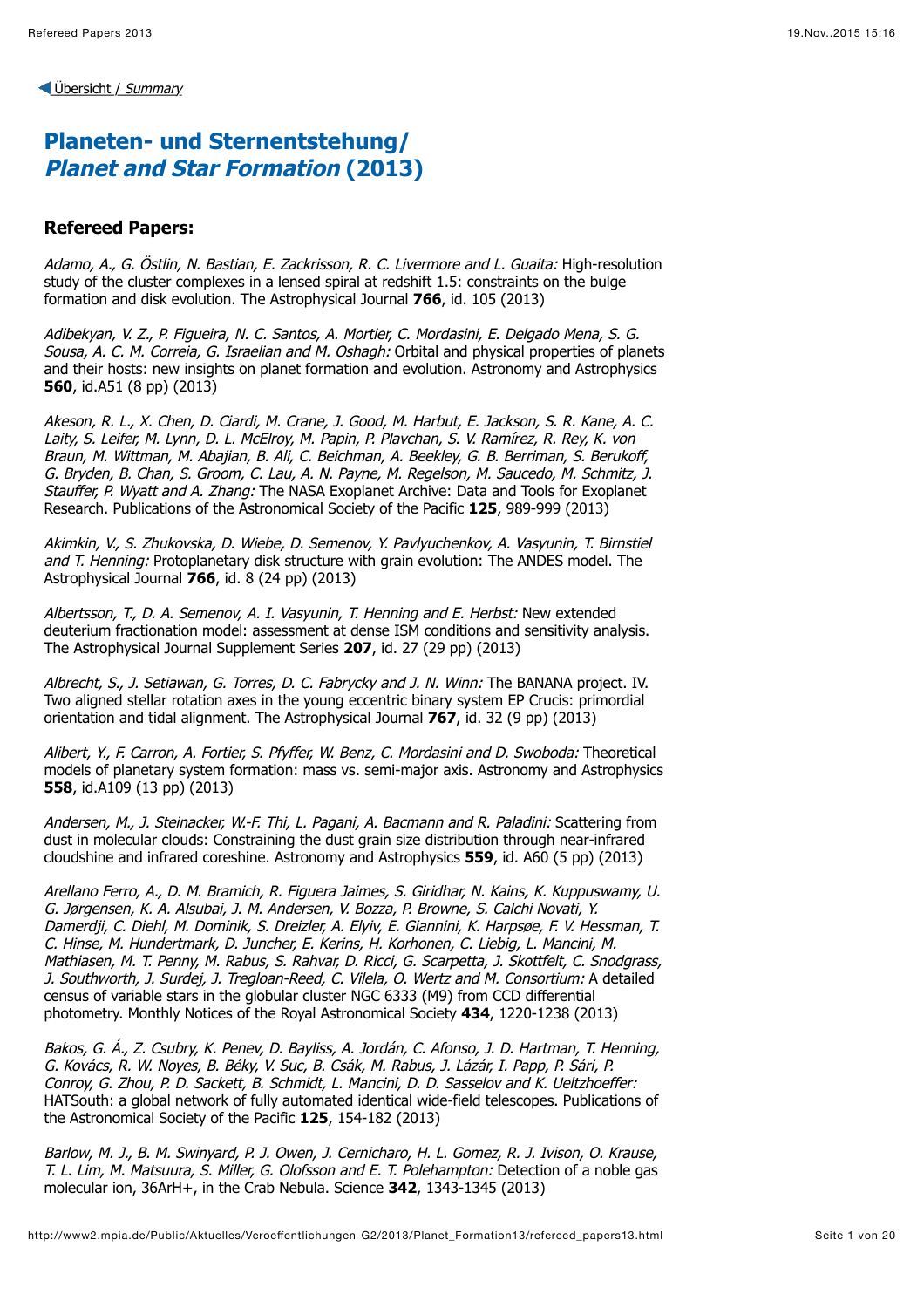Bayliss, D., G. Zhou, K. Penev, G. Á. Bakos, J. D. Hartman, A. Jordán, L. Mancini, M. Mohler-Fischer, V. Suc, M. Rabus, B. Béky, Z. Csubry, L. Buchhave, T. Henning, N. Nikolov, B. Csák, R. Brahm, N. Espinoza, R. W. Noyes, B. Schmidt, P. Conroy, D. J. Wright, C. G. Tinney, B. C. Addison, P. D. Sackett, D. D. Sasselov, J. Lázár, I. Papp and P. Sári: HATS-3b: an inflated Hot Jupiter Transiting an F-type star. The Astronomical Journal **146**, id. 113 (11 pp) (2013)

Benisty, M., K. Perraut, D. Mourard, P. Stee, G. H. R. A. Lima, J. B. Le Bouquin, M. Borges Fernandes, O. Chesneau, N. Nardetto, I. Tallon-Bosc, H. McAlister, T. Ten Brummelaar, S. Ridgway, J. Sturmann, L. Sturmann, N. Turner, C. Farrington and P. J. Goldfinger: Enhanced Ha activity at periastron in the young and massive spectroscopic binary HD 200775. Astronomy and Astrophysics **555**, id.A113 (10 pp) (2013)

Bergfors, C., W. Brandner, S. Daemgen, B. Biller, S. Hippler, M. Janson, N. Kudryavtseva, K. Geißler, T. Henning and R. Köhler: Stellar companions to exoplanet host stars: Lucky Imaging of transiting planet hosts. Monthly Notices of the Royal Astronomical Society **428**, 182-189 (2013)

Bergin, E. A., L. I. Cleeves, U. Gorti, K. Zhang, G. A. Blake, J. D. Green, S. M. Andrews, N. J. Evans, II, T. Henning, K. Öberg, K. Pontoppidan, C. Qi, C. Salyk and E. F. van Dishoeck: An old disk still capable of forming a planetary system. Nature **493**, 644-646 (2013)

Best, W. M. J., M. C. Liu, E. A. Magnier, K. M. Aller, N. R. Deacon, T. J. Dupuy, J. Redstone, W. S. Burgett, K. C. Chambers, K. W. Hodapp, N. Kaiser, R.-P. Kudritzki, J. S. Morgan, P. A. Price, J. L. Tonry and R. J. Wainscoat: A search for L/T transition dwarfs with Pan-STARRS1 and WISE: discovery of seven nearby objects including two candidate spectroscopic variables. The Astrophysical Journal **777**, id. 84 (13 pp) (2013)

Bétrémieux, Y. and L. Kaltenegger: Transmission spectrum of Earth as a transiting exoplanet from the ultraviolet to the near-infrared. The Astrophysical Journal Letters **772**, id. L31 (6 pp) (2013)

Beuther, H., H. Linz and T. Henning: Fragmentation, infall, and outflow around the showcase massive protostar NGC 7538 IRS1 at 500 AU resolution. Astronomy and Astrophysics **558**, id.A81 (8 pp) (2013)

Beuther, H., H. Linz, J. Tackenberg, T. Henning, O. Krause, S. Ragan, M. Nielbock, R. Launhardt, S. Bihr, A. Schmiedeke, R. Smith and T. Sakai: Fragmentation and dynamical collapse of the starless high-mass star-forming region IRDC 18310-4. Astronomy and Astrophysics **553**, id. A115 (11 pp) (2013)

Biller, B. A., I. J. M. Crossfield, L. Mancini, S. Ciceri, J. Southworth, T. G. Kopytova, M. Bonnefoy, N. R. Deacon, J. E. Schlieder, E. Buenzli, W. Brandner, F. Allard, D. Homeier, B. Freytag, C. A. L. Bailer-Jones, J. Greiner, T. Henning and B. Goldman: Weather on the nearest brown dwarfs: resolved simultaneous multi-wavelength variability monitoring of WISE J104915.57–531906.1AB. The Astrophysical Journal Letters **778**, id. L10 (6 pp) (2013)

Blecic, J., J. Harrington, N. Madhusudhan, K. B. Stevenson, R. A. Hardy, P. E. Cubillos, M. Hardin, C. J. Campo, W. C. Bowman, S. Nymeyer, T. J. Loredo, D. R. Anderson and P. F. L. Maxted: Thermal emission of WASP-14b revealed with three Spitzer eclipses. The Astrophysical Journal **779**, id. 5 (16 pp) (2013)

Boccaletti, A., A.-M. Lagrange, M. Bonnefoy, R. Galicher and G. Chauvin: Independent confirmation of β Pictoris b imaging with NICI. Astronomy and Astrophysics **551**, id.L14 (4 pp) (2013)

Boley, P. A., H. Linz, R. van Boekel, J. Bouwman, T. Henning and A. M. Sobolev: On the massive young stellar object AFGL 4176. High-spatial-resolution multi-wavelength observations and modeling (Corrigendum). Astronomy and Astrophysics **557**, id.C1 (1 pp) (2013)

Boley, P. A., H. Linz, R. van Boekel, T. Henning, M. Feldt, L. Kaper, C. Leinert, A. Müller, I. Pascucci, M. Robberto, B. Stecklum, L. B. F. M. Waters and H. Zinnecker: The VLTI/MIDI survey of massive young stellar objects. Sounding the inner regions around intermediate- and high-mass young stars using mid-infrared interferometry. Astronomy and Astrophysics **558**,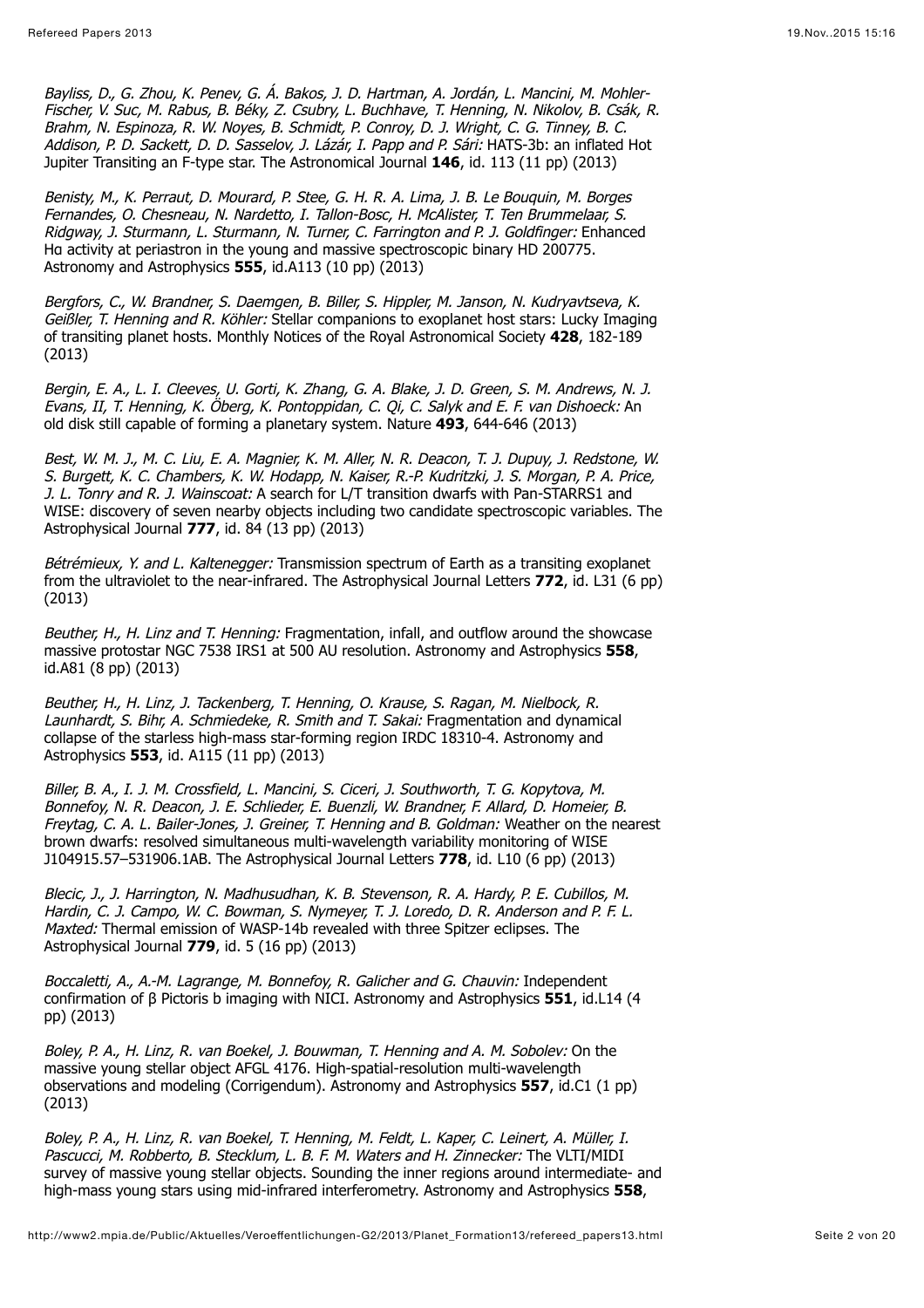id.A24 (33 pp) (2013)

Bonnefoy, M., A. Boccaletti, A.-M. Lagrange, F. Allard, C. Mordasini, H. Beust, G. Chauvin, J. H. V. Girard, D. Homeier, D. Apai, S. Lacour and D. Rouan: The near-infrared spectral energy distribution of β Pictoris b. Astronomy and Astrophysics **555**, id. A107 (19 pp) (2013)

Borucki, W. J., E. Agol, F. Fressin, L. Kaltenegger, J. Rowe, H. Isaacson, D. Fischer, N. Batalha, J. J. Lissauer, G. W. Marcy, D. Fabrycky, J.-M. Désert, S. T. Bryson, T. Barclay, F. Bastien, A. Boss, E. Brugamyer, L. A. Buchhave, C. Burke, D. A. Caldwell, J. Carter, D. Charbonneau, J. R. Crepp, J. Christensen-Dalsgaard, J. L. Christiansen, D. Ciardi, W. D. Cochran, E. DeVore, L. Doyle, A. K. Dupree, M. Endl, M. E. Everett, E. B. Ford, J. Fortney, T. N. Gautier, J. C. Geary, A. Gould, M. Haas, C. Henze, A. W. Howard, S. B. Howell, D. Huber, J. M. Jenkins, H. Kjeldsen, R. Kolbl, J. Kolodziejczak, D. W. Latham, B. L. Lee, E. Lopez, F. Mullally, J. A. Orosz, A. Prsa, E. V. Quintana, R. Sanchis-Ojeda, D. Sasselov, S. Seader, A. Shporer, J. H. Steffen, M. Still, P. Tenenbaum, S. E. Thompson, G. Torres, J. D. Twicken, W. F. Welsh and J. N. Winn: Kepler-62: a five-planet system with planets of 1.4 and 1.6 Earth radii in the habitable zone. Science **340**, 587-590 (2013)

Bouy, H., E. Bertin, E. Moraux, J.-C. Cuillandre, J. Bouvier, D. Barrado, E. Solano and A. Bayo: Dynamical analysis of nearby clusters. Automated astrometry from the ground: precision proper motions over a wide field. Astronomy and Astrophysics **554**, id. A101 (22 pp) (2013)

Boyajian, T. S., K. von Braun, G. van Belle, C. Farrington, G. Schaefer, J. Jones, R. White, H. A. McAlister, T. A. ten Brummelaar, S. Ridgway, D. Gies, L. Sturmann, J. Sturmann, N. H. Turner, P. J. Goldfinger and N. Vargas: Stellar diameters and temperatures. III. Main-sequence A, F, G, and K stars: additional high-precision measurements and empirical relations. The Astrophysical Journal **771**, id. 40 (31 pp) (2013)

Brandt, T. D., M. W. McElwain, E. L. Turner, L. Abe, W. Brandner, J. Carson, S. Egner, M. Feldt, T. Golota, M. Goto, C. A. Grady, O. Guyon, J. Hashimoto, Y. Hayano, M. Hayashi, S. Hayashi, T. Henning, K. W. Hodapp, M. Ishii, M. Iye, M. Janson, R. Kandori, G. R. Knapp, T. Kudo, N. Kusakabe, M. Kuzuhara, J. Kwon, T. Matsuo, S. Miyama, J.-I. Morino, A. Moro-Martin, T. Nishimura, T.-S. Pyo, E. Serabyn, H. Suto, R. Suzuki, M. Takami, N. Takato, H. Terada, C. Thalmann, D. Tomono, M. Watanabe, J. P. Wisniewski, T. Yamada, H. Takami, T. Usuda and M. Tamura: New techniques for high-contrast imaging with ADI: the ACORNS-ADI SEEDS data reduction pipeline. The Astrophysical Journal **764** , id. 183 (14 pp) (2013)

Burgasser, A. J., J. K. Faherty, S. Schmidt, A. A. West, M. R. Zapatero Osorio, J. S. Pineda, B. Burningham, C. Nicholls, R. Sanderson, E. Shkolnik, D. Rodriguez, A. Riedel and V. Joergens: The kinematics of very low mass dwarfs: Splinter session summary. Astronomische Nachrichten **334**, 93-96 (2013)

Burke, M. J., S. Raychaudhury, R. P. Kraft, T. J. Maccarone, N. J. Brassington, M. J. Hardcastle, J. Kainulainen, K. A. Woodley, J. L. Goodger, G. R. Sivakoff, W. R. Forman, C. Jones, S. S. Murray, M. Birkinshaw, J. H. Croston, D. A. Evans, M. Gilfanov, A. Jordán, C. L. Sarazin, R. Voss, D. M. Worrall and Z. Zhang: Spectral properties of X-ray binaries in Centaurus A. The Astrophysical Journal **766**, id. 88 (15 pp) (2013)

Burningham, B., C. V. Cardoso, L. Smith, S. K. Leggett, R. L. Smart, A. W. Mann, S. Dhital, P. W. Lucas, C. G. Tinney, D. J. Pinfield, Z. Zhang, C. Morley, D. Saumon, K. Aller, S. P. Littlefair, D. Homeier, N. Lodieu, N. Deacon, M. S. Marley, L. van Spaandonk, D. Baker, F. Allard, A. H. Andrei, J. Canty, J. Clarke, A. C. Day-Jones, T. Dupuy, J. J. Fortney, J. Gomes, M. Ishii, H. R. A. Jones, M. Liu, A. Magazzú, F. Marocco, D. N. Murray, B. Rojas-Ayala and M. Tamura: 76 T dwarfs from the UKIDSS LAS: benchmarks, kinematics and an updated space density. Monthly Notices of the Royal Astronomical Society **433**, 457-497 (2013)

Carlhoff, P., Q. Nguyen Luong, P. Schilke, F. Motte, N. Schneider, H. Beuther, S. Bontemps, F. Heitsch, T. Hill, C. Kramer, V. Ossenkopf, F. Schuller, R. Simon and F. Wyrowski: Large scale IRAM 30 m CO-observations in the giant molecular cloud complex W43. Astronomy and Astrophysics **560**, id.A24 (25 pp) (2013)

Carson, J., C. Thalmann, M. Janson, T. Kozakis, M. Bonnefoy, B. Biller, J. Schlieder, T. Currie, M. McElwain, M. Goto, T. Henning, W. Brandner, M. Feldt, R. Kandori, M. Kuzuhara, L. Stevens, P. Wong, K. Gainey, M. Fukagawa, Y. Kuwada, T. Brandt, J. Kwon, L. Abe, S. Egner, C. Grady, O. Guyon, J. Hashimoto, Y. Hayano, M. Hayashi, S. Hayashi, K. Hodapp, M. Ishii, M. Iye, G.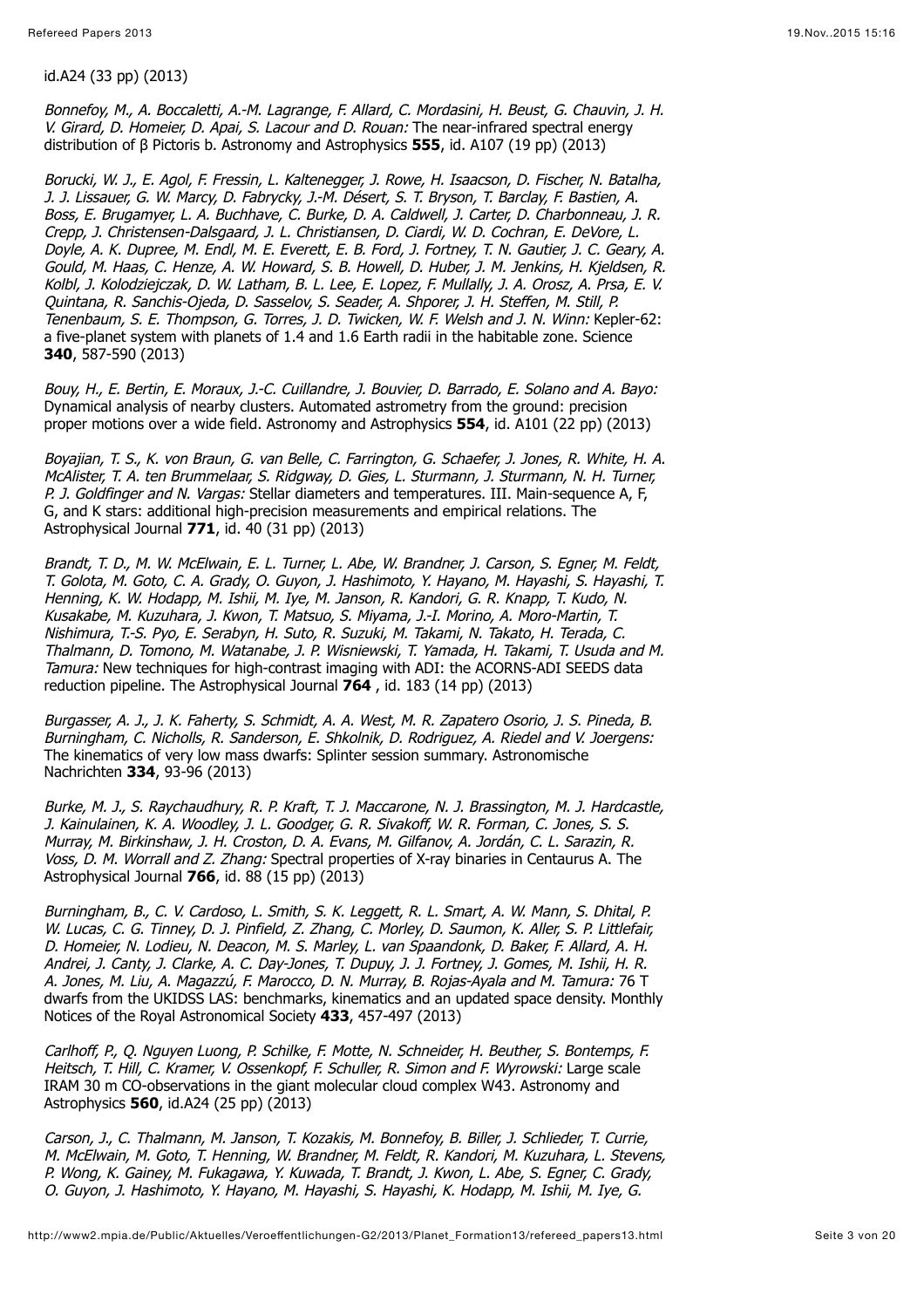Knapp, T. Kudo, N. Kusakabe, T. Matsuo, S. Miyama, J. Morino, A. Moro-Martin, T. Nishimura, T. Pyo, E. Serabyn, H. Suto, R. Suzuki, M. Takami, N. Takato, H. Terada, D. Tomono, E. Turner, M. Watanabe, J. Wisniewski, T. Yamada, H. Takami, T. Usuda and M. Tamura: Direct imaging discovery of a "Super-Jupiter" around the late B-type star ĸ And. The Astrophysical Journal Letters **763**, id. L32 (6 pp) (2013)

Cerviño, M., C. Román-Zúñiga, A. Bayo, V. Luridiana, N. Sánchez and E. Pérez: Crucial aspects of the initial mass function. II. The inference of total quantities from partial information on a cluster. Astronomy and Astrophysics **553**, id.A32 (9 pp) (2013)

Cerviño, M., C. Román-Zúñiga, V. Luridiana, A. Bayo, N. Sánchez and E. Pérez: Crucial aspects of the initial mass function. I. The statistical correlation between the total mass of an ensemble of stars and its most massive star. Astronomy and Astrophysics **553**, id.A31 (14 pp) (2013)

Chen, X., H. G. Arce, Q. Zhang, T. L. Bourke, R. Launhardt, J. K. Jørgensen, C.-F. Lee, J. B. Foster, M. M. Dunham, J. E. Pineda and T. Henning: SMA observations of class 0 protostars: A high angular resolution survey of protostellar binary Systems. The Astrophysical Journal **768**, id. 110 (31 pp) (2013)

Chira, R.-A., H. Beuther, H. Linz, F. Schuller, C. M. Walmsley, K. M. Menten and L. Bronfman: Characterization of infrared dark clouds. NH3 observations of an absorption-contrast selected IRDC sample. Astronomy and Astrophysics **552**, id.A40 (12 pp) (2013)

Choi, J.-Y., C. Han, A. Udalski, T. Sumi, B. S. Gaudi, A. Gould, D. P. Bennett, M. Dominik, J.-P. Beaulieu, Y. Tsapras, V. Bozza, F. Abe, I. A. Bond, C. S. Botzler, P. Chote, M. Freeman, A. Fukui, K. Furusawa, Y. Itow, C. H. Ling, K. Masuda, Y. Matsubara, N. Miyake, Y. Muraki, K. Ohnishi, N. J. Rattenbury, T. Saito, D. J. Sullivan, K. Suzuki, W. L. Sweatman, D. Suzuki, S. Takino, P. J. Tristram, K. Wada, P. C. M. Yock, T. M. Collaboration, M. K. Szymański, M. Kubiak, G. Pietrzyński, I. Soszyński, J. Skowron, S. Kozłowski, R. Poleski, K. Ulaczyk, Ł. Wyrzykowski, P. Pietrukowicz, T. O. Collaboration, L. A. Almeida, D. L. DePoy, S. Dong, E. Gorbikov, F. Jablonski, C. B. Henderson, K.-H. Hwang, J. Janczak, Y.-K. Jung, S. Kaspi, C.-U. Lee, U. Malamud, D. Maoz, D. McGregor, J. A. Muñoz, B.-G. Park, H. Park, R. W. Pogge, Y. Shvartzvald, I.-G. Shin, J. C. Yee, T. µ. Collaboration, K. A. Alsubai, P. Browne, M. J. Burgdorf, S. Calchi Novati, P. Dodds, X.-S. Fang, F. Finet, M. Glitrup, F. Grundahl, S.-H. Gu, S. Hardis, K. Harpsøe, T. C. Hinse, A. Hornstrup, M. Hundertmark, J. Jessen-Hansen, U. G. Jrgensen, N. Kains, E. Kerins, C. Liebig, M. N. Lund, M. Lundkvist, G. Maier, L. Mancini, M. Mathiasen, M. T. Penny, S. Rahvar, D. Ricci, G. Scarpetta, J. Skottfelt, C. Snodgrass, J. Southworth, J. Surdej, J. Tregloan-Reed, J. Wambsganss, O. Wertz, F. Zimmer, T. MiNDSTEp Consortium, M. D. Albrow, E. Bachelet, V. Batista, S. Brillant, A. Cassan, A. A. Cole, C. Coutures, S. Dieters, D. Dominis Prester, J. Donatowicz, P. Fouqué, J. Greenhill, D. Kubas, J.-B. Marquette, J. W. Menzies, K. C. Sahu, M. Zub, T. P. Collaboration, D. M. Bramich, K. Horne, I. A. Steele, R. A. Street and T. R. Collaboration: Microlensing discovery of a population of very tight, very low mass binary brown dwarfs. The Astrophysical Journal **768**, id. 129 (7 pp) (2013)

Ciceri, S., L. Mancini, J. Southworth, N. Nikolov, V. Bozza, I. Bruni, S. Calchi Novati, G. D'Ago and T. Henning: Simultaneous follow-up of planetary transits: revised physical properties for the planetary systems HAT-P-16 and WASP-21. Astronomy and Astrophysics **557**, id. A30 (8 pp) (2013)

Cieza, L. A., J. Olofsson, P. M. Harvey, N. J. Evans, II, J. Najita, T. Henning, B. Merin, A. Liebhart, M. Gudel, J.-C. Augereau and C. Pinte: The Herschel DIGIT Survey of weak-line T Tauri stars: implications for disk evolution and dissipation. The Astrophysical Journal **762**, id. 100 (20 pp) (2013)

Clark, P. C., S. C. O. Glover, S. E. Ragan, R. Shetty and R. S. Klessen: On the temperature structure of the galactic center cloud G0.253+0.016. The Astrophysical Journal Letters **768**, id. L34 (6 pp) (2013)

Contreras, Y., F. Schuller, J. S. Urquhart, T. Csengeri, F. Wyrowski, H. Beuther, S. Bontemps, L. Bronfman, T. Henning, K. M. Menten, P. Schilke, C. M. Walmsley, M. Wienen, J. Tackenberg and H. Linz: ATLASGAL - compact source catalogue:  $330^{\circ}$  <  $\#953$ ; < 21°. Astronomy and Astrophysics **549**, id. A45 (15 pp) (2013)

Correia, S., G. Duchêne, B. Reipurth, H. Zinnecker, S. Daemgen, M. G. Petr-Gotzens, R. Köhler,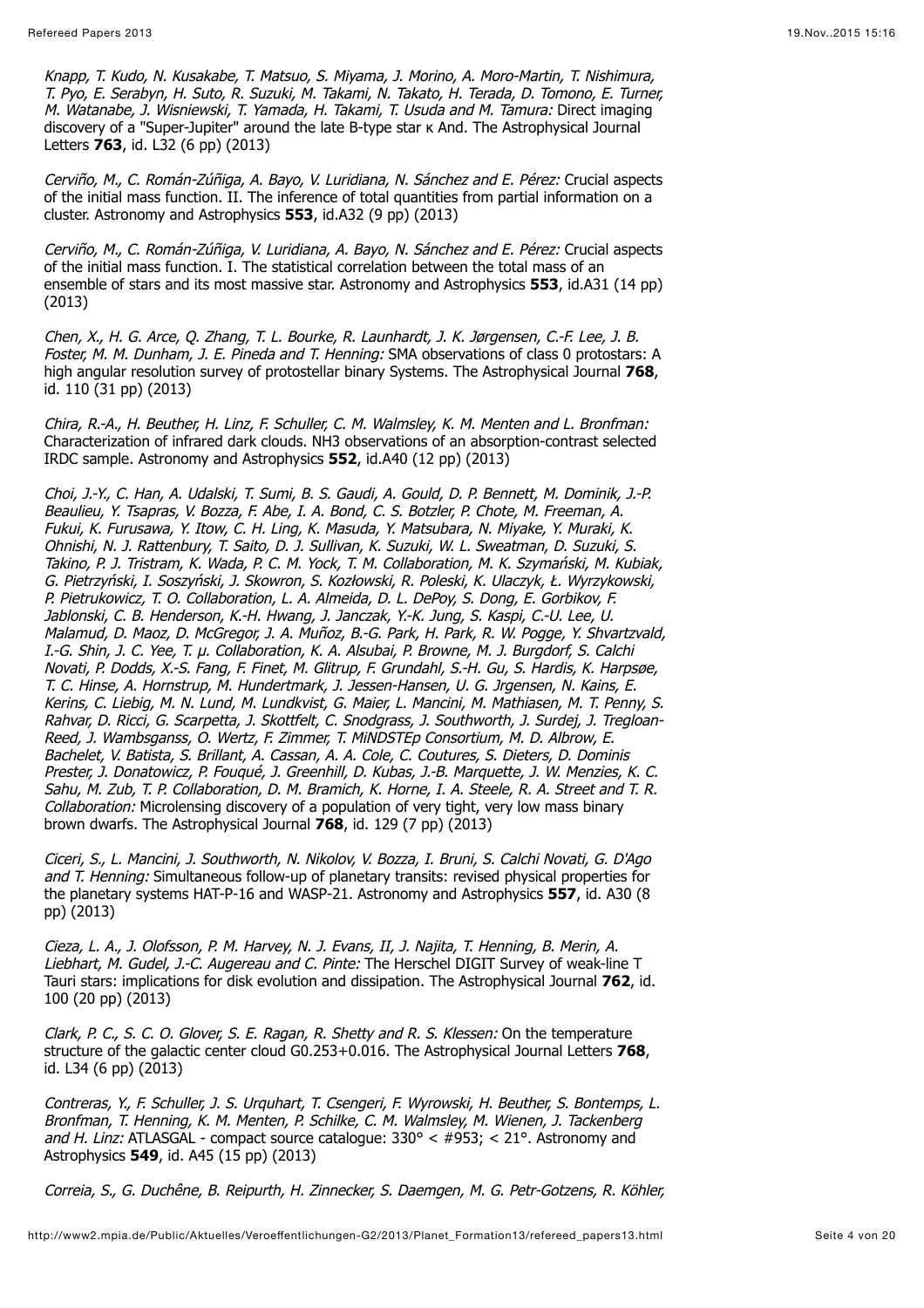T. Ratzka, C. Aspin, Q. M. Konopacky and A. M. Ghez: Stellar and circumstellar properties of visual binaries in the Orion Nebula Cluster. Astronomy and Astrophysics **557**, id.A63 (24 pp) (2013)

Covino, E., M. Esposito, M. Barbieri, L. Mancini, V. Nascimbeni, R. Claudi, S. Desidera, R. Gratton, A. F. Lanza, A. Sozzetti, K. Biazzo, L. Affer, D. Gandolfi, U. Munari, I. Pagano, A. S. Bonomo, A. Collier Cameron, G. Hébrard, A. Maggio, S. Messina, G. Micela, E. Molinari, F. Pepe, G. Piotto, I. Ribas, N. C. Santos, J. Southworth, E. Shkolnik, A. H. M. J. Triaud, L. Bedin, S. Benatti, C. Boccato, M. Bonavita, F. Borsa, L. Borsato, D. Brown, E. Carolo, S. Ciceri, R. Cosentino, M. Damasso, F. Faedi, A. F. Martínez Fiorenzano, D. W. Latham, C. Lovis, C. Mordasini, N. Nikolov, E. Poretti, M. Rainer, R. Rebolo López, G. Scandariato, R. Silvotti, R. Smareglia, J. M. Alcalá, A. Cunial, L. Di Fabrizio, M. P. Di Mauro, P. Giacobbe, V. Granata, A. Harutyunyan, C. Knapic, M. Lattanzi, G. Leto, G. Lodato, L. Malavolta, F. Marzari, M. Molinaro, D. Nardiello, M. Pedani, L. Prisinzano and D. Turrini: The GAPS programme with HARPS-N at TNG. I. Observations of the Rossiter-McLaughlin effect and characterisation of the transiting system Qatar-1. Astronomy and Astrophysics **554**, , id. A28 (11 pp) (2013)

Crossfield, I. J. M.: On high-contrast characterization of nearby, short-period exoplanets with giant segmented-mirror telescopes. Astronomy and Astrophysics **551**, id.A99 (10 pp) (2013)

Crossfield, I. J. M., T. Barman, B. M. S. Hansen and A. W. Howard: Warm ice giant GJ 3470b. I. A flat transmission spectrum indicates a hazy, low-methane, and/or metal-rich atmosphere. Astronomy and Astrophysics **559**, id.A33 (18 pp) (2013)

Cubillos, P., J. Harrington, N. Madhusudhan, K. B. Stevenson, R. A. Hardy, J. Blecic, D. R. Anderson, M. Hardin and C. J. Campo: WASP-8b: characterization of a cool and eccentric exoplanet with Spitzer. The Astrophysical Journal **768**, id. 42 (12 pp) (2013)

Cyganowski, C. J., J. Koda, E. Rosolowsky, S. Towers, J. Donovan Meyer, F. Egusa, R. Momose and T. P. Robitaille: A water maser and NH3 survey of GLIMPSE extended green objects. The Astrophysical Journal **764**, id. 61 (30 pp) (2013)

Daemgen, S., M. G. Petr-Gotzens, S. Correia, P. S. Teixeira, W. Brandner, W. Kley and H. Zinnecker: Protoplanetary disk evolution and stellar parameters of T Tauri binaries in Chamaeleon I. Astronomy and Astrophysics **554**, id.A43 (25 pp) (2013)

Day-Jones, A. C., F. Marocco, D. J. Pinfield, Z. H. Zhang, B. Burningham, N. Deacon, M. T. Ruiz, J. Gallardo, H. R. A. Jones, P. W. L. Lucas, J. S. Jenkins, J. Gomes, S. L. Folkes and J. R. A. Clarke: The sub-stellar birth rate from UKIDSS. Monthly Notices of the Royal Astronomical Society **430**, 1171-1187 (2013)

Deacon, N. R., J. E. Schlieder, J. Olofsson, K. G. Johnston and T. Henning: A young hierarchical triple system harbouring a candidate debris disc. Monthly Notices of the Royal Astronomical Society **434**, 1117-1128 (2013)

Deen, C. P.: Modification of the MOOG Spectral Synthesis Codes to account for Zeeman broadening of spectral lines. The Astronomical Journal **146**, id. 51 (10 pp) (2013)

Delorme, P., J. Gagné, J. H. Girard, A. M. Lagrange, G. Chauvin, M.-E. Naud, D. Lafrenière, R. Doyon, A. Riedel, M. Bonnefoy and L. Malo: Direct-imaging discovery of a 12-14 Jupiter-mass object orbiting a young binary system of very low-mass stars. Astronomy and Astrophysics **553**, id.L5 (5 pp) (2013)

Desidera, S., A. Sozzetti, A. S. Bonomo, R. Gratton, E. Poretti, R. Claudi, D. W. Latham, L. Affer, R. Cosentino, M. Damasso, M. Esposito, P. Giacobbe, L. Malavolta, V. Nascimbeni, G. Piotto, M. Rainer, M. Scardia, V. S. Schmid, A. F. Lanza, G. Micela, I. Pagano, L. R. Bedin, K. Biazzo, F. Borsa, E. Carolo, E. Covino, F. Faedi, G. Hébrard, C. Lovis, A. Maggio, L. Mancini, F. Marzari, S. Messina, E. Molinari, U. Munari, F. Pepe, N. Santos, G. Scandariato, E. Shkolnik and J. Southworth: The GAPS programme with HARPS-N at TNG. II. No giant planets around the metal-poor star HIP 11952. Astronomy and Astrophysics **554**, d.A29 (5 pp) (2013)

Dib, S., J. Gutkin, W. Brandner and S. Basu: Feedback-regulated star formation - II. Dual constraints on the SFE and the age spread of stars in massive clusters. Monthly Notices of the Royal Astronomical Society **436**, 3727-3740 (2013)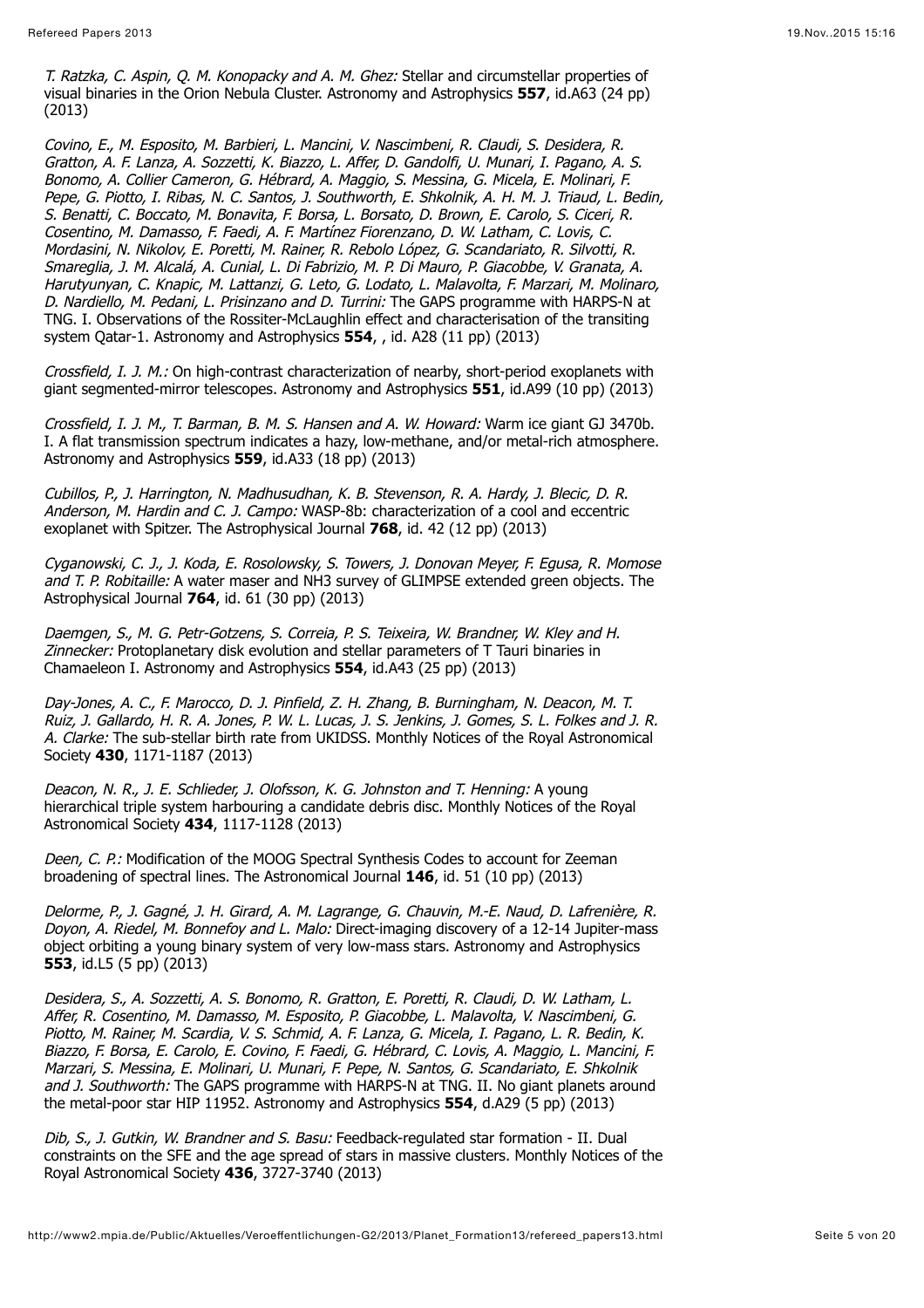Dittrich, K., H. Klahr and A. Johansen: Gravoturbulent planetesimal formation: the positive effect of long-livedzonal flows. The Astrophysical Journal **763**, id. 117 (17 pp) (2013)

Dupuy, T. J., P. R. Allen, A. L. Kraus, B. Biller, C. H. Blake, C. Davison, N. R. Deacon, G. Duchêne, A. M. Geller, R. R. King, N. M. Law, D. C. Nguyen, B. Reipurth, J. G. Winters and Z. H. Zhang: Multiplicity of cool dwarfs. Astronomische Nachrichten **334**, 36-39 (2013)

Dzyurkevich, N., N. J. Turner, T. Henning and W. Kley: Magnetized accretion and dead zones in protostellar disks. The Astrophysical Journal **765**, id. 114 (27 pp) (2013)

Eiroa, C., J. P. Marshall, A. Mora, B. Montesinos, O. Absil, J. C. Augereau, A. Bayo, G. Bryden, W. Danchi, C. del Burgo, S. Ertel, M. Fridlund, A. M. Heras, A. V. Krivov, R. Launhardt, R. Liseau, T. Löhne, J. Maldonado, G. L. Pilbratt, A. Roberge, J. Rodmann, J. Sanz-Forcada, E. Solano, K. Stapelfeldt, P. Thébault, S. Wolf, D. Ardila, M. Arévalo, C. Beichmann, V. Faramaz, B. M. González-García, R. Gutiérrez, J. Lebreton, R. Martínez-Arnáiz, G. Meeus, D. Montes, G. Olofsson, K. Y. L. Su, G. J. White, D. Barrado, M. Fukagawa, E. Grün, I. Kamp, R. Lorente, A. Morbidelli, S. Müller, H. Mutschke, T. Nakagawa, I. Ribas and H. Walker: DUst around NEarby Stars. The survey observational results. Astronomy and Astrophysics **555**, id.A11 (30 pp) (2013)

Ellerbroek, L. E., A. Bik, L. Kaper, K. M. Maaskant, M. Paalvast, F. Tramper, H. Sana, L. B. F. M. Waters and Z. Balog: RCW36: characterizing the outcome of massive star formation. Astronomy and Astrophysics **558**, id.A102 (18 pp) (2013)

Ercolano, B., A. Bevan and T. Robitaille: The spectral energy distribution of protoplanetary diss around Massive Young Stellar Objects. Monthly Notices of the Royal Astronomical Society **428**, 2714-2722 (2013)

Ercolano, B., A. Bevan and T. Robitaille: The spectral energy distribution of protoplanetary discs around massive young stellar objects. Monthly Notices of the Royal Astronomical Society **428**, 2714-2722 (2013)

Fang, M., J. S. Kim, R. van Boekel, A. Sicilia-Aguilar, T. Henning and K. Flaherty: Young stellar objects in Lynds 1641: disks, accretion, and star formation history. The Astrophysical Journal Supplement Series **207**, id. 5 (39 pp) (2013)

Fang, M., R. van Boekel, J. Bouwman, T. Henning, W. A. Lawson and A. Sicilia-Aguilar: Young stars in e Chamaleontis and their disks: disk evolution in sparse associations. Astronomy and Astrophysics **549**, id.A15 (17 pp) (2013)

Fedele, D., S. Bruderer, E. F. van Dishoeck, J. Carr, G. J. Herczeg, C. Salyk, N. J. Evans, J. Bouwman, G. Meeus, T. Henning, J. Green, J. R. Najita and M. Güdel: DIGIT survey of farinfrared lines from protoplanetary disks. I. [O i], [C ii], OH, H2O, and CH+. Astronomy and Astrophysics **559**, id.A77 (22 pp) (2013)

Fedele, D., S. Bruderer, E. F. van Dishoeck, M. R. Hogerheijde, O. Panic, J. M. Brown and T. Henning: Probing the radial temperature structure of protoplanetary disks with Herschel/HIFI. The Astrophysical Journal Letters **776**, id. L3 (5 pp) (2013)

Fischer, W. J., S. T. Megeath, A. M. Stutz, J. J. Tobin, B. Ali, T. Stanke, M. Osorio, E. Furlan, H. Team and O. P. Survey: Results from HOPS: A multiwavelength census of Orion protostars. Astronomische Nachrichten **334**, 53-56 (2013)

Flaherty, K. M., J. Muzerolle, G. Rieke, R. Gutermuth, Z. Balog, W. Herbst and S. T. Megeath: Kinks and dents in protoplanetary disks: Rapid infrared variability as evidence for large structural perturbations. The Astronomical Journal **145**, id. 66 (23 pp) (2013)

Follette, K. B., M. Tamura, J. Hashimoto, B. Whitney, C. Grady, L. Close, S. M. Andrews, J. Kwon, J. Wisniewski, T. D. Brandt, S. Mayama, R. Kandori, R. Dong, L. Abe, W. Brandner, J. Carson, T. Currie, S. E. Egner, M. Feldt, M. Goto, O. Guyon, Y. Hayano, M. Hayashi, S. Hayashi, T. Henning, K. Hodapp, M. Ishii, M. Iye, M. Janson, G. R. Knapp, T. Kudo, N. Kusakabe, M. Kuzuhara, M. W. McElwain, T. Matsuo, S. Miyama, J.-I. Morino, A. Moro-Martin, T. Nishimura, T.-S. Pyo, E. Serabyn, H. Suto, R. Suzuki, M. Takami, N. Takato, H. Terada, C. Thalmann, D. Tomono, E. L. Turner, M. Watanabe, T. Yamada, H. Takami and T. Usuda: Mapping H-band scattered light emission in the mysterious SR21 transitional disk. The Astrophysical Journal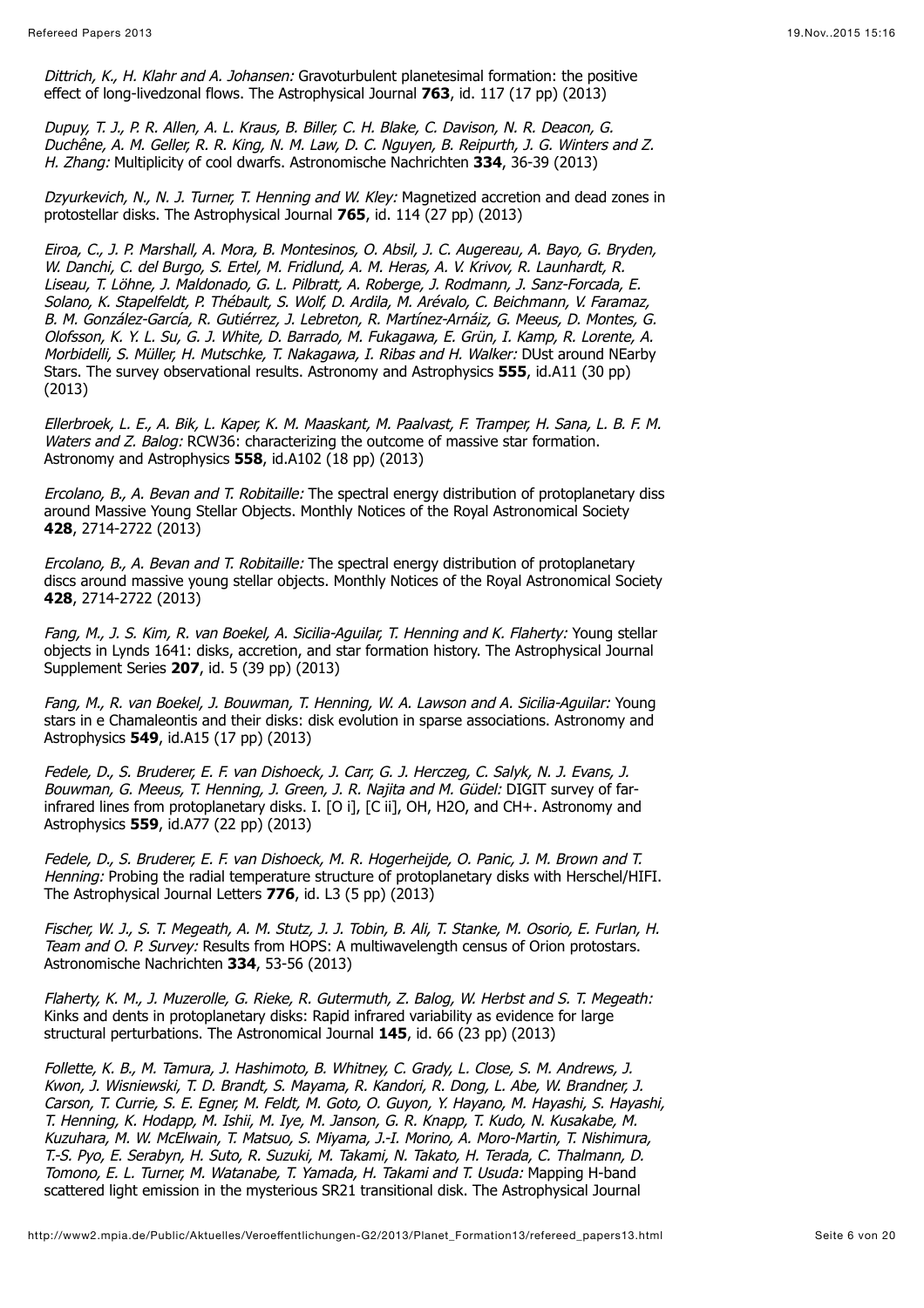**767**, id. 10 (26 pp) (2013)

Fortier, A., Y. Alibert, F. Carron, W. Benz and K.-M. Dittkrist: Planet formation models: the interplay with the planetesimal disc. Astronomy and Astrophysics **549**, id. A44 (19 pp) (2013)

Fortney, J. J., C. Mordasini, N. Nettelmann, E. M.-R. Kempton, T. P. Greene and K. Zahnle: A framework for characterizing the atmospheres of low-mass low-density transiting planets. The Astrophysical Journal **775**, id. 80 (3 pp) (2013)

Furusawa, K., A. Udalski, T. Sumi, D. P. Bennett, I. A. Bond, A. Gould, U. G. Jørgensen, C. Snodgrass, D. Dominis Prester, M. D. Albrow, F. Abe, C. S. Botzler, P. Chote, M. Freeman, A. Fukui, P. Harris, Y. Itow, C. H. Ling, K. Masuda, Y. Matsubara, N. Miyake, Y. Muraki, K. Ohnishi, N. J. Rattenbury, T. Saito, D. J. Sullivan, D. Suzuki, W. L. Sweatman, P. J. Tristram, K. Wada, P. C. M. Yock, T. M. Collaboration, M. K. Szymański, I. Soszyński, M. Kubiak, R. Poleski, K. Ulaczyk, G. Pietrzyński, Ł. Wyrzykowski, T. O. Collaboration, J.-Y. Choi, G. W. Christie, D. L. DePoy, S. Dong, J. Drummond, B. S. Gaudi, C. Han, L.-W. Hung, K.-H. Hwang, C.-U. Lee, J. McCormick, D. Moorhouse, T. Natusch, M. Nola, E. Ofek, R. W. Pogge, I.-G. Shin, J. Skowron, G. Thornley, J. C. Yee, T. µ. Collaboration, K. A. Alsubai, V. Bozza, P. Browne, M. J. Burgdorf, S. Calchi Novati, P. Dodds, M. Dominik, F. Finet, T. Gerner, S. Hardis, K. Harpsøe, T. C. Hinse, M. Hundertmark, N. Kains, E. Kerins, C. Liebig, L. Mancini, M. Mathiasen, M. T. Penny, S. Proft, S. Rahvar, D. Ricci, G. Scarpetta, S. Schäfer, F. Schönebeck, J. Southworth, J. Surdej, J. Wambsganss, T. MiNDSTEp Consortium, R. A. Street, D. M. Bramich, I. A. Steele, Y. Tsapras, T. R. Collaboration, K. Horne, J. Donatowicz, K. C. Sahu, E. Bachelet, V. Batista, T. G. Beatty, J.-P. Beaulieu, C. S. Bennett, C. Black, R. Bowens-Rubin, S. Brillant, J. A. R. Caldwell, A. Cassan, A. A. Cole, E. Corrales, C. Coutures, S. Dieters, P. Fouqué, J. Greenhill, C. B. Henderson, D. Kubas, J.-B. Marquette, R. Martin, J. W. Menzies, B. Shappee, A. Williams, D. Wouters, J. van Saders, R. Zellem, M. Zub and T. P. Collaboration: MOA-2010-BLG-328Lb: a sub-Neptune orbiting very late M dwarf? The Astrophysical Journal **779**, id. 91 (12 pp) (2013)

Gabányi , K. É., L. Mosoni, A. Juhász, P. Ábrahám, T. Ratzka, N. Sipos, R. van Boekel and W. Jaffe: Probing the temporal and spatial variations of dust emission in the protoplanetary disk of DG Tau with VLTI/MIDI: Preliminary results. Astronomische Nachrichten **334**, 912-915 (2013)

Gadallah, K. A. K., H. Mutschke and C. Jäger: Analogs of solid nanoparticles as precursors of aromatic hydrocarbons. Astronomy and Astrophysics **554**, id. A12 (9 pp) (2013)

Garaud, P., F. Meru, M. Galvagni and C. Olczak: From dust to planetesimals: an improved model for collisional growth in protoplanetary disks. The Astrophysical Journal **764**, id. 146 (19 pp) (2013)

Garcia, P. J. V., M. Benisty, C. Dougados, F. Bacciotti, J.-M. Clausse, F. Massi, A. Mérand, R. Petrov and G. Weigelt: Pre-main-sequence binaries with tidally disrupted discs: the BrY in HD 104237. Monthly Notices of the Royal Astronomical Society **430**, 1839-1853 (2013)

Garufi, A., S. P. Quanz, H. Avenhaus, E. Buenzli, C. Dominik, F. Meru, M. R. Meyer, P. Pinilla, H. M. Schmid and S. Wolf: Small vs. large dust grains in transitional disks: do different cavity sizes indicate a planet?. SAO 206462 (HD 135344B) in polarized light with VLT/NACO. Astronomy and Astrophysics **560**, id.A105 (10 pp) (2013)

Gáspár, A., G., H., Rieke and Z., Balog: The collisional evolution of debris disks. The Astrophysical Journal **768**, id. 25 (29 pp) (2013)

Gazak, J. Z., N. Bastian, R.-P. Kudritzki, A. Adamo, B. Davies, B. Plez and M. A. Urbaneja: Age dating stellar populations in the near infrared: an absolute age indicator from the presence/absence of red supergiants. Monthly Notices of the Royal Astronomical Society **430**, L35-L39 (2013)

Glauser, A. M., R. van Boekel, O. Krause, T. Henning, B. Benneke, J. Bouwman, P. E. Cubillos, I. J. M. Crossfield, Ö. H. Detre, M. Ebert, U. Grözinger, M. Güdel, J. Harrington, K. Justtanont, U. Klaas, R. Lenzen, N. Madhusudhan, M. R. Meyer, C. Mordasini, F. Müller, R. Ottensamer, J.- Y. Plesseria, S. P. Quanz, A. Reiners, E. Renotte, R.-R. Rohloff, S. Scheithauer, H. M. Schmid, J.-R. Schrader, U. Seemann, D. Stam, B. Vandenbussche and U. Wehmeier: Characterizing exoplanets in the visible and infrared: a spectrometer concept for the EChO space Mission. Journal of Astronomical Instrumentation **2**, id. 1350004 (2013)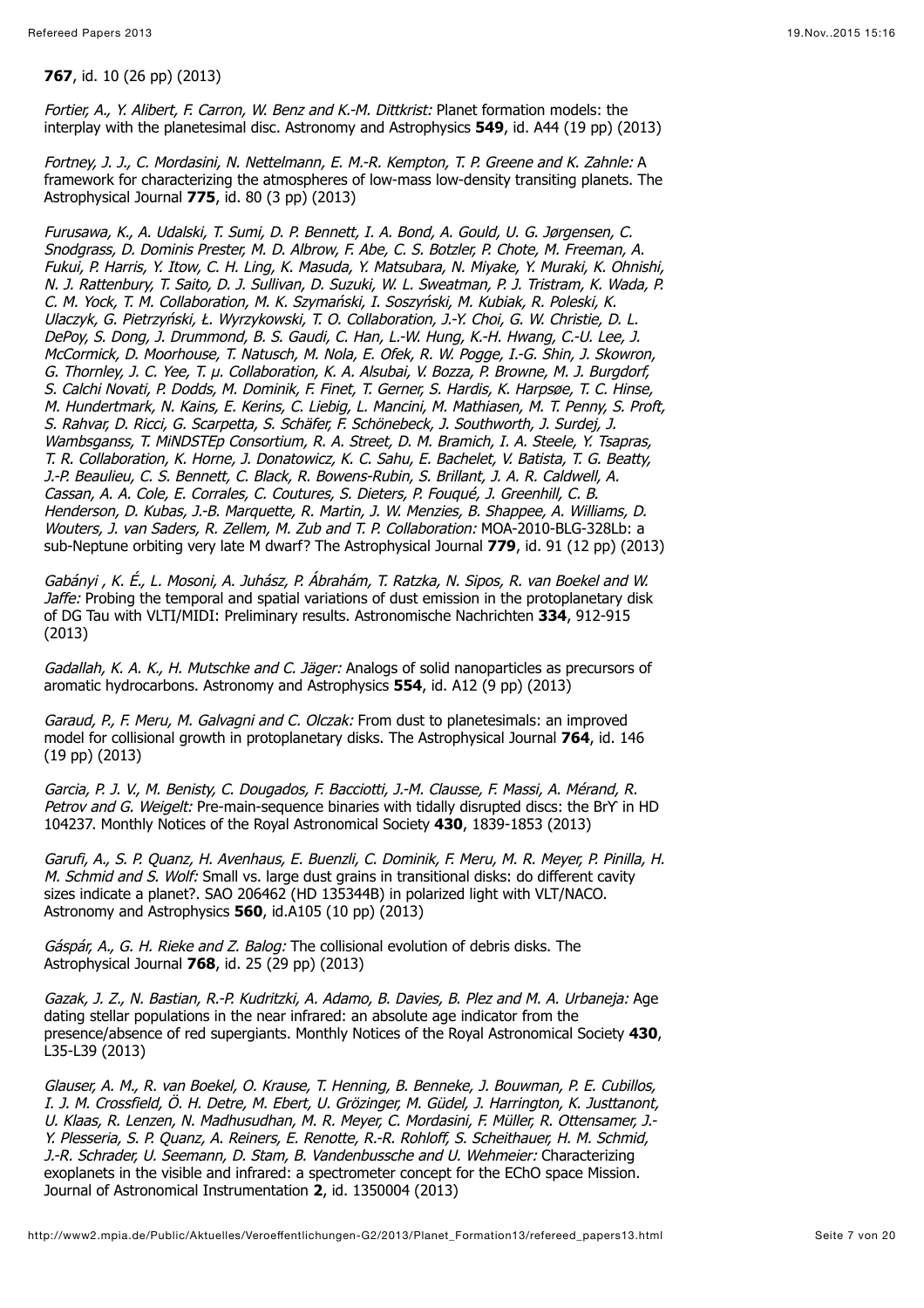Goldman, B., S. Röser, E. Schilbach, E. A. Magnier, C. Olczak, T. Henning, M. Jurić, E. Schlafly, W. P. Chen, I. Platais, W. Burgett, K. Hodapp, J. Heasley, R. P. Kudritzki, J. S. Morgan, P. A. Price, J. L. Tonry and R. Wainscoat: Towards a complete stellar mass function of the Hyades. I. Pan-STARRS1 optical observations of the low-mass stellar content. Astronomy and Astrophysics **559**, id.A43 (18 pp) (2013)

Gould, A., J. C. Yee, I. A. Bond, A. Udalski, C. Han, U. G. Jørgensen, J. Greenhill, Y. Tsapras, M. H. Pinsonneault, T. Bensby, W. Allen, L. A. Almeida, M. Bos, G. W. Christie, D. L. DePoy, S. Dong, B. S. Gaudi, L.-W. Hung, F. Jablonski, C.-U. Lee, J. McCormick, D. Moorhouse, J. A. Muñoz, T. Natusch, M. Nola, R. W. Pogge, J. Skowron, G. Thornley, T. µ. Collaboration, F. Abe, D. P. Bennett, C. S. Botzler, P. Chote, M. Freeman, A. Fukui, K. Furusawa, P. Harris, Y. Itow, C. H. Ling, K. Masuda, Y. Matsubara, N. Miyake, K. Ohnishi, N. J. Rattenbury, T. Saito, D. J. Sullivan, T. Sumi, D. Suzuki, W. L. Sweatman, P. J. Tristram, K. Wada, P. C. M. Yock, T. M. Collaboration, M. K. Szymański, I. Soszyński, M. Kubiak, R. Poleski, K. Ulaczyk, G. Pietrzyński, Ł. Wyrzykowski, T. O. Collaboration, K. A. Alsubai, V. Bozza, P. Browne, M. J. Burgdorf, S. Calchi Novati, P. Dodds, M. Dominik, F. Finet, T. Gerner, S. Hardis, K. Harpsøe, F. V. Hessman, T. C. Hinse, M. Hundertmark, N. Kains, E. Kerins, C. Liebig, L. Mancini, M. Mathiasen, M. T. Penny, S. Proft, S. Rahvar, D. Ricci, K. C. Sahu, G. Scarpetta, S. Schäfer, F. Schönebeck, C. Snodgrass, J. Southworth, J. Surdej, J. Wambsganss, T. MiNDSTEp Consortium, R. A. Street, K. Horne, D. M. Bramich, I. A. Steele, T. R. Collaboration, M. D. Albrow, E. Bachelet, V. Batista, T. G. Beatty, J.-P. Beaulieu, C. S. Bennett, R. Bowens-Rubin, S. Brillant, J. A. R. Caldwell, A. Cassan, A. A. Cole, E. Corrales, C. Coutures, S. Dieters, D. Dominis Prester, J. Donatowicz, P. Fouqué, C. B. Henderson, D. Kubas, J.-B. Marquette, R. Martin, J. W. Menzies, B. Shappee, A. Williams, J. van Saders, M. Zub and T. P. Collaboration: MOA-2010-BLG-523: "Failed Planet" = RS CVn star. The Astrophysical Journal **763**, id. 141 (11 pp) (2013)

Grady, C. A., T. Muto, J. Hashimoto, M. Fukagawa, T. Currie, B. Biller, C. Thalmann, M. L. Sitko, R. Russell, J. Wisniewski, R. Dong, J. Kwon, S. Sai, J. Hornbeck, G. Schneider, D. Hines, A. Moro-Martin, M. Feldt, T. Henning, J.-U. Pott, M. Bonnefoy, J. Bouwman, S. Lacour, A. Mueller, A. Juhasz, A. Crida, G. Chauvin, S. Andrews, D. Wilner, A. Kraus, S. Dahm, T. Robitaille, H. Jang-Condell, L. Abe, E. Akiyama, W. Brandner, T. Brandt, J. Carson, S. Egner, K. B. Follette, M. Goto, O. Guyon, Y. Hayano, M. Hayashi, S. Hayashi, K. Hodapp, M. Ishii, M. Iye, M. Janson, R. Kandori, G. Knapp, T. Kudo, N. Kusakabe, M. Kuzuhara, S. Mayama, M. McElwain, T. Matsuo, S. Miyama, J.-I. Morino, T. Nishimura, T.-S. Pyo, G. Serabyn, H. Suto, R. Suzuki, M. Takami, N. Takato, H. Terada, D. Tomono, E. Turner, M. Watanabe, T. Yamada, H. Takami, T. Usuda and M. Tamura: Spiral arms in the asymmetrically illuminated disk of MWC 758 and constraints on giant planets. The Astrophysical Journal **762**, id. 48 (13 pp) (2013)

Green, J. D., N. J. Evans, II, J. K. Jørgensen, G. J. Herczeg, L. E. Kristensen, J.-E. Lee, O. Dionatos, U. A. Yildiz, C. Salyk, G. Meeus, J. Bouwman, R. Visser, E. A. Bergin, E. F. van Dishoeck, M. R. Rascati, A. Karska, T. A. van Kempen, M. M. Dunham, J. E. Lindberg, D. Fedele and D. Team: Embedded protostars in the dust, ice, and gas in time (DIGIT) Herschel key program: continuum SEDs, and an inventory of characteristic far-infrared lines from PACS spectroscopy. The Astrophysical Journal **770**, id. 123 (45 pp) (2013)

Green, J. D., N. J. Evans, II, Á. Kóspál, G. Herczeg, S. P. Quanz, T. Henning, T. A. van Kempen, J.-E. Lee, M. M. Dunham, G. Meeus, J. Bouwman, J.-h. Chen, M. Güdel, S. L. Skinner, A. Liebhart and M. Merello: An analysis of the environments of FU Orionis objects with Herschel. The Astrophysical Journal **772**, id. 117 (23 pp) (2013)

Habibi, M., A. Stolte, W. Brandner, B. Hußmann and K. Motohara: The Arches cluster out to its tidal radius: dynamical mass segregation and the effect of the extinction law on the stellar mass function. Astronomy and Astrophysics **556**, id.A26 (14 pp) (2013)

Haghighipour, N. and L. Kaltenegger: Calculating the habitable zone of binary star systems. II. P-type binaries. The Astrophysical Journal **777**, id. 166 (13 pp) (2013)

Harpsøe, K. B. W., S. Hardis, T. C. Hinse, U. G. Jørgensen, L. Mancini, J. Southworth, K. A. Alsubai, V. Bozza, P. Browne, M. J. Burgdorf, S. Calchi Novati, P. Dodds, M. Dominik, X.-S. Fang, F. Finet, T. Gerner, S.-H. Gu, M. Hundertmark, J. Jessen-Hansen, N. Kains, E. Kerins, H. Kjeldsen, C. Liebig, M. N. Lund, M. Lundkvist, M. Mathiasen, D. Nesvorný, N. Nikolov, M. T. Penny, S. Proft, S. Rahvar, D. Ricci, K. C. Sahu, G. Scarpetta, S. Schäfer, F. Schönebeck, C. Snodgrass, J. Skottfelt, J. Surdej, J. Tregloan-Reed and O. Wertz: The transiting system GJ1214: high-precision defocused transit observations and a search for evidence of transit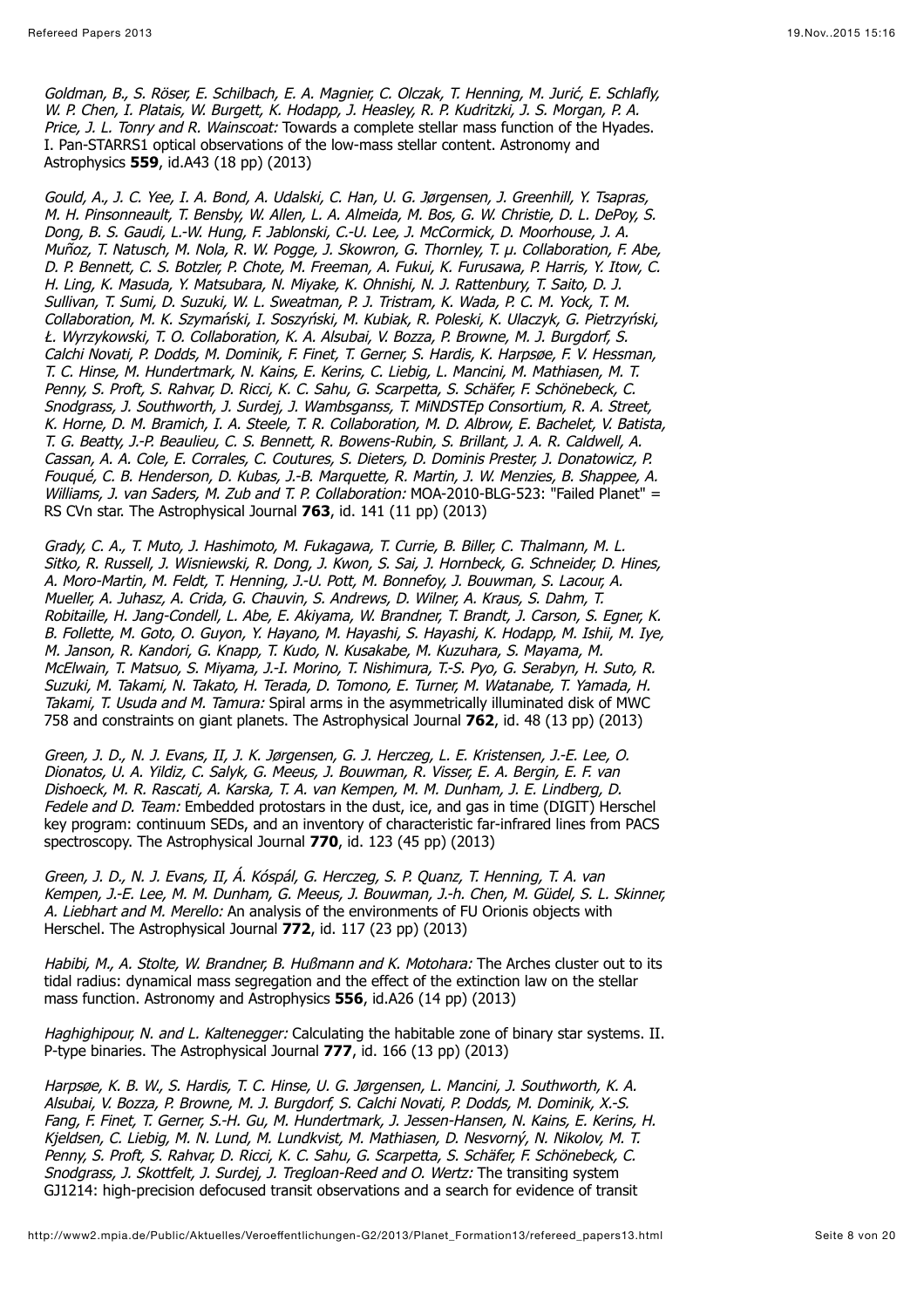#### timing variation. Astronomy and Astrophysics **549**, id.A10 (10 pp) (2013)

Hashimoto, J., R. Dong, T. Kudo, M. Honda, M. K. McClure, Z. Zhu, T. Muto, J. Wisniewski, L. Abe, W. Brandner, T. Brandt, J. Carson, S. Egner, M. Feldt, M. Fukagawa, M. Goto, C. A. Grady, O. Guyon, Y. Hayano, M. Hayashi, S. Hayashi, T. Henning, K. Hodapp, M. Ishii, M. Iye, M. Janson, R. Kandori, G. Knapp, N. Kusakabe, M. Kuzuhara, J. Kwon, T. Matsuo, S. Mayama, M. W. McElwain, S. Miyama, J.-I. Morino, A. Moro-Martin, T. Nishimura, T.-S. Pyo, G. Serabyn, T. Suenaga, H. Suto, R. Suzuki, Y. Takahashi, M. Takami, N. Takato, H. Terada, C. Thalmann, D. Tomono, E. L. Turner, M. Watanabe, T. Yamada, H. Takami, T. Usuda and M. Tamura: Erratum: "Polarimetric imaging of large cavity structures in the pre-transitional protoplanetary disk around PDS 70: Observations of the disk" (2012, ApJL, 758, L19). The Astrophysical Journal Letters **775**, id. L33 (2 pp) (2013)

Hayes, M., G. Östlin, D. Schaerer, A. Verhamme, J. M. Mas-Hesse, A. Adamo, H. Atek, J. M. Cannon, F. Duval, L. Guaita, E. C. Herenz, D. Kunth, P. Laursen, J. Melinder, I. Orlitová, H. Otí-Floranes and A. Sandberg: The Lyman alpha Reference Sample: extended Lyman alpha halos produced at low dust content. The Astrophysical Journal Letters **765**, id. L27 (6 pp) (2013)

Hegde, S. and L. Kaltenegger: Colors of extreme exo-earth environments. Astrobiology **13**, 47-56 (2013)

Henry, G. W., S. R. Kane, S. X. Wang, J. T. Wright, T. S. Boyajian, K. von Braun, D. R. Ciardi, D. Dragomir, C. Farrington, D. A. Fischer, N. R. Hinkel, A. W. Howard, E. Jensen, G. Laughlin, S. Mahadevan and G. Pilyavsky: Host star properties and transit exclusion for the HD 38529 planetary system. The Astrophysical Journal **768**, id. 155 (9 pp) (2013)

Hillenbrand, L. A., J. M. Carpenter, J. S. Kim, M. R. Meyer, D. E. Backman, A. Moro-Martín, D. J. Hollenbach, D. C. Hines, I. Pascucci and J. Bouwman: Erratum: "The Complete Census of 70 µm Bright Debris Disks within the FEPS (Formation and Evolution of Planetary Systems) Spitzer Legacy Survey of Sun-like Stars" (2008, ApJ, 677, 630). The Astrophysical Journal **764**, 111 (2013)

Hinkley, S., L. Hillenbrand, B. R. Oppenheimer, E. L. Rice, L. Pueyo, G. Vasisht, N. Zimmerman, A. L. Kraus, M. J. Ireland, D. Brenner, C. Beichman, R. Dekany, J. E. Roberts, I. R. Parry, L. C. Roberts, Jr., J. R. Crepp, R. Burruss, J. K. Wallace, E. Cady, C. Zhai, M. Shao, T. Lockhart, R. Soummer and A. Sivaramakrishnan: High-resolution infrared imaging and spectroscopy of the Z Canis Majoris system during quiescence and outburst. The Astrophysical Journal Letters **763**, id. L9 (5 pp) (2013)

Hinkley, S., L. Pueyo, J. K. Faherty, B. R. Oppenheimer, E. E. Mamajek, A. L. Kraus, E. L. Rice, M. J. Ireland, T. David, L. A. Hillenbrand, G. Vasisht, E. Cady, D. Brenner, A. Veicht, R. Nilsson, N. Zimmerman, I. R. Parry, C. Beichman, R. Dekany, J. E. Roberts, L. C. Roberts, Jr., C. Baranec, J. R. Crepp, R. Burruss, J. K. Wallace, D. King, C. Zhai, T. Lockhart, M. Shao, R. Soummer, A. Sivaramakrishnan and L. A. Wilson: The K Andromedae system: new constraints on the companion mass, system age, and further multiplicity. The Astrophysical Journal **779**, id. 153 (14 pp) (2013)

Hofferbert, R., H. Baumeister, T. Bertram, J. Berwein, P. Bizenberger, A. Böhm, M. Böhm, J. L. Borelli, M. Brangier, F. Briegel, A. Conrad, F. De Bonis, R. Follert, T. Herbst, A. Huber, F. Kittmann, M. Kürster, W. Laun, U. Mall, D. Meschke, L. Mohr, V. Naranjo, A. Pavlov, J.-U. Pott, H.-W. Rix, R.-R. Rohloff, E. Schinnerer, C. Storz, J. Trowitzsch, Z. Yan, X. Zhang, A. Eckart, M. Horrobin, S. Rost, C. Straubmeier, I. Wank, J. Zuther, U. Beckmann, C. Connot, M. Heininger, K.-H. Hofmann, T. Kröner, E. Nussbaum, D. Schertl, G. Weigelt, M. Bergomi, A. Brunelli, M. Dima, J. Farinato, D. Magrin, L. Marafatto, R. Ragazzoni, V. Viotto, C. Arcidiacono, G. Bregoli, P. Ciliegi, G. Cosentino, E. Diolaiti, I. Foppiani, M. Lombini, L. Schreiber, F. D'Alessio, G. Li Causi, D. Lorenzetti, F. Vitali, M. Bertero, P. Boccacci and A. La Camera: LINC-NIRVANA for the large binocular telescope: setting up the world's largest near infrared binoculars for astronomy. Optical Engineering **52**, id. 081602 (2013)

Hubbard, A.: Turbulence-induced collision velocities and rates between different sized dust grains. Monthly Notices of the Royal Astronomical Society **432**, 1274-1284 (2013)

Jang-Condell, H. and N. J. Turner: Gaps in protoplanetary disks as signatures of planets. II. Inclined disks. The Astrophysical Journal **772**, id. 34 (19 pp) (2013)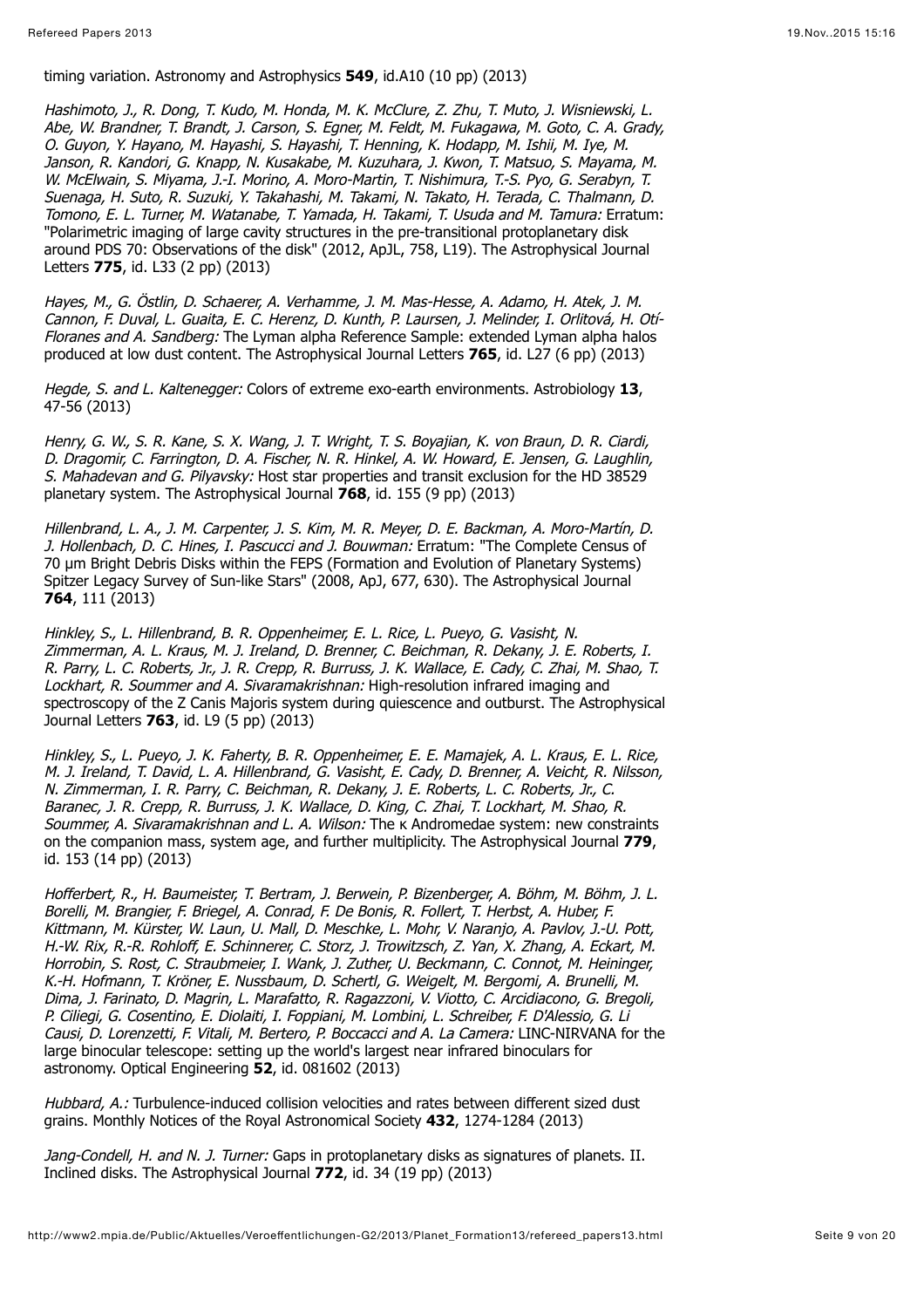Janson, M., T. D. Brandt, M. Kuzuhara, D. S. Spiegel, C. Thalmann, T. Currie, M. Bonnefoy, N. Zimmerman, S. Sorahana, T. Kotani, J. Schlieder, J. Hashimoto, T. Kudo, N. Kusakabe, L. Abe, W. Brandner, J. C. Carson, S. Egner, M. Feldt, M. Goto, C. A. Grady, O. Guyon, Y. Hayano, M. Hayashi, S. Hayashi, T. Henning, K. W. Hodapp, M. Ishii, M. Iye, R. Kandori, G. R. Knapp, J. Kwon, T. Matsuo, M. W. McElwain, K. Mede, S. Miyama, J.-I. Morino, A. Moro-Martín, T. Nakagawa, T. Nishimura, T.-S. Pyo, E. Serabyn, T. Suenaga, H. Suto, R. Suzuki, Y. Takahashi, M. Takami, N. Takato, H. Terada, D. Tomono, E. L. Turner, M. Watanabe, J. Wisniewski, T. Yamada, H. Takami, T. Usuda and M. Tamura: Direct imaging detection of methane in the atmosphere of GJ 504 b. The Astrophysical Journal Letters **778**, id. L4 (6 pp) (2013)

Janson, M., T. D. Brandt, A. Moro-Martín, T. Usuda, C. Thalmann, J. C. Carson, M. Goto, T. Currie, M. W. McElwain, Y. Itoh, M. Fukagawa, J. Crepp, M. Kuzuhara, J. Hashimoto, T. Kudo, N. Kusakabe, L. Abe, W. Brandner, S. Egner, M. Feldt, C. A. Grady, O. Guyon, Y. Hayano, M. Hayashi, S. Hayashi, T. Henning, K. W. Hodapp, M. Ishii, M. Iye, R. Kandori, G. R. Knapp, J. Kwon, T. Matsuo, S. Miyama, J.-I. Morino, T. Nishimura, T.-S. Pyo, E. Serabyn, T. Suenaga, H. Suto, R. Suzuki, Y. Takahashi, M. Takami, N. Takato, H. Terada, D. Tomono, E. L. Turner, M. Watanabe, J. Wisniewski, T. Yamada, H. Takami and M. Tamura: The SEEDS direct imaging survey for planets and scattered dust emission in debris disk systems. The Astrophysical Journal **773**, id. 73 (11 pp) (2013)

Joergens, V., M. Bonnefoy, Y. Liu, A. Bayo, S. Wolf, G. Chauvin and P. Rojo: OTS 44: Disk and accretion at the planetary border. Astronomy and Astrophysics **558**, id.L7 (5 pp) (2013)

Joergens, V., G. Herczeg, Y. Liu, I. Pascucci, E. Whelan, J. Alcalá, K. Biazzo, G. Costigan, M. Gully-Santiago, T. Henning, A. Natta, E. Rigliaco, M. V. Rodríguez-Ledesma, A. Sicilia-Aguilar, J. Tottle and S. Wolf: Disks, accretion and outflows of brown dwarfs. Astronomische Nachrichten **334**, 159 – 163 (2013)

Johnston, K. G., D. S. Shepherd, T. P. Robitaille and K. Wood: The standard model of lowmass star formation applied to massive stars: a multi-wavelength picture of AFGL 2591. Astronomy and Astrophysics **551**, id.A43 (23 pp) (2013)

Kains, N., D. M. Bramich, A. Arellano Ferro, R. Figuera Jaimes, U. G. Jørgensen, S. Giridhar, M. T. Penny, K. A. Alsubai, J. M. Andersen, V. Bozza, P. Browne, M. Burgdorf, S. Calchi Novati, Y. Damerdji, C. Diehl, P. Dodds, M. Dominik, A. Elyiv, X.-S. Fang, E. Giannini, S.-H. Gu, S. Hardis, K. Harpsøe, T. C. Hinse, A. Hornstrup, M. Hundertmark, J. Jessen-Hansen, D. Juncher, E. Kerins, H. Kjeldsen, H. Korhonen, C. Liebig, M. N. Lund, M. Lundkvist, L. Mancini, R. Martin, M. Mathiasen, M. Rabus, S. Rahvar, D. Ricci, K. Sahu, G. Scarpetta, J. Skottfelt, C. Snodgrass, J. Southworth, J. Surdej, J. Tregloan-Reed, C. Vilela, O. Wertz and A. Williams: Estimating the parameters of globular cluster M 30 (NGC 7099) from time-series photometry. Astronomy and Astrophysics **555**, id.A36 (15 pp) (2013)

Kains, N., R. A. Street, J.-Y. Choi, C. Han, A. Udalski, L. A. Almeida, F. Jablonski, P. J. Tristram, U. G. Jørgensen, M. K. Szymański, M. Kubiak, G. Pietrzyński, I. Soszyński, R. Poleski, S. Kozłowski, P. Pietrukowicz, K. Ulaczyk, Ł. Wyrzykowski, J. Skowron, K. A. Alsubai, V. Bozza, P. Browne, M. J. Burgdorf, S. Calchi Novati, P. Dodds, M. Dominik, S. Dreizler, X.-S. Fang, F. Grundahl, C.-H. Gu, S. Hardis, K. Harpsøe, F. V. Hessman, T. C. Hinse, A. Hornstrup, M. Hundertmark, J. Jessen-Hansen, E. Kerins, C. Liebig, M. Lund, M. Lundkvist, L. Mancini, M. Mathiasen, M. T. Penny, S. Rahvar, D. Ricci, K. C. Sahu, G. Scarpetta, J. Skottfelt, C. Snodgrass, J. Southworth, J. Surdej, J. Tregloan-Reed, J. Wambsganss, O. Wertz, D. Bajek, D. M. Bramich, K. Horne, S. Ipatov, I. A. Steele, Y. Tsapras, F. Abe, D. P. Bennett, I. A. Bond, C. S. Botzler, P. Chote, M. Freeman, A. Fukui, K. Furusawa, Y. Itow, C. H. Ling, K. Masuda, Y. Matsubara, N. Miyake, Y. Muraki, K. Ohnishi, N. Rattenbury, T. Saito, D. J. Sullivan, T. Sumi, D. Suzuki, K. Suzuki, W. L. Sweatman, S. Takino, K. Wada, P. C. M. Yock, W. Allen, V. Batista, S.- J. Chung, G. Christie, D. L. DePoy, J. Drummond, B. S. Gaudi, A. Gould, C. Henderson, Y.-K. Jung, J.-R. Koo, C.-U. Lee, J. McCormick, D. McGregor, J. A. Muñoz, T. Natusch, H. Ngan, H. Park, R. W. Pogge, I.-G. Shin, J. Yee, M. D. Albrow, E. Bachelet, J.-P. Beaulieu, S. Brillant, J. A. R. Caldwell, A. Cassan, A. Cole, E. Corrales, C. Coutures, S. Dieters, D. Dominis Prester, J. Donatowicz, P. Fouqué, J. Greenhill, S. R. Kane, D. Kubas, J.-B. Marquette, R. Martin, P. Meinties, J. Menzies, K. R. Pollard, A. Williams, D. Wouters and M. Zub: A giant planet beyond the snow line in microlensing event OGLE-2011-BLG-0251. Astronomy and Astrophysics **552**, id.A70 (10 pp) (2013)

Kainulainen, J., C. Federrath and T. Henning: Connection between dense gas mass fraction, turbulence driving, and star formation efficiency of molecular clouds. Astronomy and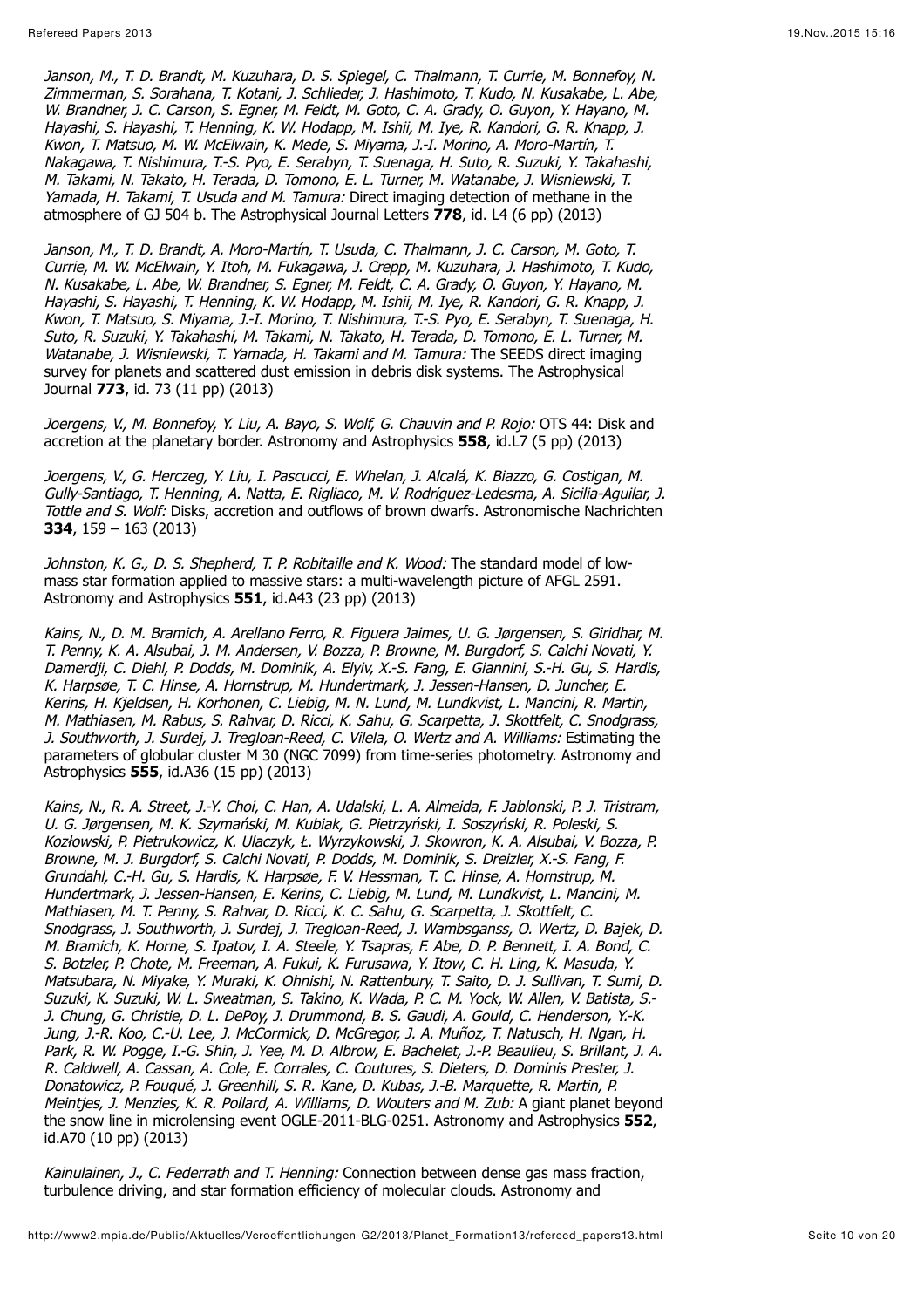Astrophysics **553**, id.L8 (6 pp) (2013)

Kainulainen, J., S. E. Ragan, T. Henning and A. Stutz: High-fidelity view of the structure and fragmentation of the high-mass, filamentary IRDC G11.11-0.12. Astronomy and Astrophysics **557**, id.A120 (8 pp) (2013)

Kainulainen, J. and J. C. Tan: High-dynamic-range extinction mapping of infrared dark clouds: Dependence of density variance with sonic Mach number in molecular clouds. Astronomy and Astrophysics **549** , id. A53 (28 pp) (2013)

Kaltenegger, L. and N. Haghighipour: Calculating the habitable zone of binary star systems. I. S-type binaries. The Astrophysical Journal **777**, id. 165 (11 pp) (2013)

Kaltenegger, L., D. Sasselov and S. Rugheimer: Water-planets in the habitable zone: atmospheric chemistry, observable features, and the case of Kepler-62e and -62f. The Astrophysical Journal Letters **775**, id. L47 (5 pp) (2013)

Karl, S. J., T. Lunttila, T. Naab, P. H. Johansson, U. Klaas and M. Juvela: Constrained simulations of the Antennae galaxies: comparison with Herschel-PACS observations. Monthly Notices of the Royal Astronomical Society **434**, 696-709 (2013)

Kendrew, S., A. Ginsburg, K. Johnston, H. Beuther, J. Bally, C. J. Cyganowski and C. Battersby: Early-stage massive star formation near the Galactic Center: Sgr C. The Astrophysical Journal Letters **775**, id. L50 (6 pp) (2013)

Khramtsova, M. S., D. S. Wiebe, P. A. Boley and Y. N. Pavlyuchenkov: Polycyclic aromatic hydrocarbons in spatially resolved extragalactic star-forming complexes. Monthly Notices of the Royal Astronomical Society **431**, 2006-2016 (2013)

Köhler, R., T. Ratzka, M. G. Petr-Gotzens and S. Correia: Orbits and masses in the young triple system TWA 5. Astronomy and Astrophysics **558**, id. A80 (8 pp) (2013)

Konstantopoulos, I. S., L. J. Smith, A. Adamo, E. Silva-Villa, J. S. Gallagher, N. Bastian, J. E. Ryon, M. S. Westmoquette, E. Zackrisson, S. S. Larsen, D. R. Weisz and J. C. Charlton: The Snapshot Hubble U-band Cluster Survey (SHUCS). I. Survey description and first application to the mixed star cluster population of NGC 4041. The Astronomical Journal **145**, id. 137 (20 pp) (2013)

Koppenhoefer, J., R. P. Saglia, L. Fossati, Y. Lyubchik, M. Mugrauer, R. Bender, C.-H. Lee, A. Riffeser, P. Afonso, J. Greiner, T. Henning, R. Neuhäuser, I. A. G. Snellen, Y. Pavlenko, M. Verdugo and N. Vogt: A hot Jupiter transiting a mid-K dwarf found in the pre-OmegaCam Transit Survey. Monthly Notices of the Royal Astronomical Society **435**, 3133-3147 (2013)

Kóspál, Á., P. Ábrahám, J. A. Acosta-Pulido, M. J. Arévalo Morales, Z. Balog, M. I. Carnerero, E. Szegedi-Elek, A. Farkas, T. Henning, J. Kelemen, T. Kovács, M. Kun, G. Marton, S. Mészáros, A. Moór, A. Pál, K. Sárneczky, R. Szakáts, N. Szalai, A. Szing, I. Tóth, N. J. Turner and K. Vida: Exploring the circumstellar environment of the young eruptive star V2492 Cygni. Astronomy and Astrophysics **551**, id.A62 (12 pp) (2013)

Kóspál, Á., A. Moór, A. Juhász, P. Ábrahám, D. Apai, T. Csengeri, C. A. Grady, T. Henning, A. M. Hughes, C. Kiss, I. Pascucci and M. Schmalzl: ALMA observations of the molecular gas in the debris disk of the 30 Myr old star HD 21997. The Astrophysical Journal **776**, id. 77 (8 pp) (2013)

Kostogryz, N. M., M. Kürster, T. M. Yakobchuk, Y. Lyubchik and M. K. Kuznetsov: A spectral differential approach to characterizing low-mass companions to late-type stars. Astronomische Nachrichten **334**, 648-660 (2013)

Krivov, A. V., C. Eiroa, T. Löhne, J. P. Marshall, B. Montesinos, C. del Burgo, O. Absil, D. Ardila, J.-C. Augereau, A. Bayo, G. Bryden, W. Danchi, S. Ertel, J. Lebreton, R. Liseau, A. Mora, A. J. Mustill, H. Mutschke, R. Neuhäuser, G. L. Pilbratt, A. Roberge, T. O. B. Schmidt, K. R. Stapelfeldt, P. Thébault, C. Vitense, G. J. White and S. Wolf: Herschel's "Cold Debris Disks": Background galaxies or quiescent rims of planetary systems? The Astrophysical Journal **772**, id. 32 (19 pp) (2013)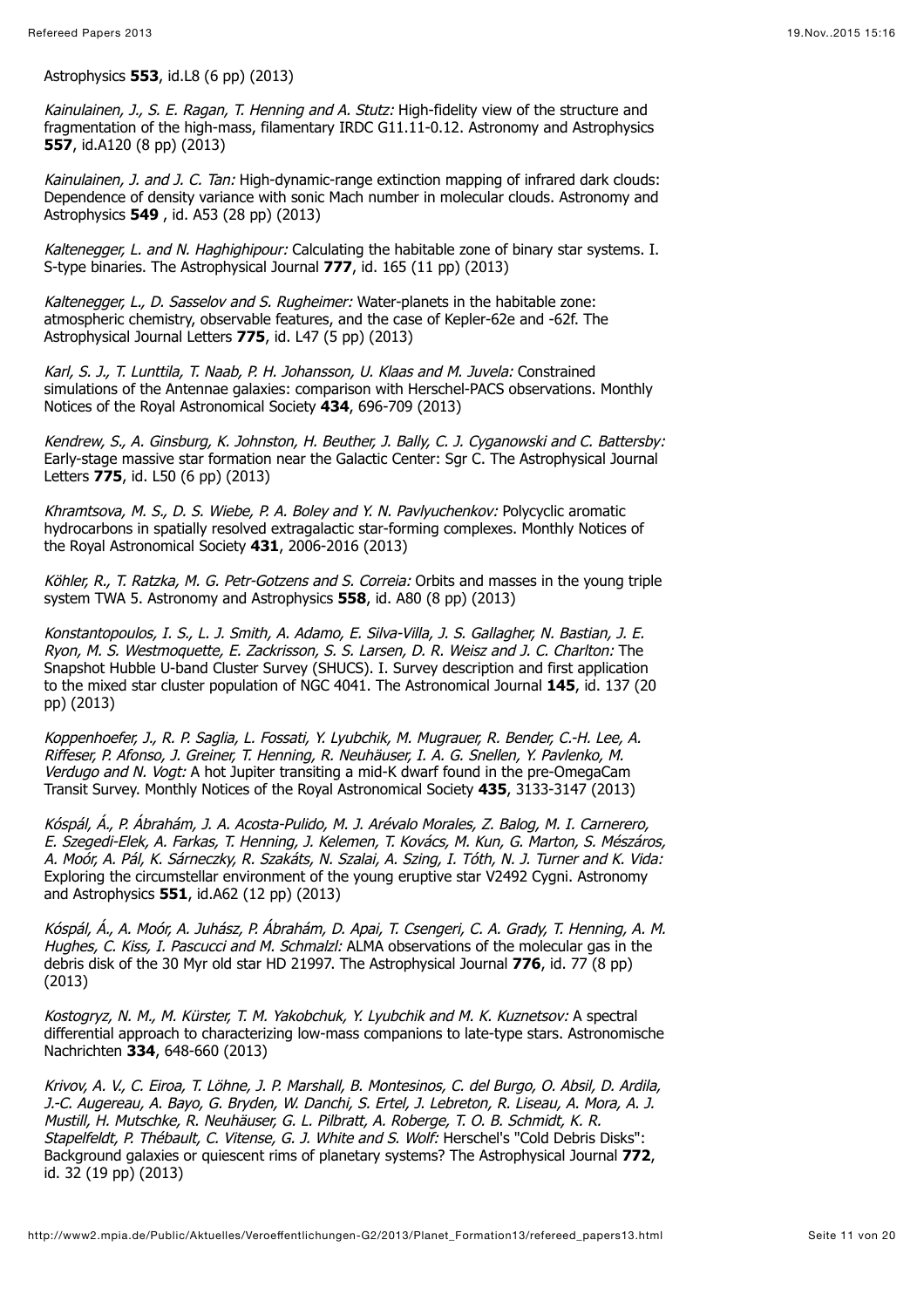Kuiper, R. and R. S. Klessen: The reliability of approximate radiation transport methods for irradiated disk studies. Astronomy and Astrophysics **555**, id. A7 (8 pp) (2013)

Kurokawa, H. and L. Kaltenegger: Atmospheric mass-loss and evolution of short-period exoplanets: the examples of CoRoT-7b and Kepler-10b. Monthly Notices of the Royal Astronomical Society **433**, 3239-3245 (2013)

Kuzuhara, M., M. Tamura, T. Kudo, M. Janson, R. Kandori, T. D. Brandt, C. Thalmann, D. Spiegel, B. Biller, J. Carson, Y. Hori, R. Suzuki, A. Burrows, T. Henning, E. L. Turner, M. W. McElwain, A. Moro-Martín, T. Suenaga, Y. H. Takahashi, J. Kwon, P. Lucas, L. Abe, W. Brandner, S. Egner, M. Feldt, H. Fujiwara, M. Goto, C. A. Grady, O. Guyon, J. Hashimoto, Y. Hayano, M. Hayashi, S. S. Hayashi, K. W. Hodapp, M. Ishii, M. Iye, G. R. Knapp, T. Matsuo, S. Mayama, S. Miyama, J.-I. Morino, J. Nishikawa, T. Nishimura, T. Kotani, N. Kusakabe, T.-S. Pyo, E. Serabyn, H. Suto, M. Takami, N. Takato, H. Terada, D. Tomono, M. Watanabe, J. P. Wisniewski, T. Yamada, H. Takami and T. Usuda: Direct imaging of a cold Jovian exoplanet in orbit around the Sun-like star GJ 504. The Astrophysical Journal **774**, id. 11 (18 pp) (2013)

Lachaume, R. and J.-P. Berger: Bandwidth smearing in infrared long-baseline interferometry. Application to stellar companion search in fringe-scanning mode. Monthly Notices of the Royal Astronomical Society **435**, 2501-2519 (2013)

Launhardt, R., A. M. Stutz, A. Schmiedeke, T. Henning, O. Krause, Z. Balog, H. Beuther, S. Birkmann, M. Hennemann, J. Kainulainen, T. Khanzadyan, H. Linz, N. Lippok, M. Nielbock, J. Pitann, S. Ragan, C. Risacher, M. Schmalzl, Y. L. Shirley, B. Stecklum, J. Steinacker and J. Tackenberg: The Earliest Phases of Star Formation (EPoS): a Herschel key project. The thermal structure of low-mass molecular cloud cores. Astronomy and Astrophysics **551**, id.A98 (35 pp) (2013)

Leipski, C., K. Meisenheimer, F. Walter, M.-A. Besel, H. Dannerbauer, X. Fan, M. Haas, U. Klaas, O. Krause and H.-W. Rix: Complete infrared spectral energy distributions of millimeter detected quasars at z > 5. The Astrophysical Journal **772**, id. 103 (15 pp) (2013)

Li, H.-b., M. Fang, T. Henning and J. Kainulainen: The link between magnetic fields and filamentary clouds: bimodal cloud orientations in the Gould Belt. Monthly Notices of the Royal Astronomical Society **436**, 3707-3719 (2013)

Li, Y., A. F. Crocker, D. Calzetti, C. D. Wilson, R. C. Kennicutt, E. J. Murphy, B. R. Brandl, B. T. Draine, M. Galametz, B. D. Johnson, L. Armus, K. D. Gordon, K. Croxall, D. A. Dale, C. W. Engelbracht, B. Groves, C.-N. Hao, G. Helou, J. Hinz, L. K. Hunt, O. Krause, H. Roussel, M. Sauvage and J. D. T. Smith: Star formation rates in resolved galaxies: calibrations with nearand far-infrared data for NGC 5055 and NGC 6946. The Astrophysical Journal **768**, id. 180 (18 pp) (2013)

Lippok, N., R. Launhardt, D. Semenov, A. M. Stutz, Z. Balog, T. Henning, O. Krause, H. Linz, M. Nielbock, Y. N. Pavlyuchenkov, M. Schmalzl, A. Schmiedeke and J. H. Bieging: Gas-phase CO depletion and N2H+ abundances in starless cores. Astronomy and Astrophysics **560**, id.A41 (24 pp) (2013)

Liseau, R., B. Montesinos, G. Olofsson, G. Bryden, J. P. Marshall, D. Ardila, A. Bayo Aran, W. C. Danchi, C. del Burgo, C. Eiroa, S. Ertel, M. C. W. Fridlund, A. V. Krivov, G. L. Pilbratt, A. Roberge, P. Thébault, J. Wiegert and G. J. White: α Centauri A in the far infrared. First measurement of the temperature minimum of a star other than the Sun. Astronomy and Astrophysics **549**, id.L7 (5 pp) (2013)

Liu, M. C., E. A. Magnier, N. R. Deacon, K. N. Allers, T. J. Dupuy, M. C. Kotson, K. M. Aller, W. S. Burgett, K. C. Chambers, P. W. Draper, K. W. Hodapp, R. Jedicke, N. Kaiser, R.-P. Kudritzki, N. Metcalfe, J. S. Morgan, P. A. Price, J. L. Tonry and R. J. Wainscoat: The extremely red, young L dwarf PSO J318.5338–22.8603: a free-floating planetary-mass analog to directly imaged young gas-giant planets. The Astrophysical Journal Letters **777**, id. L20 (7 pp) (2013)

Lopez Martí, B., F. Jimenez Esteban, A. Bayo, D. Barrado, E. Solano and C. Rodrigo: Proper motions of young stars in Chamaeleon. I. A Virtual Observatory study of spectroscopically confirmed members. Astronomy and Astrophysics **551**, id. A46 (25 pp) (2013)

López Martí, B., F. Jiménez-Esteban, A. Bayo, D. Barrado, E. Solano, H. Bouy and C. Rodrigo: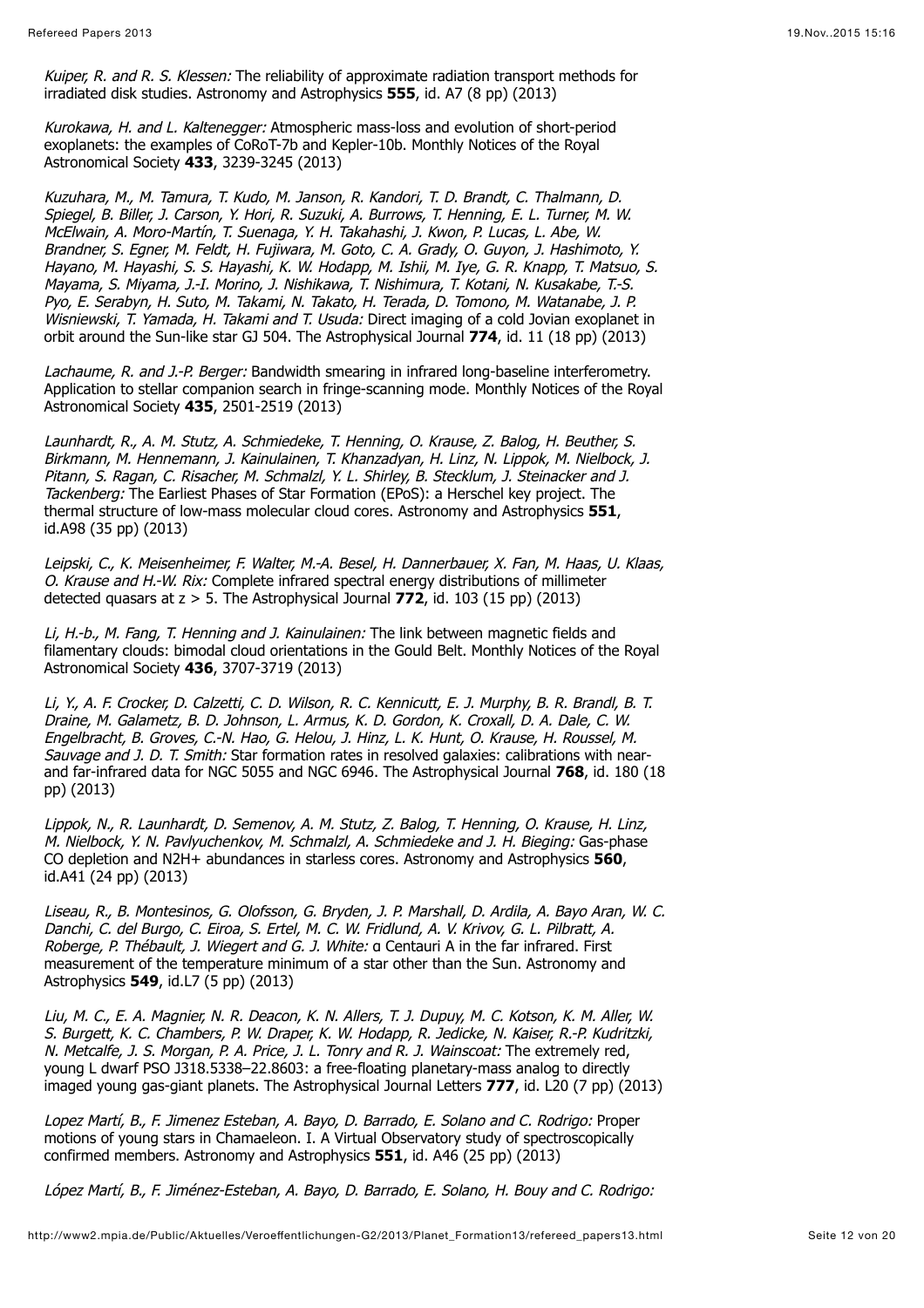Proper motions of young stars in Chamaeleon. II. New kinematical candidate members of Chamaeleon I and II. Astronomy and Astrophysics **556**, id.A144 (11 pp) (2013)

Maciejewski, G., D. Dimitrov, M. Seeliger, S. Raetz, Ł. Bukowiecki, M. Kitze, R. Errmann, G. Nowak, A. Niedzielski, V. Popov, C. Marka, K. Goździewski, R. Neuhäuser, J. Ohlert, T. C. Hinse, J. W. Lee, C.-U. Lee, J.-N. Yoon, A. Berndt, H. Gilbert, C. Ginski, M. M. Hohle, M. Mugrauer, T. Röll, T. O. B. Schmidt, N. Tetzlaff, L. Mancini, J. Southworth, M. Dall'Ora, S. Ciceri, R. Zambelli, G. Corfini, H. Takahashi, K. Tachihara, J. M. Benkő, K. Sárneczky, G. M. Szabo, T. N. Varga, M. Vaňko, Y. C. Joshi and W. P. Chen: Multi-site campaign for transit timing variations of WASP-12 b: possible detection of a long-period signal of planetary origin. Astronomy and Astrophysics **551**, id.A108 (16 pp) (2013)

Mancini, L., S. Ciceri, G. Chen, J. Tregloan-Reed, J. J. Fortney, J. Southworth, T. G. Tan, M. Burgdorf, S. Calchi Novati, M. Dominik, X.-S. Fang, F. Finet, T. Gerner, S. Hardis, T. C. Hinse, U. G. Jørgensen, C. Liebig, N. Nikolov, D. Ricci, S. Schäfer, F. Schönebeck, J. Skottfelt, O. Wertz, K. A. Alsubai, V. Bozza, P. Browne, P. Dodds, S.-H. Gu, K. Harpsøe, T. Henning, M. Hundertmark, J. Jessen-Hansen, N. Kains, E. Kerins, H. Kjeldsen, M. N. Lund, M. Lundkvist, N. Madhusudhan, M. Mathiasen, M. T. Penny, S. Prof, S. Rahvar, K. Sahu, G. Scarpetta, C. Snodgrass and J. Surdej: Physical properties, transmission and emission spectra of the WASP-19 planetary system from multi-colour photometry. Monthly Notices of the Royal Astronomical Society **436**, 2-18 (2013)

Mancini, L., N. Nikolov, J. Southworth, G. Chen, J. J. Fortney, J. Tregloan-Reed, S. Ciceri, R. van Boekel and T. Henning: Physical properties of the WASP-44 planetary system from simultaneous multi-colour photometry. Monthly Notices of the Royal Astronomical Society **430**, 2932-2942 (2013)

Mancini, L., J. Southworth, S. Ciceri, J. J. Fortney, C. V. Morley, J. A. Dittmann, J. Tregloan-Reed, I. Bruni, M. Barbieri, D. F. Evans, G. D'Ago, N. Nikolov and T. Henning: A lower radius and mass for the transiting extrasolar planet HAT-P-8 b. Astronomy and Astrophysics **551**, id.A11 (11 pp) (2013)

Manjavacas, E., B. Goldman, S. Reffert and T. Henning: Parallax measurements of cool brown dwarfs. Astronomy and Astrophysics **560**, id. A52 (8 pp) (2013)

Manoj, P., D. M. Watson, D. A. Neufeld, S. T. Megeath, R. Vavrek, V. Yu, R. Visser, E. A. Bergin, W. J. Fischer, J. J. Tobin, A. M. Stutz, B. Ali, T. L. Wilson, J. Di Francesco, M. Osorio, S. Maret and C. A. Poteet: Herschel/PACS Spectroscopic Survey of protostars in Orion: the origin of farinfrared CO emission. The Astrophysical Journal **763**, id. 83 (26 pp) (2013)

Mapelli, M., A. Gualandris and T. Hayfield: Perturbations induced by a molecular cloud on the young stellar disc in the Galactic Centre. Monthly Notices of the Royal Astronomical Society **436**, 3809-3819 (2013)

Marshall, J. P., A. V. Krivov, C. del Burgo, C. Eiroa, A. Mora, B. Montesinos, S. Ertel, G. Bryden, R. Liseau, J.-C. Augereau, A. Bayo, W. Danchi, T. Löhne, J. Maldonado, G. L. Pilbratt, K. Stapelfeldt, P. Thebault, G. J. White and S. Wolf: Herschel observations of the debris disc around HIP 92043. Astronomy and Astrophysics **557**, id. A58 (9 pp) (2013)

Meeus, G., C. Salyk, S. Bruderer, D. Fedele, K. Maaskant, N. J. Evans, E. F. van Dishoeck, B. Montesinos, G. Herczeg, J. Bouwman, J. D. Green, C. Dominik, T. Henning and S. Vicente: DIGIT survey of far-infrared lines from protoplanetary discs. II. CO. Astronomy and Astrophysics **559**, id.A84 (20 pp) (2013)

Merline, W. J., J. D. Drummond, B. Carry, A. Conrad, P. M. Tamblyn, C. Dumas, M. Kaasalainen, A. Erikson, S. Mottola, J. Durech, G. Rousseau, R. Behrend, G. B. Casalnuovo, B. Chinaglia, J. C. Christou, C. R. Chapman and C. Neyman: The Resolved Asteroid Program - Size, shape, and pole of (52) Europa. Icarus **225**, 794-805 (2013)

Meru, F., M. Galvagni and C. Olczak: Growth of grains in brown dwarf disks. The Astrophysical Journal Letters **774**, id. L4 (5 pp) (2013)

Meshkat, T., V. Bailey, J. Rameau, M. Bonnefoy, A. Boccaletti, E. E. Mamajek, M. Kenworthy, G. Chauvin, A.-M. Lagrange, K. Y. L. Su and T. Currie: Further evidence of the planetary nature of HD 95086 b from Gemini/NICI H-band data. The Astrophysical Journal Letters **775**, id. L40 (5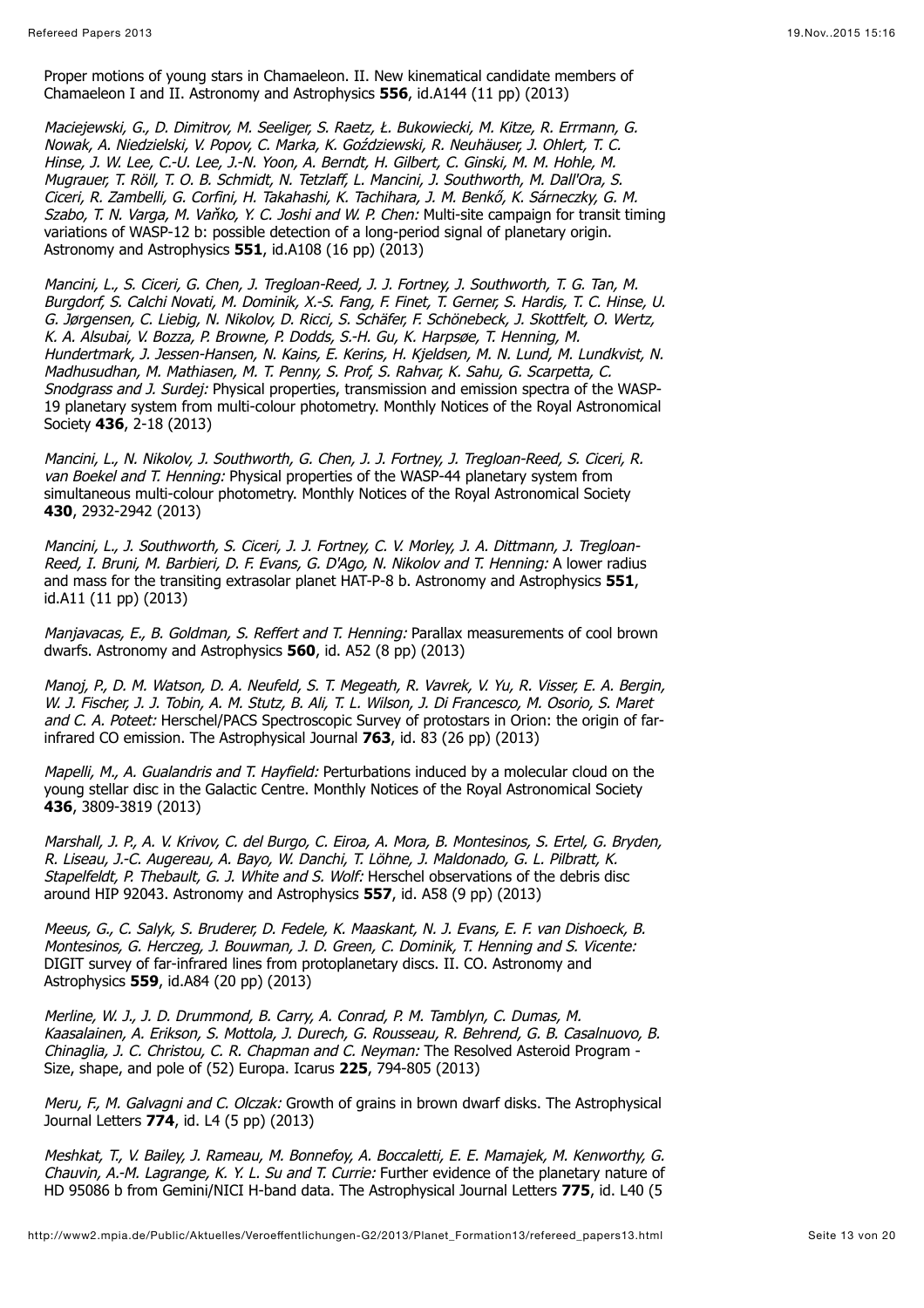pp) (2013)

Mohler-Fischer, M., L. Mancini, J. D. Hartman, G. Á. Bakos, K. Penev, D. Bayliss, A. Jordán, Z. Csubry, G. Zhou, M. Rabus, N. Nikolov, R. Brahm, N. Espinoza, L. A. Buchhave, B. Béky, V. Suc, B. Csák, T. Henning, D. J. Wright, C. G. Tinney, B. C. Addison, B. Schmidt, R. W. Noyes, I. Papp, J. Lázár, P. Sári and P. Conroy: HATS-2b: A transiting extrasolar planet orbiting a Ktype star showing starspot activity. Astronomy and Astrophysics **558**, id.A55 (13 pp) (2013)

Moór, A., P. Ábrahám, Á. Kóspál, G. M. Szabó, D. Apai, Z. Balog, T. Csengeri, C. Grady, T. Henning, A. Juhász, C. Kiss, I. Pascucci, J. Szulágyi and R. Vavrek: A resolved debris disk around the candidate planet-hosting star HD 95086. The Astrophysical Journal Letters **775**, id. L51 (6 pp) (2013)

Moór, A., A. Juhász, Á. Kóspál, P. Ábrahám, D. Apai, T. Csengeri, C. Grady, T. Henning, A. M. Hughes, C. Kiss, I. Pascucci, M. Schmalzl and K. Gabányi: ALMA continuum observations of a 30 Myr old gaseous debris disk around HD 21997. The Astrophysical Journal Letters **777**, id. L25 (6 pp) (2013)

Morales, E. F. E., F. Wyrowski, F. Schuller and K. M. Menten: Stellar clusters in the inner Galaxy and their correlation with cold dust emission. Astronomy and Astrophysics **560**, id. A76 (38 pp) (2013)

Mordasini, C.: Luminosity of young Jupiters revisited. Massive cores make hot planets. Astronomy and Astrophysics **558**, id.A113 (11 pp) (2013)

Mosoni, L., N. Sipos, P. Ábrahám, A. Moór, Á. Kóspál, T. Henning, A. Juhász, M. Kun, C. Leinert, S. P. Quanz, T. Ratzka, A. A. Schegerer, R. van Boekel and S. Wolf: Dynamics during outburst. VLTI observations of the young eruptive star V1647 Orionis during its 2003-2006 outburst. Astronomy and Astrophysics **552**, id.A62 (13 pp) (2013)

Muirhead, P. S., A. Vanderburg, A. Shporer, J. Becker, J. J. Swift, J. P. Lloyd, J. Fuller, M. Zhao, S. Hinkley, J. S. Pineda, M. Bottom, A. W. Howard, K. von Braun, T. S. Boyajian, N. Law, C. Baranec, R. Riddle, A. N. Ramaprakash, S. P. Tendulkar, K. Bui, M. Burse, P. Chordia, H. Das, R. Dekany, S. Punnadi and J. A. Johnson: Characterizing the cool KOIs. V. KOI-256: a mutually eclipsing post-common envelope binary. The Astrophysical Journal **767**, id. 111 (14 pp) (2013)

Mulders, G. D., S.-J. Paardekooper, O. Panić, C. Dominik, R. van Boekel and T. Ratzka: Planet or brown dwarf? Inferring the companion mass in HD 100546 from the wall shape using midinfrared interferometry. Astronomy and Astrophysics **557**, id.A68 (10 pp) (2013)

Müller, A., V. Roccatagliata, T. Henning, D. Fedele, A. Pasquali, E. Caffau, M. V. Rodríguez-Ledesma, M. Mohler-Fischer, U. Seemann and R. J. Klement: Reanalysis of the FEROS observations of HIP 11952. Astronomy and Astrophysics **556**, id. A3 (7 pp) (2013)

Müller, T., Z. Balog, M. Nielbock, T. Lim, D. Teyssier, M. Olberg, U. Klaas, H. Linz, B. Altieri, C. Pearson, G. Bendo and E. Vilenius: Herschel celestial calibration sources - Four large main-belt asteroids as prime flux calibrators for the far-IR/sub-mm range. Experimental Astronomy 48 (2013 online first)

Muzerolle, J., E. Furlan, K. Flaherty, Z. Balog and R. Gutermuth: Pulsed accretion in a variable protostar. Nature **493**, 378-380 (2013)

Nguyen-Lu'o'ng, Q., F. Motte, P. Carlhoff, F. Louvet, P. Lesaffre, P. Schilke, T. Hill, M. Hennemann, A. Gusdorf, P. Didelon, N. Schneider, S. Bontemps, A. Duarte-Cabral, K. M. Menten, P. G. Martin, F. Wyrowski, G. Bendo, H. Roussel, J.-P. Bernard, L. Bronfman, T. Henning, C. Kramer and F. Heitsch: Low-velocity shocks traced by extended SiO emission along the W43 ridges: witnessing the formation of young massive clusters. The Astrophysical Journal **775**, id. 88 (21 pp) (2013)

Nielbock, M., T. Müller, U. Klaas, B. Altieri, Z. Balog, N. Billot, H. Linz, K. Okumura, M. Sánchez-Portal and M. Sauvage: The Herschel PACS photometer calibration. A time dependent flux calibration for the PACS chopped point-source photometry AOT mode. Experimental Astronomy **36**, 631-660 (2013)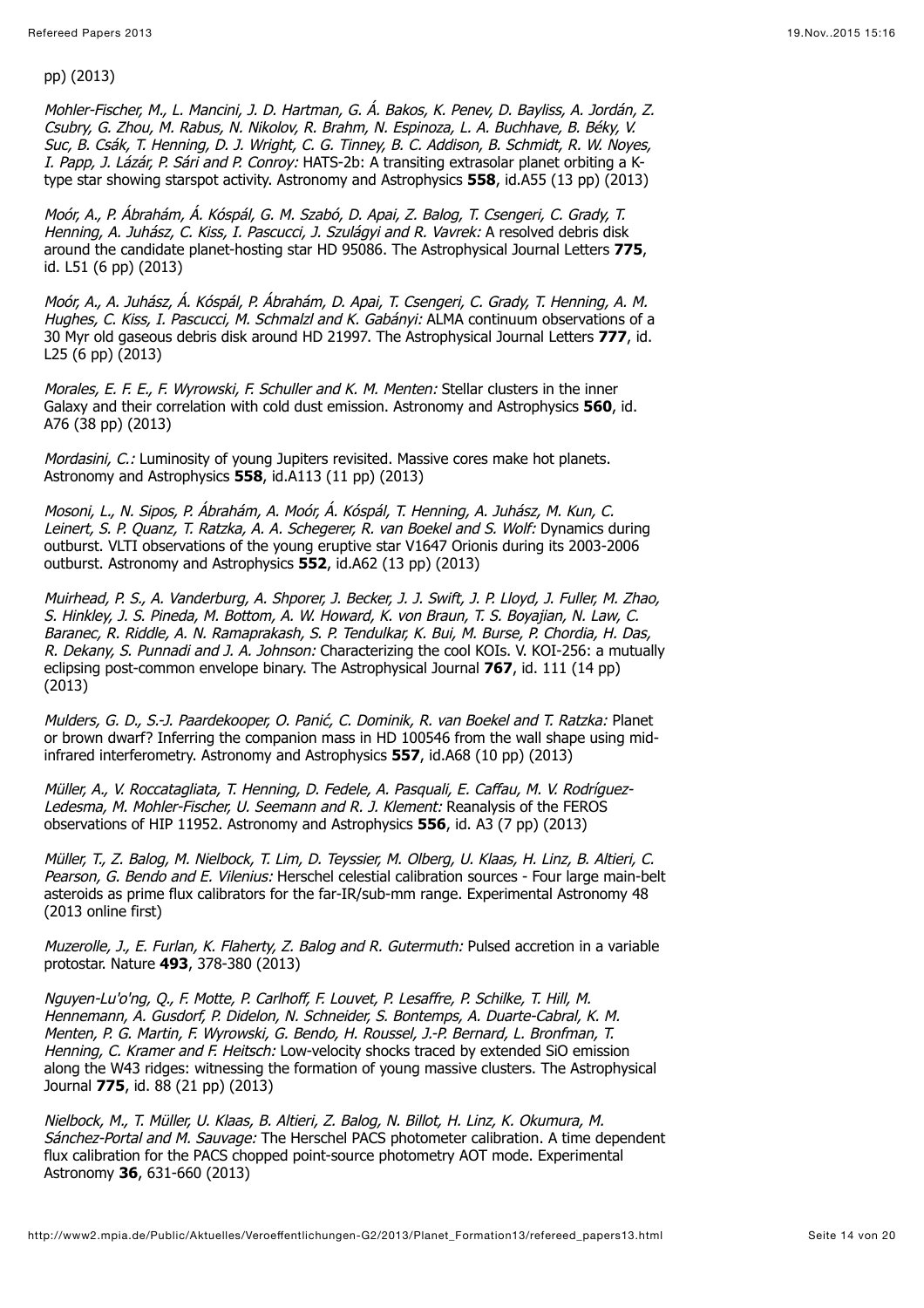Nielsen, E. L., M. C. Liu, Z. Wahhaj, B. A. Biller, T. L. Hayward, L. M. Close, J. R. Males, A. J. Skemer, M. Chun, C. Ftaclas, S. H. P. Alencar, P. Artymowicz, A. Boss, F. Clarke, E. de Gouveia Dal Pino, J. Gregorio-Hetem, M. Hartung, S. Ida, M. Kuchner, D. N. C. Lin, I. N. Reid, E. L. Shkolnik, M. Tecza, N. Thatte and D. W. Toomey: The Gemini NICI Planet-Finding Campaign: the frequency of giant planets around young B and A stars. The Astrophysical Journal 776, id. 4 (35 pp) (2013)

Nikolov, N., G. Chen, J. J. Fortney, L. Mancini, J. Southworth, R. van Boekel and T. Henning: Refined physical properties and  $q'$ , r', i', z', J, H, K transmission spectrum of WASP-23b from the ground. Astronomy and Astrophysics **553**, id. A26 (8 pp) (2013)

Ninan, J. P., D. K. Ojha, B. C. Bhatt, S. K. Ghosh, V. Mohan, K. K. Mallick, M. Tamura and T. Henning: Reappearance of McNeil's nebula (V1647 Orionis) and its outburst environment. The Astrophysical Journal **778**, id. 116 (14 pp) (2013)

Oliveira, J. M., J. T. van Loon, G. C. Sloan, M. Sewilo, K. E. Kraemer, P. R. Wood, R. Indebetouw, M. D. Filipovic, E. J. Crawford, G. F. Wong, J. L. Hora, M. Meixner, T. P. Robitaille, B. Shiao and J. D. Simon: Early-stage young stellar objects in the Small Magellanic Cloud. Monthly Notices of the Royal Astronomical Society **428**, 3001-3033 (2013)

Olofsson, J., M. Benisty, J.-B. Le Bouquin, J.-P. Berger, S. Lacour, F. Ménard, T. Henning, A. Crida, L. Burtscher, G. Meeus, T. Ratzka, C. Pinte, J.-C. Augereau, F. Malbet, B. Lazareff and W. Traub: Sculpting the disk around T Chamaeleontis: an interferometric view. Astronomy and Astrophysics **552**, d.A4 (13 pp) (2013)

Olofsson, J., T. Henning, M. Nielbock, J.-C. Augereau, A. Juhàsz, I. Oliveira, O. Absil and A. Tamanai: The twofold debris disk around HD 113766 A. Warm and cold dust as seen with VLTI/MIDI and Herschel/PACS. Astronomy and Astrophysics **551**, id. A134 (9 pp) (2013)

Olofsson, J., L. Szűcs, T. Henning, H. Linz, I. Pascucci and V. Joergens: The Herschel/PACS view of disks around low-mass stars in Chamaleon-I. Astronomy and Astrophysics **560**, id. A100 (12 pp) (2013)

Oppenheimer, B. R., C. Baranec, C. Beichman, D. Brenner, R. Burruss, E. Cady, J. R. Crepp, R. Dekany, R. Fergus, D. Hale, L. Hillenbrand, S. Hinkley, D. W. Hogg, D. King, E. R. Ligon, T. Lockhart, R. Nilsson, I. R. Parry, L. Pueyo, E. Rice, J. E. Roberts, L. C. Roberts, Jr., M. Shao, A. Sivaramakrishnan, R. Soummer, T. Truong, G. Vasisht, A. Veicht, F. Vescelus, J. K. Wallace, C. Zhai and N. Zimmerman: Reconnaissance of the HR 8799 exosolar system. I. Near-infrared spectroscopy. The Astrophysical Journal **768**, id. 24 (16 pp) (2013)

Overzier, R., G. Lemson, R. E. Angulo, E. Bertin, J. Blaizot, B. M. B. Henriques, G.-D. Marleau and S. D. M. White: The Millennium Run Observatory: First light. Monthly Notices of the Royal Astronomical Society **428** , 778-803 (2013)

Penev, K., G. Á. Bakos, D. Bayliss, A. Jordán, M. Mohler, G. Zhou, V. Suc, M. Rabus, J. D. Hartman, L. Mancini, B. Béky, Z. Csubry, L. Buchhave, T. Henning, N. Nikolov, B. Csák, R. Brahm, N. Espinoza, P. Conroy, R. W. Noyes, D. D. Sasselov, B. Schmidt, D. J. Wright, C. G. Tinney, B. C. Addison, J. Lázár, I. Papp and P. Sári: HATS-1b: The first transiting planet discovered by the HATSouth Survey. The Astronomical Journal **145**, id. 5 (11 pp) (2013)

Pitann, J., H. Linz, S. Ragan, A. M. Stutz, H. Beuther, T. Henning, O. Krause, R. Launhardt, A. Schmiedeke, F. Schuller, J. Tackenberg and T. Vasyunina: G048.66-0.29: Physical state of an isolated site of massive star formation. The Astrophysical Journal **766**, id. 68 (20 pp) (2013)

Raettig, N., W. Lyra and H. Klahr: A parameter study for baroclinic vortex amplification. The Astrophysical Journal **765**, id. 115 (12 pp) (2013)

Ragan, S. E., T. Henning and H. Beuther: APEX/SABOCA observations of small-scale structure of infrared-dark clouds . I. Early evolutionary stages of star-forming cores. Astronomy and Astrophysics **559**, id. A79 (26 pp) (2013)

Rameau, J., G. Chauvin, A.-M. Lagrange, A. Boccaletti, S. P. Quanz, M. Bonnefoy, J. H. Girard, P. Delorme, S. Desidera, H. Klahr, C. Mordasini, C. Dumas and M. Bonavita: Discovery of a probable 4-5 Jupiter-mass exoplanet to HD 95086 by direct imaging. The Astrophysical Journal Letters **772**, id. L15 (6 pp) (2013)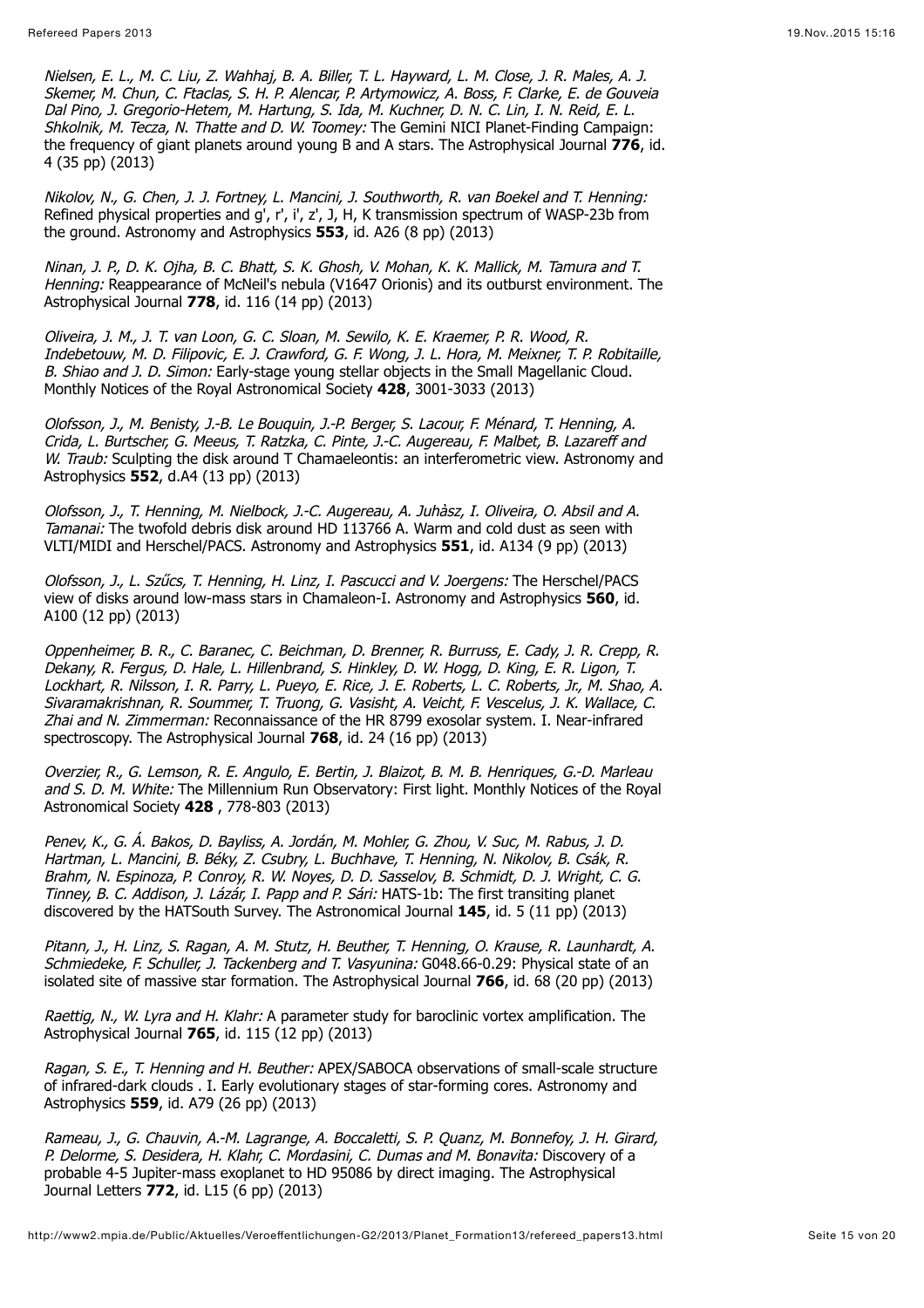Rameau, J., G. Chauvin, A.-M. Lagrange, H. Klahr, M. Bonnefoy, C. Mordasini, M. Bonavita, S. Desidera, C. Dumas and J. H. Girard: A survey of young, nearby, and dusty stars conducted to understand the formation of wide-orbit giant planets. VLT/NaCo adaptive optics thermal and angular differential imaging. Astronomy and Astrophysics **553**, id.A60 (19 pp) (2013)

Rameau, J., G. Chauvin, A.-M. Lagrange, T. Meshkat, A. Boccaletti, S. P. Quanz, T. Currie, D. Mawet, J. H. Girard, M. Bonnefov and M. Kenworthy: Confirmation of the planet around HD 95086 by direct imaging. The Astrophysical Journal Letters **779**, id. L26 (5 pp) (2013)

Rawlings, M. G., M. Juvela, K. Lehtinen, K. Mattila and D. Lemke: Observations of 6 - 200 mm emission of the Ophiuchus cloud LDN 1688. Monthly Notices of the Royal Astronomical Society **428**, 2617-2627 (2013)

Ricci, D., A. Elyiv, F. Finet, O. Wertz, K. Alsubai, T. Anguita, V. Bozza, P. Browne, M. Burgdorf, S. Calchi Novati, P. Dodds, M. Dominik, S. Dreizler, T. Gerner, M. Glitrup, F. Grundahl, S. Hardis, K. Harpsøe, T. C. Hinse, A. Hornstrup, M. Hundertmark, U. G. Jørgensen, N. Kains, E. Kerins, C. Liebig, G. Maier, L. Mancini, G. Masi, M. Mathiasen, M. Penny, S. Proft, S. Rahvar, G. Scarpetta, K. Sahu, S. Schäfer, F. Schönebeck, R. Schmidt, J. Skottfelt, C. Snodgrass, J. Southworth, C. C. Thöne, J. Wambsganss, F. Zimmer, M. Zub and J. Surdej: Flux and color variations of the doubly imaged quasar UM673 Astronomy and Astrophysics **551**, id. A104 (7 pp) (2013)

Roberge, A., I. Kamp, B. Montesinos, W. R. F. Dent, G. Meeus, J. K. Donaldson, J. Olofsson, A. Moór, J.-C. Augereau, C. Howard, C. Eiroa, W.-F. Thi, D. R. Ardila, G. Sandell and P. Woitke: Herschel observations of gas and dust in the unusual 49 Ceti debris disk. The Astrophysical Journal **771**, id. 69 (10 pp) (2013)

Robitaille, T. P., E. J. Tollerud, P. Greenfield, M. Droettboom, E. Bray, T. Aldcroft, M. Davis, A. Ginsburg, A. M. Price-Whelan, W. E. Kerzendorf, A. Conley, N. Crighton, K. Barbary, D. Muna, H. Ferguson, F. Grollier, M. M. Parikh, P. H. Nair, H. M. Unther, C. Deil, J. Woillez, S. Conseil, R. Kramer, J. E. H. Turner, L. Singer, R. Fox, B. A. Weaver, V. Zabalza, Z. I. Edwards, K. Azalee Bostroem, D. J. Burke, A. R. Casey, S. M. Crawford, N. Dencheva, J. Ely, T. Jenness, K. Labrie, P. L. Lim, F. Pierfederici, A. Pontzen, A. Ptak, B. Refsdal, M. Servillat and O. Streicher: Astropy: A community Python package for astronomy. Astronomy and Astrophysics **558**, id.A33 (9 pp) (2013)

Rodler, F., M. Kürster and J. R. Barnes: Detection of CO absorption in the atmosphere of the hot Jupiter HD 189733b. Monthly Notices of the Royal Astronomical Society **432**, 1980-1988 (2013)

Rodler, F., M. Kürster, M. López-Morales and I. Ribas: The return of the mummy: Evidence for starlight reflected from the massive hot Jupiter t Boo b? Astronomische Nachrichten **334**, 188-191 (2013)

Rodríguez-Ledesma, M. V., R. Mundt, O. Pintado, S. Boudreault, F. Hessman and W. Herbst: The spectral type of CHS 7797 - an intriguing very low mass periodic variable in the Orion Nebula Cluster. Astronomy and Astrophysics **551**, 44 (2013)

Ruge, J. P., S. Wolf, A. L. Uribe and H. H. Klahr: Tracing large-scale structures in circumstellar disks with ALMA. Astronomy and Astrophysics **549**, id. A97 (16 pp) (2013)

Rugheimer, S., L. Kaltenegger, A. Zsom, A. Segura and D. Sasselov: Spectral fingerprints of earth-like planets around FGK stars. Astrobiology **13**, 251-269 (2013)

Sahlmann, J., T. Henning, D. Queloz, A. Quirrenbach, N. M. Elias, R. Launhardt, F. Pepe, S. Reffert, D. Ségransan, J. Setiawan, R. Abuter, L. Andolfato, P. Bizenberger, H. Baumeister, B. Chazelas, F. Delplancke, F. Dérie, N. Di Lieto, T. P. Duc, M. Fleury, U. Graser, A. Kaminski, R. Köhler, S. Lévêque, C. Maire, D. Mégevand, A. Mérand, Y. Michellod, J.-M. Moresmau, M. Mohler, A. Müller, P. Müllhaupt, V. Naranjo, L. Sache, Y. Salvade, C. Schmid, N. Schuhler, T. Schulze-Hartung, D. Sosnowska, B. Tubbs, G. T. van Belle, K. Wagner, L. Weber, L. Zago and N. Zimmerman: The ESPRI project: astrometric exoplanet search with PRIMA. I. Instrument description and performance of first light observations. Astronomy and Astrophysics **551**, id. A52 (31 pp) (2013)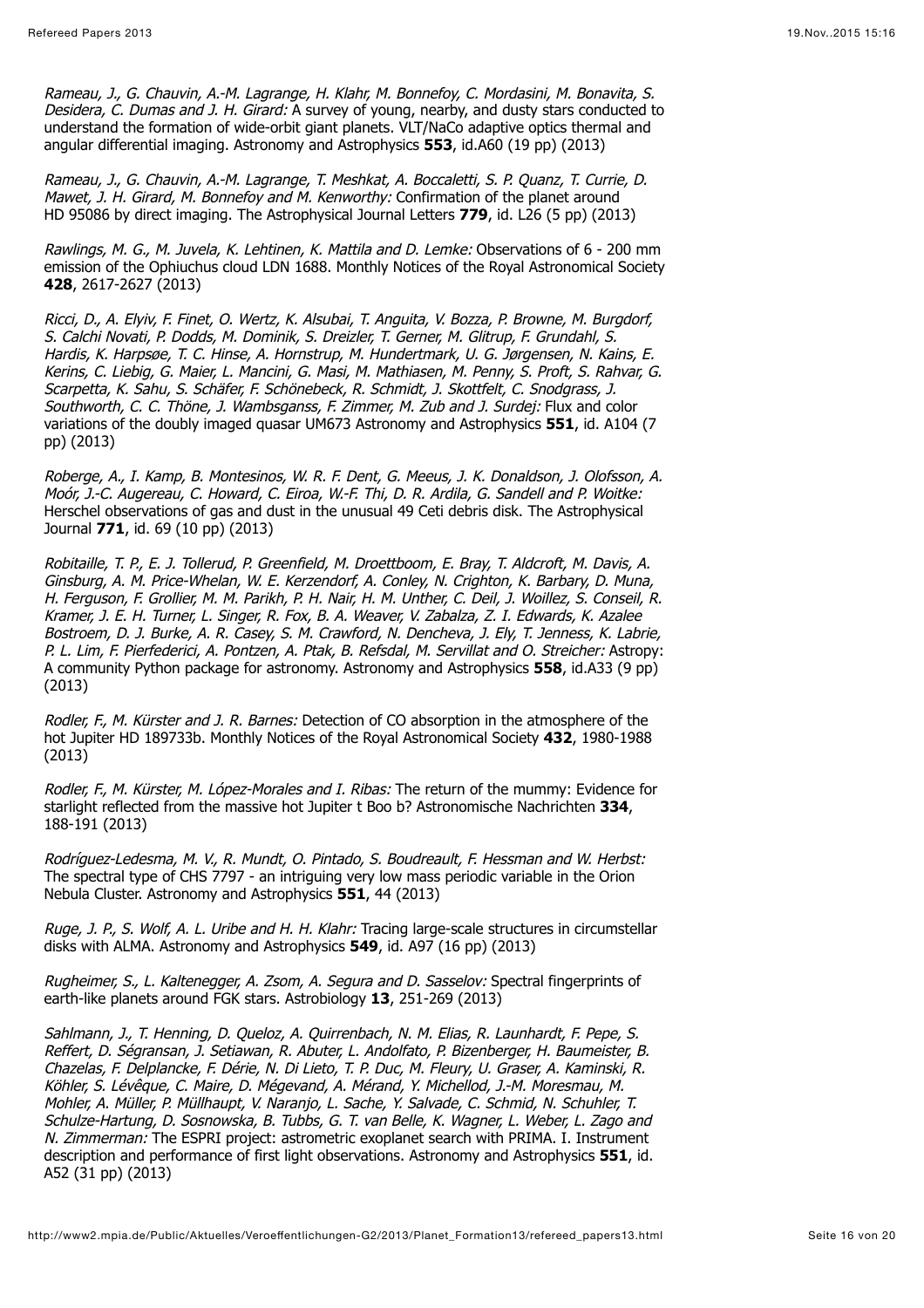Sandstrom, K. M., A. K. Leroy, F. Walter, A. D. Bolatto, K. V. Croxall, B. T. Draine, C. D. Wilson, M. Wolfire, D. Calzetti, R. C. Kennicutt, G. Aniano, J. Donovan Meyer, A. Usero, F. Bigiel, E. Brinks, W. J. G. de Blok, A. Crocker, D. Dale, C. W. Engelbracht, M. Galametz, B. Groves, L. K. Hunt, J. Koda, K. Kreckel, H. Linz, S. Meidt, E. Pellegrini, H.-W. Rix, H. Roussel, E. Schinnerer, A. Schruba, K.-F. Schuster, R. Skibba, T. van der Laan, P. Appleton, L. Armus, B. Brandl, K. Gordon, J. Hinz, O. Krause, E. Montiel, M. Sauvage, A. Schmiedeke, J. D. T. Smith and L. Vigroux: The CO-to-H2 conversion factor and dust-to-gas ratio on kiloparsec scales in nearby galaxies. The Astrophysical Journal **777**, id. 5 (33 pp) (2013)

Schegerer, A. A., T. Ratzka, P. A. Schuller, S. Wolf, L. Mosoni and C. Leinert: Multiwavelength interferometric observations and modeling of circumstellar disks. Astronomy and Astrophysics **555**, id. A103 (14 pp) (2013)

Sewiło, M., L. R. Carlson, J. P. Seale, R. Indebetouw, M. Meixner, B. A. Whitney, T. P. Robitaille, J. M. Oliveira, K. Gordon, M. R. Meade, B. L. Babler, J. L. Hora, M. Block, K. Misselt, J. T. van Loon, C.-H. R. Chen, E. Churchwell and B. Shiao: Surveying the agents of galaxy evolution in the tidally stripped, low metallicity Small Magellanic Cloud (SAGE-SMC). III. Young stellar objects. The Astrophysical Journal **778**, id. 15 (34 pp) (2013)

Shirley, Y. L., T. P. Ellsworth-Bowers, B. Svoboda, W. M. Schlingman, A. Ginsburg, E. Rosolowsky, T. Gerner, S. Mairs, C. Battersby, G. Stringfellow, M. K. Dunham, J. Glenn and J. Bally: The Bolocam Galactic Plane Survey. X. A complete spectroscopic catalog of dense molecular gas observed toward 1.1 mm dust continuum sources with 7.°5  $\lt$  =  $\ell$  < = 194°. The Astrophysical Journal Supplement Series **209**, id. 2 (15 pp) (2013)

Sicilia-Aguilar, A., T. Henning, H. Linz, P. André, A. Stutz, C. Eiroa and G. J. White: Protostars, multiplicity, and disk evolution in the Corona Australis region: a Herschel Gould Belt Study. Astronomy and Astrophysics **551**, id. A34 (26 pp) (2013)

Sicilia-Aguilar, A., J. S. Kim, A. Sobolev, K. Getman, T. Henning and M. Fang: The low-mass stellar population in the young cluster Tr 37. Disk evolution, accretion, and environment. Astronomy and Astrophysics **559**, id. A3 (29 pp) (2013)

Silva-Villa, E., A. Adamo and N. Bastian: A variation of the fraction of stars that form in bound clusters within M83. Monthly Notices of the Royal Astronomical Society **436**, L69-L73 (2013)

Skottfelt, J., D. M. Bramich, R. Figuera Jaimes, U. G. Jørgensen, N. Kains, K. B. W. Harpsøe, C. Liebig, M. T. Penny, K. A. Alsubai, J. M. Andersen, V. Bozza, P. Browne, S. Calchi Novati, Y. Damerdji, C. Diehl, M. Dominik, A. Elyiv, E. Giannini, F. Hessman, T. C. Hinse, M. Hundertmark, D. Juncher, E. Kerins, H. Korhonen, L. Mancini, R. Martin, M. Rabus, S. Rahvar, G. Scarpetta, J. Southworth, C. Snodgrass, R. A. Street, J. Surdej, J. Tregloan-Reed, C. Vilela and A. Williams: EMCCD photometry reveals two new variable stars in the crowded central region of the globular cluster NGC 6981. Astronomy and Astrophysics **553**, id. A111 ( 4 pp) (2013)

Skottfelt, J., D. M. Bramich, R. Figuera Jaimes, U. G. Jørgensen, N. Kains, K. B. W. Harpsøe, C. Liebig, M. T. Penny, K. A. Alsubai, J. M. Andersen, V. Bozza, P. Browne, S. Calchi Novati, Y. Damerdji, C. Diehl, M. Dominik, A. Elyiv, E. Giannini, F. Hessman, T. C. Hinse, M. Hundertmark, D. Juncher, E. Kerins, H. Korhonen, L. Mancini, R. Martin, M. Rabus, S. Rahvar, G. Scarpetta, J. Southworth, C. Snodgrass, R. A. Street, J. Surdej, J. Tregloan-Reed, C. Vilela and A. Williams: EMCCD photometry reveals two new variable stars in the crowded central region of the globular cluster NGC 6981 (Corrigendum). Astronomy and Astrophysics **558**, id.  $C1$  (2 pp) (2013)

Sluse, D., M. Kishimoto, T. Anguita, O. Wucknitz and J. Wambsganss: Mid-infrared microlensing of accretion disc and dusty torus in quasars: effects on flux ratio anomalies. Astronomy and Astrophysics **553**, id. A53 (12 pp) (2013)

Smart, R. L., C. G. Tinney, B. Bucciarelli, F. Marocco, U. Abbas, A. Andrei, G. Bernardi, B. Burningham, C. Cardoso, E. Costa, M. T. Crosta, M. Daprá, A. Day-Jones, B. Goldman, H. R. A. Jones, M. G. Lattanzi, S. K. Leggett, P. Lucas, R. Mendez, J. L. Penna, D. Pinfield, L. Smith, A. Sozzetti and A. Vecchiato: NPARSEC: NTT parallaxes of Southern Extremely Cool objects. Goals, targets, procedures and first results. Monthly Notices of the Royal Astronomical Society **433**, 2054-2063 (2013)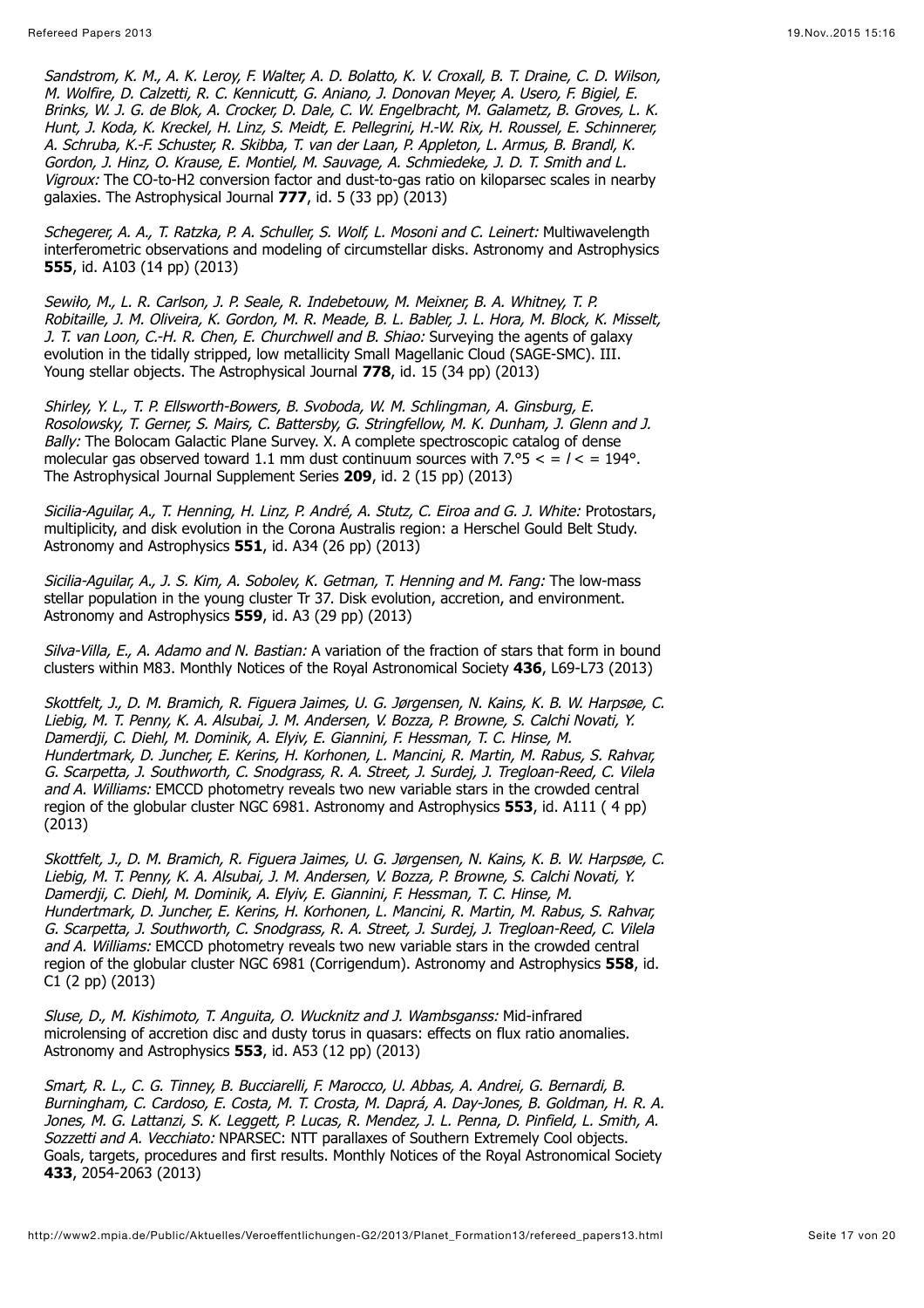Smith, R. J., R. Shetty, H. Beuther, R. S. Klessen and I. A. Bonnell: Line profiles of cores within custers. II. Signatures of dynamical collapse during high-mass star formation. The Astrophysical Journal **771**, id. 24 (12 pp) (2013)

Southworth, J., L. Mancini, P. Browne, M. Burgdorf, S. Calchi Novati, M. Dominik, T. Gerner, T. C. Hinse, U. G. Jørgensen, N. Kains, D. Ricci, S. Schäfer, F. Schönebeck, J. Tregloan-Reed, K. A. Alsubai, V. Bozza, G. Chen, P. Dodds, S. Dreizler, X.-S. Fang, F. Finet, S.-H. Gu, S. Hardis, K. Harpsøe, T. Henning, M. Hundertmark, J. Jessen-Hansen, E. Kerins, H. Kjeldsen, C. Liebig, M. N. Lund, M. Lundkvist, M. Mathiasen, N. Nikolov, M. T. Penny, S. Proft, S. Rahvar, K. Sahu, G. Scarpetta, J. Skottfelt, C. Snodgrass, J. Surdej and O. Wertz: High-precision photometry by telescope defocusing - V. WASP-15 and WASP-16. Monthly Notices of the Royal Astronomical Society **434**, 1300-1308 (2013)

Steglich, M., C. Jäger, F. Huisken, M. Friedrich, W. Plass, H.-J. Räder, K. Müllen and T. Henning: The abundances of hydrocarbon functional groups in the interstellar medium inferred from laboratory spectra of hydrogenated and methylated polycyclic aromatic hydrocarbons. The Astrophysical Journal Supplement Series **208**, id. 26 (22 pp) (2013)

Stock, D. J., E. Peeters, A. G. G. M. Tielens, J. N. Otaguro and A. Bik: Extinction and polycyclic aromatic hydrocarbon intensity variations across the H II Region IRAS 12063-6259. The Astrophysical Journal **771**, id. 72 (15 pp) (2013)

Street, R. A., J.-Y. Choi, Y. Tsapras, C. Han, K. Furusawa, M. Hundertmark, A. Gould, T. Sumi, I. A. Bond, D. Wouters, R. Zellem, A. Udalski, T. R. Collaboration, C. Snodgrass, K. Horne, M. Dominik, P. Browne, N. Kains, D. M. Bramich, D. Bajek, I. A. Steele, S. Ipatov, T. M. Collaboration, F. Abe, D. P. Bennett, C. S. Botzler, P. Chote, M. Freeman, A. Fukui, P. Harris, Y. Itow, C. H. Ling, K. Masuda, Y. Matsubara, N. Miyake, Y. Muraki, T. Nagayama, S. Nishimaya, K. Ohnishi, N. Rattenbury, T. Saito, D. J. Sullivan, D. Suzuki, W. L. Sweatman, P. J. Tristram, K. Wada, P. C. M. Yock, T. O. Collaboration, M. K. Szymański, M. Kubiak, G. Pietrzyński, I. Soszyński, R. Poleski, K. Ulaczyk, Ł. Wyrzykowski, T. µ. Collaboration, J. Yee, S. Dong, I.-G. Shin, C.-U. Lee, J. Skowron, L. A. De Almeida, D. L. DePoy, B. S. Gaudi, L.-W. Hung, F. Jablonski, S. Kaspi, N. Klein, K.-H. Hwang, J.-R. Koo, D. Maoz, J. A. Muñoz, R. W. Pogge, D. Polishhook, A. Shporer, J. McCormick, G. Christie, T. Natusch, B. Allen, J. Drummond, D. Moorhouse, G. Thornley, M. Knowler, M. Bos, G. Bolt, T. P. Collaboration, J.-P. Beaulieu, M. D. Albrow, V. Batista, S. Brillant, J. A. R. Caldwell, A. Cassan, A. Cole, E. Corrales, C. Coutures, S. Dieters, D. Dominis Prester, J. Donatowicz, P. Fouqué, E. Bachelet, J. Greenhill, S. R. Kane, D. Kubas, J.-B. Marquette, R. Martin, J. Menzies, K. R. Pollard, K. C. Sahu, J. Wambsganss, A. Williams, M. Zub, MiNDSTEp, K. A. Alsubai, V. Bozza, M. J. Burgdorf, S. Calchi Novati, P. Dodds, S. Dreizler, F. Finet, T. Gerner, S. Hardis, K. Harpsøe, F. Hessman, T. C. Hinse, U. G. Jørgensen, E. Kerins, C. Liebig, L. Mancini, M. Mathiasen, M. T. Penny, S. Proft, S. Rahvar, D. Ricci, G. Scarpetta, S. Schäfer, F. Schönebeck, J. Southworth and J. Surdej: MOA-2010-BLG-073L: An M-dwarf with a substellar companion at the planet/brown dwarf boundary. The Astrophysical Journal **763**, id. 67 (13 pp) (2013)

Sturm, B., J. Bouwman, T. Henning, N. J. Evans, L. B. F. M. Waters, E. F. van Dishoeck, J. D. Green, J. Olofsson, G. Meeus, K. Maaskant, C. Dominik, J. C. Augereau, G. D. Mulders, B. Acke, B. Merin and G. J. Herczeg: The 69 um forsterite band in spectra of protoplanetary disks. Results from the Herschel DIGIT programme. Astronomy and Astrophysics **553**, id.A5 (25 pp) (2013)

Stutz, A. M., J. J. Tobin, T. Stanke, S. T. Megeath, W. J. Fischer, T. Robitaille, T. Henning, B. Ali, J. di Francesco, E. Furlan, L. Hartmann, M. Osorio, T. L. Wilson, L. Allen, O. Krause and P. Manoi: A Herschel and APEX census of the reddest sources in Orion: Searching for the youngest protostars. The Astrophysical Journal **767**, id. 36 (32 pp) (2013)

Su, K. Y. L., G. H. Rieke, R. Malhotra, K. R. Stapelfeldt, A. M. Hughes, A. Bonsor, D. J. Wilner, Z. Balog, D. M. Watson, M. W. Werner and K. A. Misselt: Asteroid belts in debris disk twins: Vega and Fomalhaut. The Astrophysical Journal **763**, id. 118 (14 pp) (2013)

Tackenberg, J., H. Beuther, R. Plume, T. Henning, J. Stil, M. Walmsley, F. Schuller and A. Schmiedeke: Triggered/sequential star formation? A multi-phase ISM study around the prominent IRDC G18.93-0.03. Astronomy and Astrophysics **550**, id. A116 (14 pp) (2013)

Takami, M., J. L. Karr, J. Hashimoto, H. Kim, J. Wisniewski, T. Henning, C. A. Grady, R. Kandori, K. W. Hodapp, T. Kudo, N. Kusakabe, M.-Y. Chou, Y. Itoh, M. Momose, S. Mayama, T.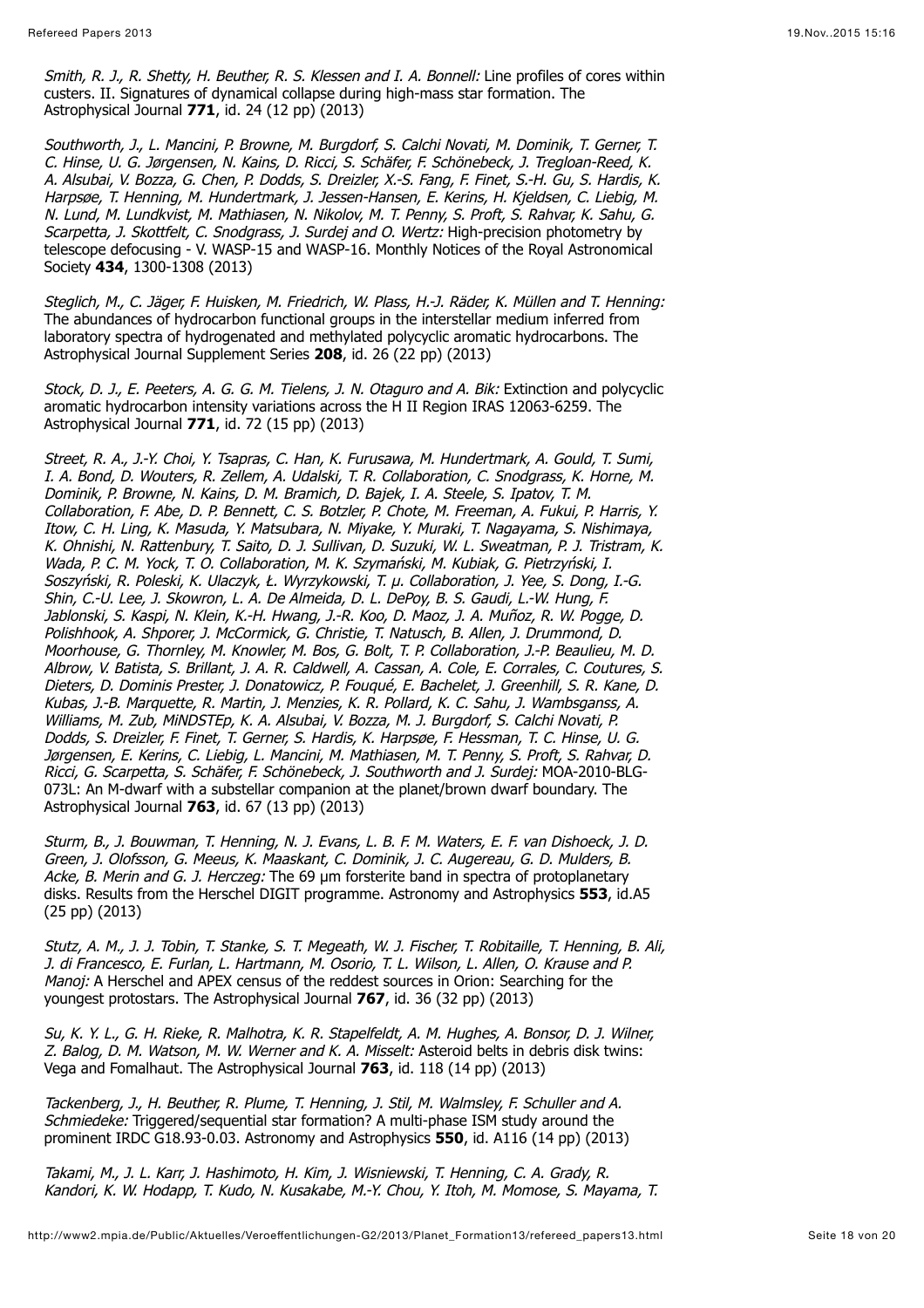Currie, K. B. Follette, J. Kwon, L. Abe, W. Brandner, T. D. Brandt, J. Carson, S. E. Egner, M. Feldt, O. Guyon, Y. Hayano, M. Hayashi, S. Hayashi, M. Ishii, M. Iye, M. Janson, G. R. Knapp, M. Kuzuhara, M. W. McElwain, T. Matsuo, S. Miyama, J.-I. Morino, A. Moro-Martin, T. Nishimura, T.-S. Pyo, E. Serabyn, H. Suto, R. Suzuki, N. Takato, H. Terada, C. Thalmann, D. Tomono, E. L. Turner, M. Watanabe, T. Yamada, H. Takami, T. Usuda and M. Tamura: Highcontrast near-infrared imaging polarimetry of the protoplanetary disk around RY TAU. The Astrophysical Journal **772**, id. 145 (17 pp) (2013)

Thalmann, C., M. Janson, E. Buenzli, T. D. Brandt, J. P. Wisniewski, C. Dominik, J. Carson, M. W. McElwain, T. Currie, G. R. Knapp, A. Moro-Martín, T. Usuda, L. Abe, W. Brandner, S. Egner, M. Feldt, T. Golota, M. Goto, O. Guyon, J. Hashimoto, Y. Hayano, M. Hayashi, S. Hayashi, T. Henning, K. W. Hodapp, M. Ishii, M. Iye, R. Kandori, T. Kudo, N. Kusakabe, M. Kuzuhara, J. Kwon, T. Matsuo, S. Mayama, S. Miyama, J.-I. Morino, T. Nishimura, T.-S. Pyo, E. Serabyn, H. Suto, R. Suzuki, M. Takami, N. Takato, H. Terada, D. Tomono, E. L. Turner, M. Watanabe, T. Yamada, H. Takami and M. Tamura: Imaging discovery of the debris disk around HIP 79977. The Astrophysical Journal Letters **763**, id. L29 (7 pp) (2013)

Uribe, A. L., H. Klahr and T. Henning: Accretion of gas onto gap-opening planets and circumplanetary flow structure in magnetized turbulent disks. The Astrophysical Journal **769**, id. 97 (9 pp) (2013)

Wahhaj, Z., M. C. Liu, B. A. Biller, E. L. Nielsen, L. M. Close, T. L. Hayward, M. Hartung, M. Chun, C. Ftaclas and D. W. Toomey: The Gemini NICI Planet-Finding Campaign: the companion detection pipeline. The Astrophysical Journal **779**, id. 80 (14 pp) (2013)

Wahhaj, Z., M. C. Liu, E. L. Nielsen, B. A. Biller, T. L. Hayward, L. M. Close, J. R. Males, A. Skemer, C. Ftaclas, M. Chun, N. Thatte, M. Tecza, E. L. Shkolnik, M. Kuchner, I. N. Reid, E. M. de Gouveia Dal Pino, S. H. P. Alencar, J. Gregorio-Hetem, A. Boss, D. N. C. Lin and D. W. Toomey: The Gemini Planet-finding Campaign: The frequency of giant planets around debris disk stars. The Astrophysical Journal **773**, id. 179 (30 pp) (2013)

Wang, W., R. van Boekel, N. Madhusudhan, G. Chen, G. Zhao and T. Henning: Ground-based Detections of Thermal Emission from the Dense Hot Jupiter WASP-43b in the H and K s Bands. The Astrophysical Journal **770**, id. 70 (8 pp) (2013)

Whitney, B. A., T. P. Robitaille, J. E. Biorkman, R. Dong, M. J. Wolff, K. Wood and J. Honor: Three-dimensional radiation transfer in young stellar objects. The Astrophysical Journal Supplement Series **207**, id. 30 (20 pp) (2013)

Yamamoto, K., T. Matsuo, H. Shibai, Y. Itoh, M. Konishi, J. Sudo, R. Tanii, M. Fukagawa, T. Sumi, T. Kudo, J. Hashimoto, N. Kusakabe, L. Abe, W. Brandner, T. D. Brandt, J. Carson, T. Currie, S. E. Egner, M. Feldt, M. Goto, C. Grady, O. Guyon, Y. Hayano, M. Hayashi, S. Hayashi, T. Henning, K. Hodapp, M. Ishii, M. Iye, M. Janson, R. Kandori, G. R. Knapp, M. Kuzuhara, J. Kwon, M. McElwain, S. Miyama, J.-I. Morino, A. Moro-Martin, J. Nishikawa, T. Nishimura, T.-S. Pyo, E. Serabyn, H. Suto, R. Suzuki, M. Takami, N. Takato, H. Terada, C. Thalmann, D. Tomono, E. L. Turner, J. Wisniewski, M. Watanabe, T. Yamada, H. Takami and T. Usuda: Direct imaging search for extrasolar planets in the Pleiades. Publications of the Astronomical Society of Japan **65**, id. 90 (19 pp) (2013)

Yang, P., S. Hippler, C. P. Deen, W. Brandner, Y. Clénet, T. Henning, A. Huber, S. Kendrew, R. Lenzen, O. Pfuhl and J. Zhu: Characterization of the transmitted near-infrared wavefront error for the GRAVITY/VLTI Coudé Infrared Adaptive Optics System. Optics Express **21**, 9069-9080 (2013)

Ybarra, J. E., E. A. Lada, C. G. Román-Zúñiga, Z. Balog, J. Wang and E. D. Feigelson: The progression of star formation in the Rosette Molecular Cloud. The Astrophysical Journal **769**, id. 140 (9 pp) (2013)

Yee, J. C., L.-W. Hung, I. A. Bond, W. Allen, L. A. G. Monard, M. D. Albrow, P. Fouqué, M. Dominik, Y. Tsapras, A. Udalski, A. Gould, R. Zellem, M. Bos, G. W. Christie, D. L. DePoy, S. Dong, J. Drummond, B. S. Gaudi, E. Gorbikov, C. Han, S. Kaspi, N. Klein, C.-U. Lee, D. Maoz, J. McCormick, D. Moorhouse, T. Natusch, M. Nola, B.-G. Park, R. W. Pogge, D. Polishook, A. Shporer, Y. Shvartzvald, J. Skowron, G. Thornley, T. µ. Collaboration, F. Abe, D. P. Bennett, C. S. Botzler, P. Chote, M. Freeman, A. Fukui, K. Furusawa, P. Harris, Y. Itow, C. H. Ling, K. Masuda, Y. Matsubara, N. Miyake, K. Ohnishi, N. J. Rattenbury, T. Saito, D. J. Sullivan, T. Sumi,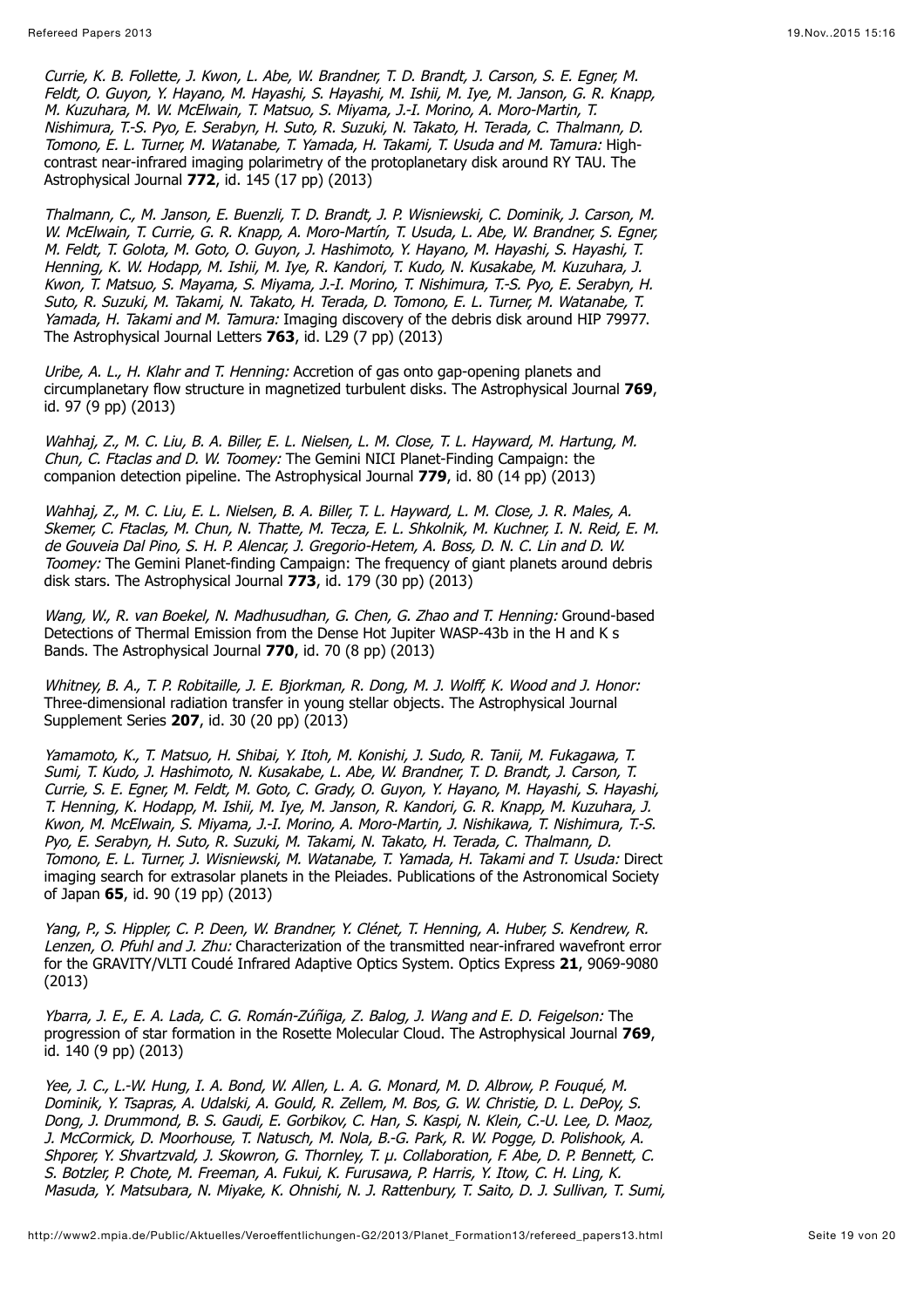D. Suzuki, W. L. Sweatman, P. J. Tristram, K. Wada, P. C. M. Yock, T. M. Collaboration, M. K. Szymański, I. Soszyński, M. Kubiak, R. Poleski, K. Ulaczyk, G. Pietrzyński, Ł. Wyrzykowski, T. O. Collaboration, E. Bachelet, V. Batista, T. G. Beatty, J.-P. Beaulieu, C. S. Bennett, R. Bowens-Rubin, S. Brillant, J. A. R. Caldwell, A. Cassan, A. A. Cole, E. Corrales, C. Coutures, S. Dieters, D. Dominis Prester, J. Donatowicz, J. Greenhill, C. B. Henderson, D. Kubas, J.-B. Marquette, R. Martin, J. W. Menzies, B. Shappee, A. Williams, D. Wouters, J. van Saders, M. Zub, T. P. Collaboration, R. A. Street, K. Horne, D. M. Bramich, I. A. Steele, T. R. Collaboration, K. A. Alsubai, V. Bozza, P. Browne, M. J. Burgdorf, S. Calchi Novati, P. Dodds, F. Finet, T. Gerner, S. Hardis, K. Harpsøe, F. V. Hessman, T. C. Hinse, M. Hundertmark, U. G. Jørgensen, N. Kains, E. Kerins, C. Liebig, L. Mancini, M. Mathiasen, M. T. Penny, S. Proft, S. Rahvar, D. Ricci, K. C. Sahu, G. Scarpetta, S. Schäfer, F. Schönebeck, C. Snodgrass, J. Southworth, J. Surdej, J. Wambsganss and M. Consortium: MOA-2010-BLG-311: A planetary candidate below the threshold of reliable detection. The Astrophysical Journal **769**, id. 77 (13 pp) (2013)

Zechmeister, M., M. Kürster, M. Endl, G. Lo Curto, H. Hartman, H. Nilsson, T. Henning, A. P. Hatzes and W. D. Cochran: The planet search programme at the ESO CES and HARPS. IV. The search for Jupiter analogues around solar-like stars. Astronomy and Astrophysics **552**, id. A78 (62 pp) (2013)

Zhang, M., W. Brandner, H. Wang, M. Gennaro, A. Bik, T. Henning, R. Gredel, M. Smith and T. Stanke: Proper motions of molecular hydrogen outflows in the ρ Ophiuchi molecular cloud. Astronomy and Astrophysics **553**, id. A41 (37 pp) (2013)

Zhukovska, S. and T. Henning: Dust input from AGB stars in the Large Magellanic Cloud. Astronomy and Astrophysics **555**, id. A99 (15 pp) (2013)

Zurlo, A., A. Vigan, J. Hagelberg, S. Desidera, G. Chauvin, J. M. Almenara, K. Biazzo, M. Bonnefoy, J. C. Carson, E. Covino, P. Delorme, V. D'Orazi, R. Gratton, D. Mesa, S. Messina, C. Moutou, D. Segransan, M. Turatto, S. Udry and F. Wildi: Astrophysical false positives in direct imaging for exoplanets: a white dwarf close to a rejuvenated star. Astronomy and Astrophysics **554**, id. A21 (12 pp) (2013)

[top](http://www2.mpia.de/Public/Aktuelles/Veroeffentlichungen-G2/2013/Planet_Formation13/refereed_papers13.html#top)

Verantwortlich / Responsible: Axel M. Quetz Letzte Änderung / Last updated: 18. Februar 2015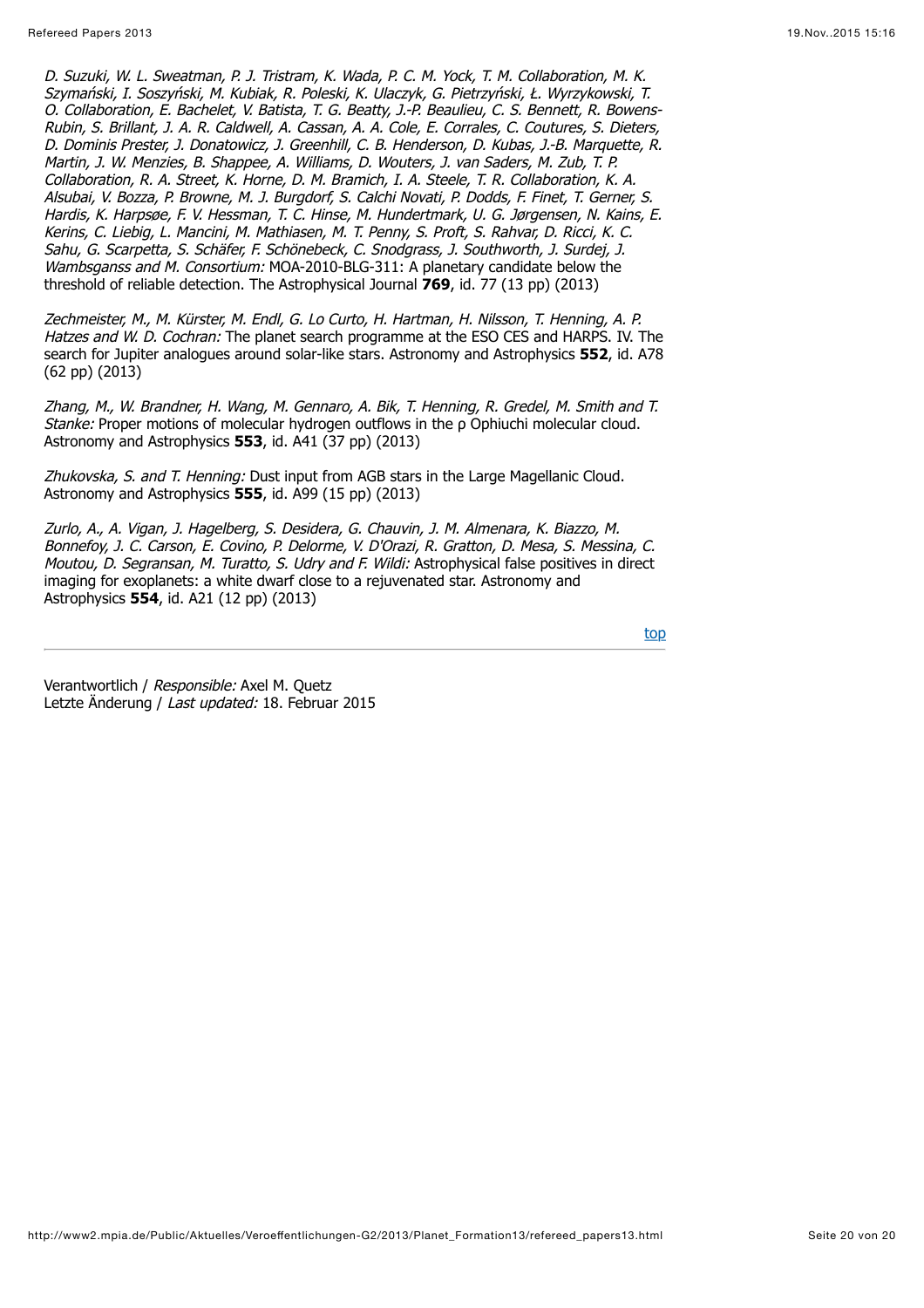## **Planeten- und Sternentstehung/ Planet and Star Formation (2013)**

### **Contributed Papers**

Adamo, A. and L. J. Smith: The Snapshot Hubble U-band Cluster Survey: A cluster complex in NGC 2146. In: 370 Years of Astronomy in Utrecht, (Eds.) Pugliese, G., A. de Koter, M. Wijburg. ASP Conf. Ser. **470** , ASP, 309-313 (2013)

Alonso-Floriano, F. J., D. Montes, J. A. Caballero, A. Klutsch, J. C. Morales, R. Mundt, I. Ribas, A. Reiners, A. Quirrenbach, P. J. Amado and C. Consortium: CARMENES. IV. Preliminary low-resolution spectroscopic characterisation. In: CARMENES. IV. Preliminary low-resolution spectroscopic characterisation, 431-431 (2013)

Amado, P. J., A. Quirrenbach, J. A. Caballero, H. Mandel, I. Ribas, A. Reiners, M. A. Sanchez-Carrasco, W. Seifert, R. Mundt and C. Consortium: CARMENES: A radial-velocity survey for terrestrial planets in the habitable zones of M dwarfs. A historical overview. In: CARMENES: A radial-velocity survey for terrestrial planets in the habitable zones of M dwarfs. A historical overview, 842-847 (2013)

Bergomi, M., V. Viotto, J. Farinato, L. Marafatto, K. Radakrishnan, R. Ragazzoni, M. Dima, D. Magrin, C. Arcidiacono, E. Diolaiti, I. Foppiani, M. Lombini, L. Schreiber, T. Bertram, P. Bizenberger, A. Conrad, T. Herbst, F. Kittmann, D. Kopon, D. Meschke, X. Zhang and L. Fini: Multiple FoV MCAO on its way to the sky. In: Proceedings of the Third AO4ELT Conference, (Eds.) Esposito, S., L. Fini. id. 40 (2013 online)

Bik, A., T. Henning, A. Stolte, W. Brandner, D. A. Gouliermis, M. Gennaro, A. Pasquali, B. Rochau, H. Beuther, N. Ageorges, W. Seifert, Y. Wang and N. Kudryavtseva: Age spread in galactic star forming region W3 Main. In: 370 years of Astronomy in Utrecht, (Eds.) Pugliese, G., A. de Koter, M. Wijburg. ASP Conf. Ser. **470**, ASP, 367-370 (2013)

Bonnefoy, M., A. Boccaletti, A.-M. Lagrange, G. Chauvin, H. Beust, F. Allard, C. Mordasini, J. H. V. Girard, D. Homeier, D. Apai, S. Lacour and D. Rouan: Properties of the young gas giant planet beta Pictoris b. In: Properties of the young gas giant planet beta Pictoris b, **8**, id.EPSC2013-848 (2013 online)

Bonnefoy, M. and G. Chauvin: Brown dwarfs and planets. Memorie della Societa Astronomica Italiana **84**, 992-999 (2013)

Cady, E., C. Baranec, C. Beichman, D. Brenner, R. Burruss, J. Crepp, R. Dekany, D. Hale, L. Hillenbrand, S. Hinkley, E. R. Ligon, T. Lockhart, B. Oppenheimer, I. Parry, L. Pueyo, E. Rice, L. C. Roberts, J. Roberts, M. Shao, A. Sivaramakrishnan, R. Soummer, H. Tang, T. Truong, G. Vasisht, F. Vescelus, J. K. Wallace, C. Zhai and N. Zimmerman: Electric field conjugation with the project 1640 coronagraph. In: Techniques and Instrumentation for Detection of Exoplanets VI, (Ed.) Shaklan, S. SPIE **8864**, SPIE, id. 88640K (9 pp) (2013)

Conrad, A. R., W. J. Merline, A. La Camera, P. Boccacci, M. Bertero, T. M. Herbst, M. Kuerster, B. Carry, J. Drummond, M. Norris and J. C. Christou: Detecting Asteroid Satellites with LINC-NIRVANA at the Large Binocular Telescope. In: 44th Lunar and Planetary Science Conference, LPI Contribution **1719**, id. 2032 (2 pp) (2013 online)

Drass, H., R. Chini, D. Nürnberger, A. Bayo, M. Haas, M. Hackstein, M. Morales-Calderón and V. Hoffmeister: The substellar content of the Orion Nebula Cluster. Memorie della Societa Astronomica Italiana **84**, 902-904 (2013)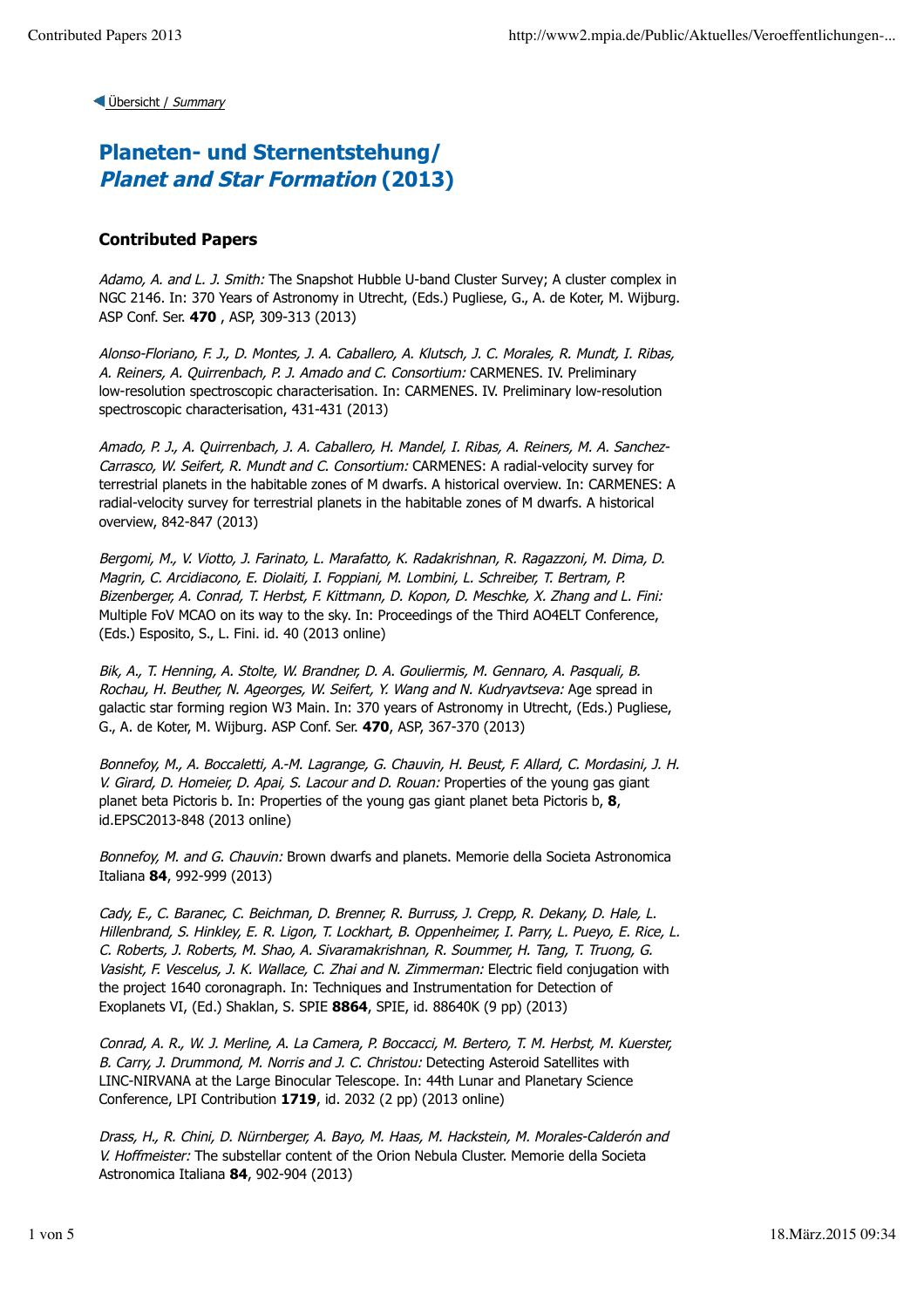Gálvez-Ortiz, M. C., M. R. Zapatero Osorio, G. Bihain, S. Boudreault, R. Rebolo, J. A. Caballero, V. J. S. Béjar, T. Henning, B. Goldman, R. Mundt, C. A. L. Bailer-Jones and E. Manjavacas: Search for Pleiades T dwarfs. Memorie della Societa Astronomica Italiana **84**, 945-947 (2013)

Goldman, B., S. Röser, E. Schilbach, E. A. Magnier, C. Olczak, T. Henning and t. Pan-STARRS1 Science Consortium: The Pan-STARRS1 view of the Hyades cluster. Roese11. Memorie della Societa Astronomica Italiana **84**, 921-925 (2013)

Hubbard, A., C. P. McNally, M. M. Mac Low, D. S. Ebel and P. D'Alessio: The short circuit instability in protoplanetary disks: processing high temperature minerals. In: Instabilities and Structures in Proto-Planetary Disks, (Eds.) Barge, P., L. Jorda. EPJ Web of Conferences **46**, EDP Sciences, id. 04005 (2013 online)

Klahr, H., N. Raettig and W. Lyra: Disk weather. Baroclinic instability and vortex amplification. In: Instabilities and Structures in Proto-Planetary Disks, (Eds.) Barge, P., L. Jorda. EPJ Web of Conferences **46**, EDP Sciences, id. 04001 (2013 online)

Kopon, D., A. Conrad, T. Bertram, T. Herbst, M. Kürster, J. Berwein, R. Ragazzoni, J. Farinato, V. Viotto, M. Bergomi, R.-R. Rohloff, H. Baumeister, F. De Bonis, R. Hofferbert, A. Brunelli, C. Arcidiacono, J.-U. Pott, P. Bizenberger, F. Briegel, D. Meschke, L. Mohr, X. Zhang, F. Kittmann and L. Fini: Laboratory results and status update for Pathfinder, the LINC-NIRVANA NGS ground-layer AO subsystem. In: Third AO4ELT Conference, (Eds.) Esposito, S., L. Fini. INAF, id. 73 (2013 online)

Koppenhoefer, J., T. Henning, R. P. Saglia, C. Obermeier, S. Kretschmann and N. Nikolov: The Pan-STARRS1 Planet Survey: Overview and first results. In: Hot Planets and Cool Stars, (Ed.) Saglia, R. EPJ Web of Conferences **47**, EDP Sciences, id. 03002 (2013 online)

Kopytova, T. G., W. Brandner, S. Röser, E. Schilbach and N. Da Rio: Calibration of stellar and atmospheric models using the Hyades. Memorie della Societa Astronomica Italiana **84**, 1066-1069 (2013)

Kostogryz, N., M. Kürster, T. Yakobchuk, Y. Lyubchik and M. Kuznetsov: A spectral differential characterization of low-mass companions. In: Hot Planets and Cool Stars, (Ed.) Saglia, R. EPJ Web of Conferences **47**, EDP Sciences, 13003 (2013 online)

Kostogryz, N. M., M. Kürster and Y. Lyubchik: Stellar activity, difference spectra, and the dynamical masses of M dwarf companions. Memorie della Societa Astronomica Italiana **84**, id. 1047 (2013)

Kürster, M., M. Zechmeister, M. Endl, G. Lo Curto, H. Hartman, H. Nilsson, T. Henning, A. P. Hatzes and W. D. Cochran: Jupiter analogues and planets of active stars. In: Jupiter analogues and planets of active stars, (Ed.) Saglia, R. EPJ Web of Conferences **47**, EDP Sciences, id. 05005 (2013 online)

Levrier, F., B. Commerçon, A. J. Maury, T. Henning, R. Launhardt, C. Dullemond, N. Kuno and S. Yamamoto: Simulated ALMA observations of collapsing low-mass dense cores. In: New Trends in Radio Astronomy in the ALMA Era:, (Eds.) Kawabe, R., N. Kuno, S. Yamamoto. ASP Conf. Ser. **476**, ASP, 313-314 (2013)

López Martí, B., A. Bayo, M. Morales Calderón and D. Barrado: A multiwavelength study of young stars in the Elephant Trunk. In: Highlights of Spanish Astrophysics VII, (Eds.) Guirado, J. C., L. M. Lara, V. Quilis, J. Gorgas. Sociedad Española de Astronomía, 577-582 (2013)

Mancini, L., S. Ciceri and T. Henning: Photometric follow-up of transiting extrasolar planets and the HATSouth survey. In: European Planetary Science Congress 2013, EPSC Abstracts **8**, Europlanet, id. EPSC2013-441 (2013 online)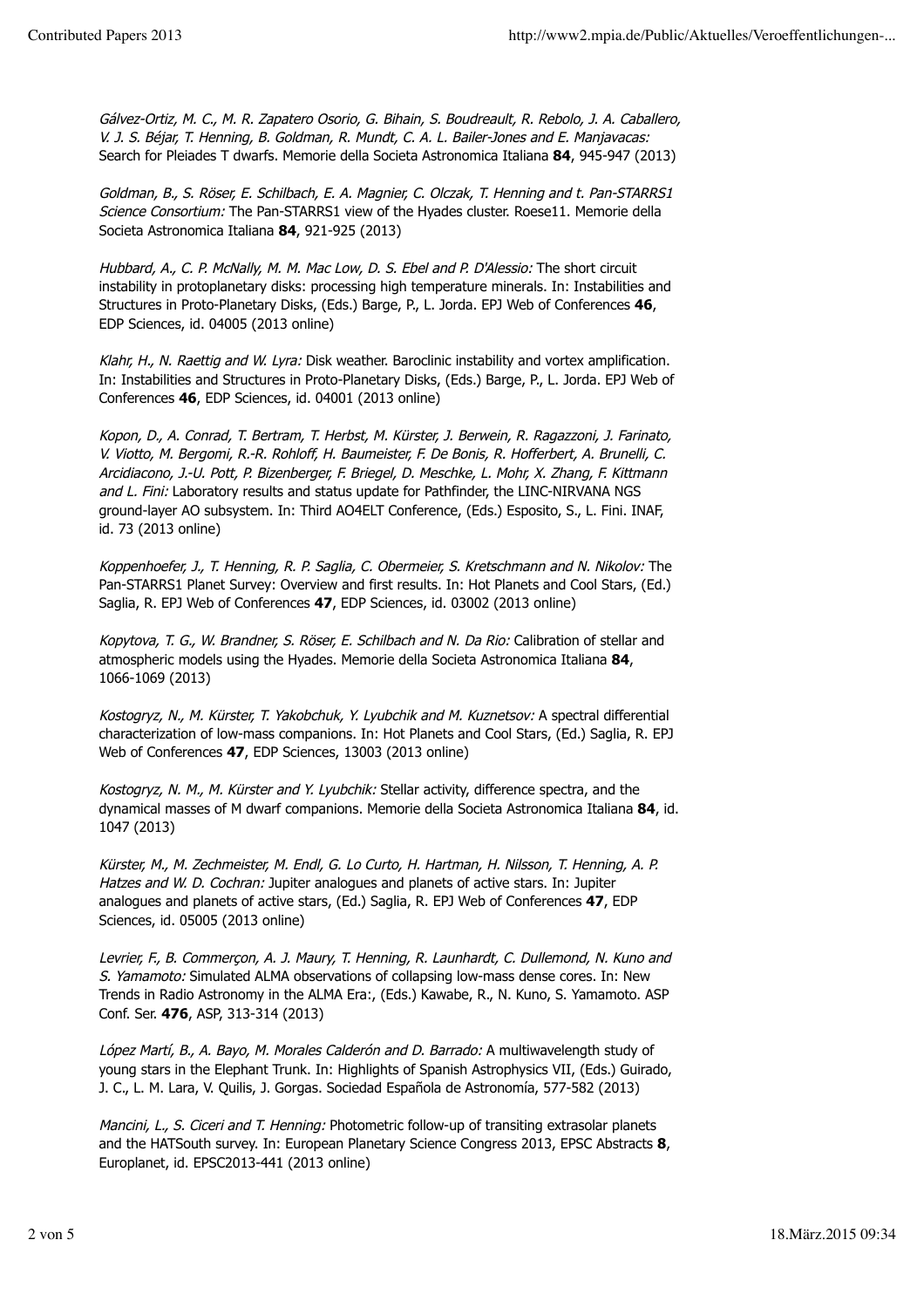Manjavacas, E., B. Goldman, S. Reffert and T. Henning: Parallax measurements of six brown dwarfs. Memorie della Societa Astronomica Italiana **84**, 960-962 (2013)

Miguel, Y., L. Kaltenegger, F. Raulin, C. Muller and C. Nixon: Hot Super-Earth Atmospheres. In: The Early Evolution of the Atmospheres of Terrestrial Planets, (Eds.) Trigo-Rodriguez, J. M., F. Raulin, C. Muller. Astrophysics and Space Science Proceedings **35**, Springer Science+Business Media 53-65 (2013)

Plavchan, P. P., G. Anglada-Escude, R. White, P. Gao, C. Davison, S. Mills, C. Beichman, C. Brinkworth, J. Johnson, M. Bottom, D. Ciardi, K. Wallace, B. Mennesson, K. von Braun, G. Vasisht, L. Prato, S. Kane, A. Tanner, B. Walp, S. Crawford and S. Lin: Precision near-infrared radial velocity instrumentation I: absorption gas cells. In: Techniques and Instrumentation for Detection of Exoplanets VI, (Ed.) Shaklan, S. SPIE **8864**, SPIE, id. 88641J (19 pp) (2013)

Plavchan, P. P., M. Bottom, P. Gao, J. K. Wallace, B. Mennesson, D. Ciardi, S. Crawford, S. Lin, C. Beichman, C. Brinkworth, J. Johnson, C. Davison, R. White, G. Anglada-Escude, K. von Braun, G. Vasisht, L. Prato, S. Kane, A. Tanner, B. Walp and S. Mills: Precision near-infrared radial velocity instrumentation II: noncircular core fiber scrambler. In: Techniques and Instrumentation for Detection of Exoplanets VI, (Ed.) Shaklan, S. SPIE **8864**, SPIE, id. 88640G (18 pp) (2013)

Quirrenbach, A., P. J. Amado, J. A. Caballero, H. Mandel, R. Mundt, A. Reiners, I. Ribas, M. A. Sánchez Carrasco, W. Seifert, M. Azzaro, D. Galadí, F. J. Alonso-Floriano, S. Dreizler, D. Montes, P. Rhode and J. Stürmer: CARMENES: Blue planets orbiting red dwarfs. In: Hot Planets and Cool Stars, (Ed.) Saglia, R. EPJ Web of Conferences **47**, EDP Sciences, id. 05006 (2013)

Raab, W., S. Rabien, W. Gaessler, S. Esposito, J. Antichi, M. Lloyd-Hart, L. Barl, U. Beckmann, M. Bonaglia, J. Borelli, J. Brynnel, P. Buschkamp, L. Busoni, L. Carbonaro, J. Christou, C. Connot, R. Davies, M. Deysenroth, O. Durney, R. Green, H. Gemperlein, V. Gasho, M. Haug, P. Hubbard, S. Ihle, M. Kulas, C. Loose, M. Lehmitz, J. Noenickx, E. Nussbaum, G. Orban De Xivry, A. Quirrenbach, D. Peter, G. Rahmer, M. Rademacher, J. Storm, C. Schwab, V. Vaitheeswaran, J. Ziegleder and L. Fini: Status of ARGOS - The Laser Guide Star System for the LBT. In: Third AO4ELT Conference, (Eds.) Esposito, S., L. Fini. id. 106 (8 pp) (2013 online)

Rodler, F., M. Kürster and J. R. Barnes: Detection of CO in the atmosphere of the hot Jupiter HD 189733b. In: Hot Planets and Cool Stars, (Ed.) Saglia, R. EPJ Web of Conferences **47**, EDP Sciences, id. 11003 (2013)

Rodón, J. A., H. Beuther, P. Schilke, Q. Zhang, N. Kuno and S. Yamamoto: Fragmentation in high-mass star forming regions. In: New Trends in Radio Astronomy in the ALMA Era:, (Ed.) Kawabe, R. ASP Conf. Ser. **476**, ASP, 315-316 (2013)

Roelfsema, R., D. Gisler, J. Pragt, H. M. Schmid, A. Bazzon, C. Dominik, A. Baruffolo, A. Boccaletti, J.-L. Beuzit, A. Costille, K. Dohlen, M. Downing, E. Elswijk, M. de Haan, N. Hubin, M. Kasper, C. Keller, M. Kenworthy, J.-L. Lizon, P. Martinez, D. Mouillet, A. Pavlov, P. Puget, B. Salasnich, J.-F. Sauvage, C. Thalmann and F. Wildi: SPHERE-ZIMPOL system testing: status report on polarimetric high contrast results. In: Techniques and Instrumentation for Detection of Exoplanets VI, (Ed.) Shaklan, S. SPIE **8864**, SPIE, id. 88640C (20 pp) (2013)

Ruge, J. P., S. Wolf, A. L. Uribe and H. H. Klahr: Tracing planets in circumstellar discs. Observability of large-scale disc structures with ALMA. In: Instabilities and Structures in Proto-Planetary Disks, (Eds.) Barge, P., L. Jorda. EPJ Web of Conferences **46**, EDP Sciences, 02003 (2013 online)

Sauvage, J.-F., J.-L. Beuzit, R. Roelfsema, M. Feldt, K. Dohlen, D. Mouillet, P. Puget, F. Wildi, L. Abe, A. Baruffolo, P. Baudoz, A. Bazzon, A. Boccaletti, T. Buey, M. Carbillet, J. Charton, R.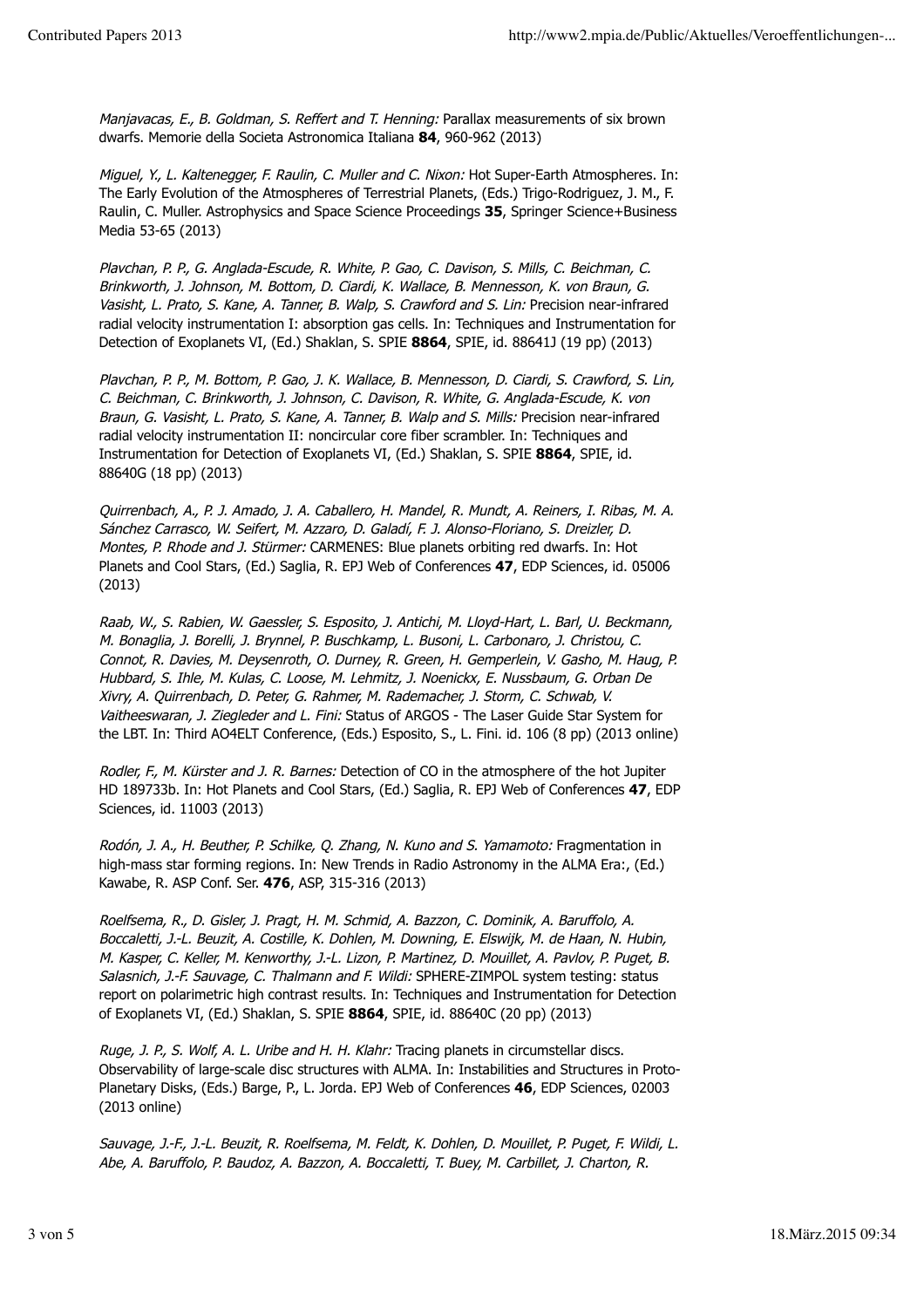Claudi, A. Costille, A. Delboulbé, S. Desidera, C. Dominik, M. Downing, C. Fabron, P. Feautrier, E. Fedrigo, T. Fusco, E. Giro, L. Gluck, R. Gratton, T. Henning, N. Hubin, M. Kasper, A.-M. Lagrange, M. Langlois, D. Le Mignant, J.-L. Lizon, F. Madec, Y. Magnard, P. Martinez, D. Mesa, O. Möller-Nilsson, T. Moulin, C. Moutou, A. Pavlov, D. Perret, C. Petit, J. Pragt, P. Rabou, S. Rochat, B. Salasnich, G. Rousset, H.-M. Schmid, A. Sevin, C. Soenke, E. Stadler, M. Suarez, M. Turatto, S. Udry, A. Vigan, F. Vakili, G. Zins and A. Zurlo: Sphere: complete laboratory performance and prediction for on-sky first light. In: Techniques and Instrumentation for Detection of Exoplanets, (Ed.) Shaklan, S. SPIE **8864**, SPIE, id. 88640B (10 pp) (2013)

Sewiło, M., L. R. Carlson, J. P. Seale, R. Indebetouw, M. Meixner, B. A. Whitney, T. R. Robitaille, J. M. Oliveira, K. Gordon and J. Ott: Young stellar objects in the low-metallicity Small Magellanic Cloud. In: Molecular gas, dust, and star formation in galaxies (Ed.) Wong, T. IAU Symp. **292**, Cambridge Univ. Press 112-112 (2013)

Sivaramakrishnan, A., A. Z. Greenbaum, G. L. Carr, R. J. Smith, X. Xi and N. T. Zimmerman: Calibrating apodizer fabrication techniques for high-contrast coronagraphs on segmented and monolithic space telescopes. In: Optical/IR Space Telescopes and Instruments: Innovative Technologies and Concepts VI, (Eds.) A., M. H., J. B. Breckinridge. SPIE **8860**, SPIE, id. 88600W (10 pp) (2013)

Surville, C. and P. Barge: Structure and migration of 2D vortices. In: Instabilities and Structures in Proto-Planetary Disks, (Eds.) Barge, P., L. Jorda. EPJ Web of Conferences **46**, EDP Sciences, id. 05002 (2013 online)

Thalmann, C., S. Desidera, C. Bergfors, A. Boccaletti, M. Bonavita, J. C. Carson, M. Feldt, M. Goto, T. Henning, M. Janson and C. Mordasini: SPOTS: Search for planets orbiting two stars A direct imaging survey for circumbinary planets. In: European Planetary Science Congress 2013, EPSC Abstracts **8**, id. EPSC2013-1020 (2pp) (2013 online)

Tollerud, E. J., P. E. Greenfield, T. P. Robitaille and A. Developers: The Astropy project: A community Python library for astrophysics. In: Astronomical Data Analysis Software and Systems XXII, (Ed.) Friedel, D. N. ASP Conf. Ser. **475**, ASP, 241-242 (2013)

Tremblay, P.-E., E. Schilbach, S. Röser, S. Jordan, H.-G. Ludwig, B. Goldman, J. ski, G. Stachowski, P. Moskalik and K. Bajan: White dwarfs escaping from the Hyades. In: 18th European White Dwarf Workshop (Eds.) Krzesiński, J., G. Stachowski, P. Moskalik, K. Bajan. ASP Conf. Ser. **469**, ASP, 105-108 (2013)

Usuda, T., O. Krause, M. Tanaka, T. Hattori, M. Goto, S. M. Birkmann, K. Nomoto, M. Orio and M. Moe: Light-echo spectrum reveals the type of Tycho Brahe's 1572 supernova. In: Binary Paths to Type Ia Supernovae Explosions, (Ed.) Di Stefano, R. IAU Symp. **281**, Cambridge Univ. Press, 335-336 (2013)

von Braun, K., T. S. Boyajian and G. T. van Belle: Predicting Stellar Angular Sizes. In: Setting a New Standard in the Analysis of Binary Stars (Ed.) Pavlovski, K. EAS Publications Series **64**, EDP Sciences 429-430 (2013)

Zhai, C., G. Vasisht, M. Shao, T. Lockhart, E. Cady, B. Oppenheimer, R. Burruss, J. Roberts, C. Beichman, D. Brenner, J. Crepp, R. Dekany, L. Hillenbrand, S. Hinkley, I. Parry, L. Pueyo, E. Rice, L. C. Roberts, A. Sivaramakrishnan, R. Soummer, H. Tang, F. Vescelus, K. Wallace and N. Zimmerman: Estimate low- and high-order wavefront using P1640 calibrator measurements. In: Techniques and Instrumentation for Detection of Exoplanets VI, (Ed.) Shaklan, S. SPIE **8864**, SPIE, id. 88640L (9 pp) (2013)

top

Verantwortlich / Responsible: Axel M. Quetz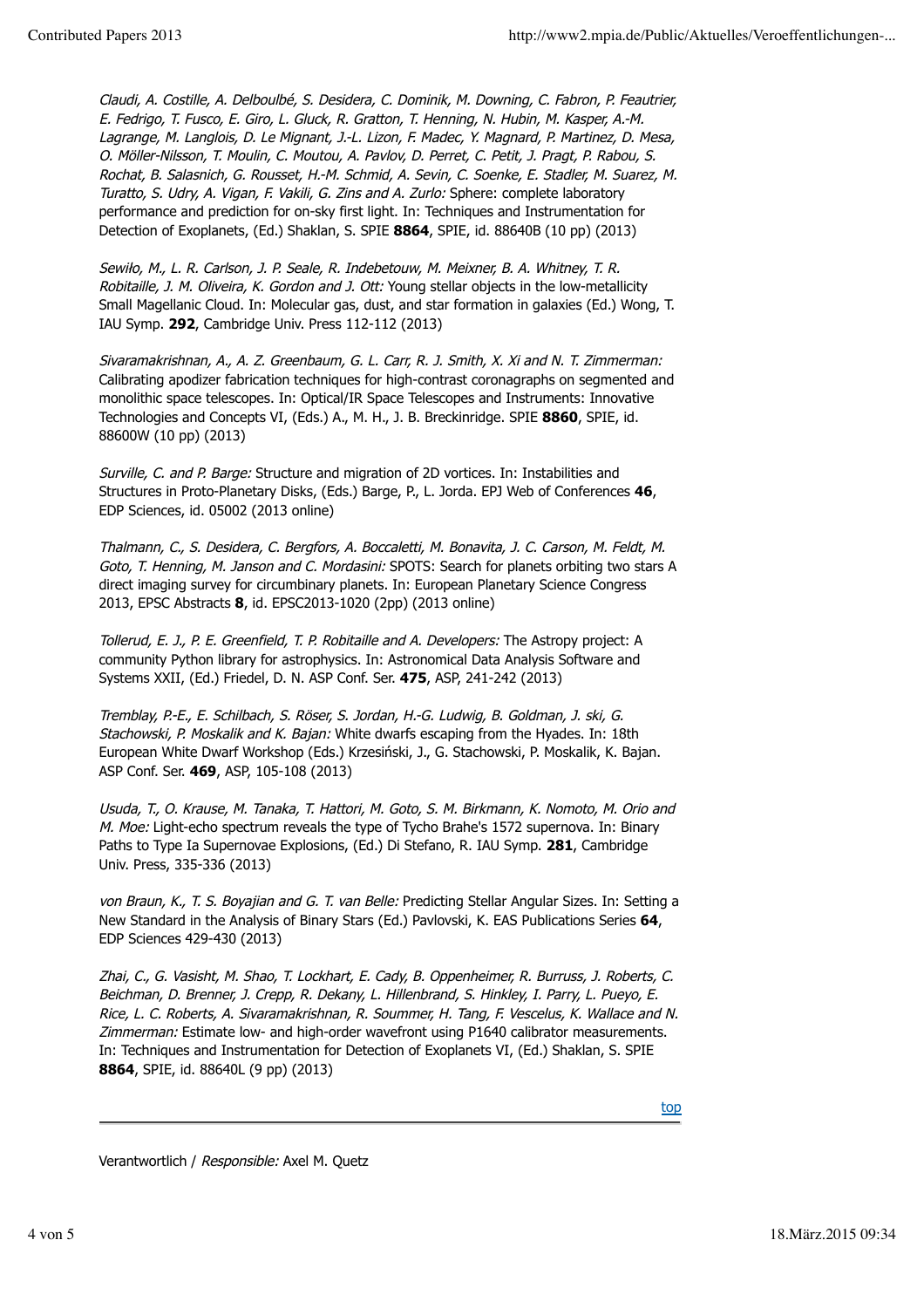## **Planeten- und Sternentstehung/ Planet and Star Formation (2013)**

### **Invited papers and reviews:**

Henning, T. and D. Semenov: Chemistry in protoplanetary disks. Chemical Reviews **113**, 9016-9042 (2013)

Steinacker, J., M. Baes and K. D. Gordon: Three-dimensional dust radiative transfer. In: Annual Review of Astronomy and Astrophysics, Vol. 51, (Eds.) Faber, S. M., E. van Dishoeck, J. Kormendy. Annual Reviews Inc. , Palo Alto, Calif. 2013, 63-104

Verantwortlich / Responsible: Axel M. Quetz Letzte Änderung / Last updated: 13. Februar 2015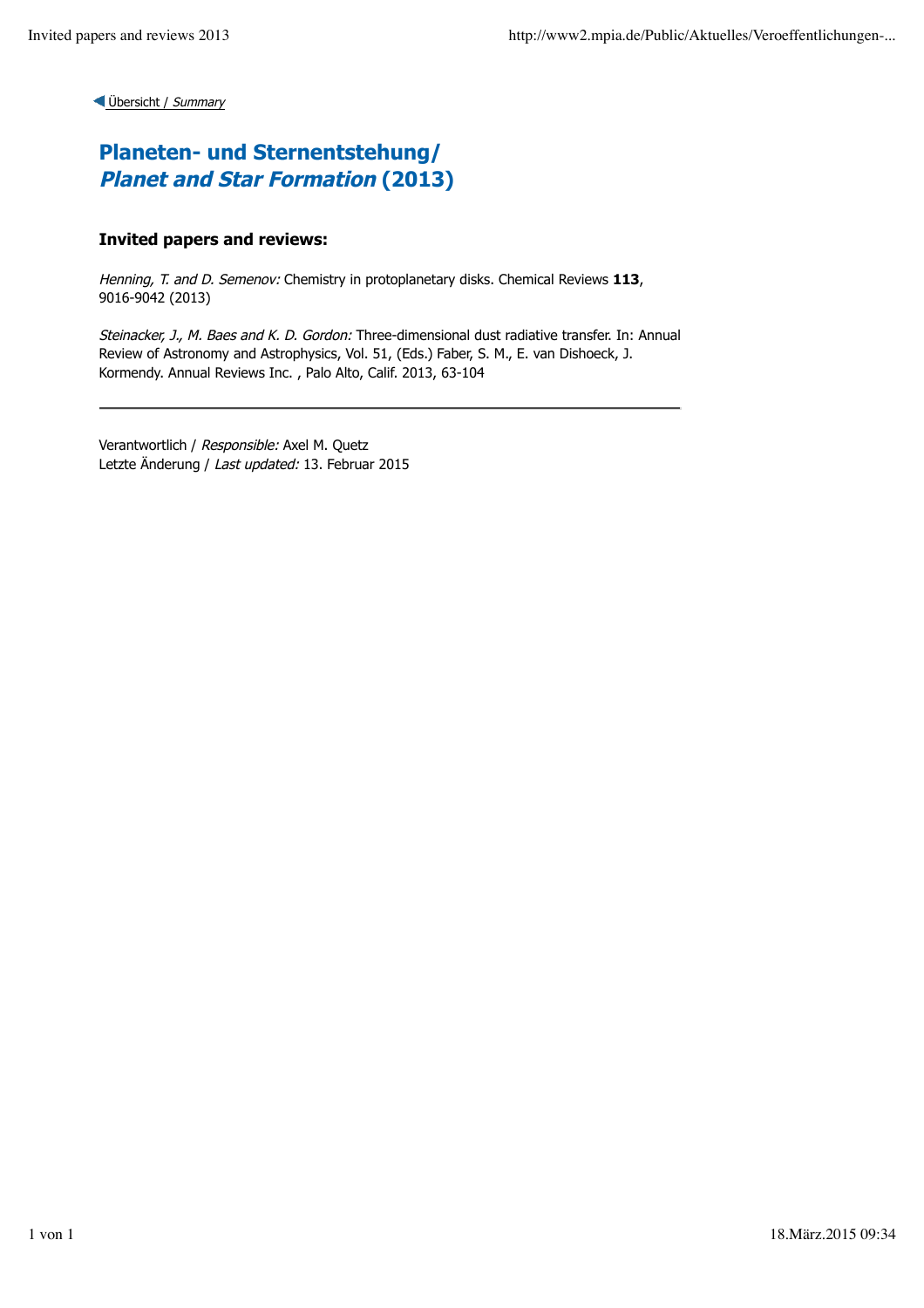# **Planeten- und Sternentstehung/ Planet and Star Formation (2013)**

#### **Conference Proceedings & Books**

Lemke, D. H.: Die Astronomische Gesellschaft 1863-2013 Astronomische Gesellschaft Heidelberg 2013

Verantwortlich / Responsible: Axel M. Quetz Letzte Änderung / Last updated: 13. Februar 2015